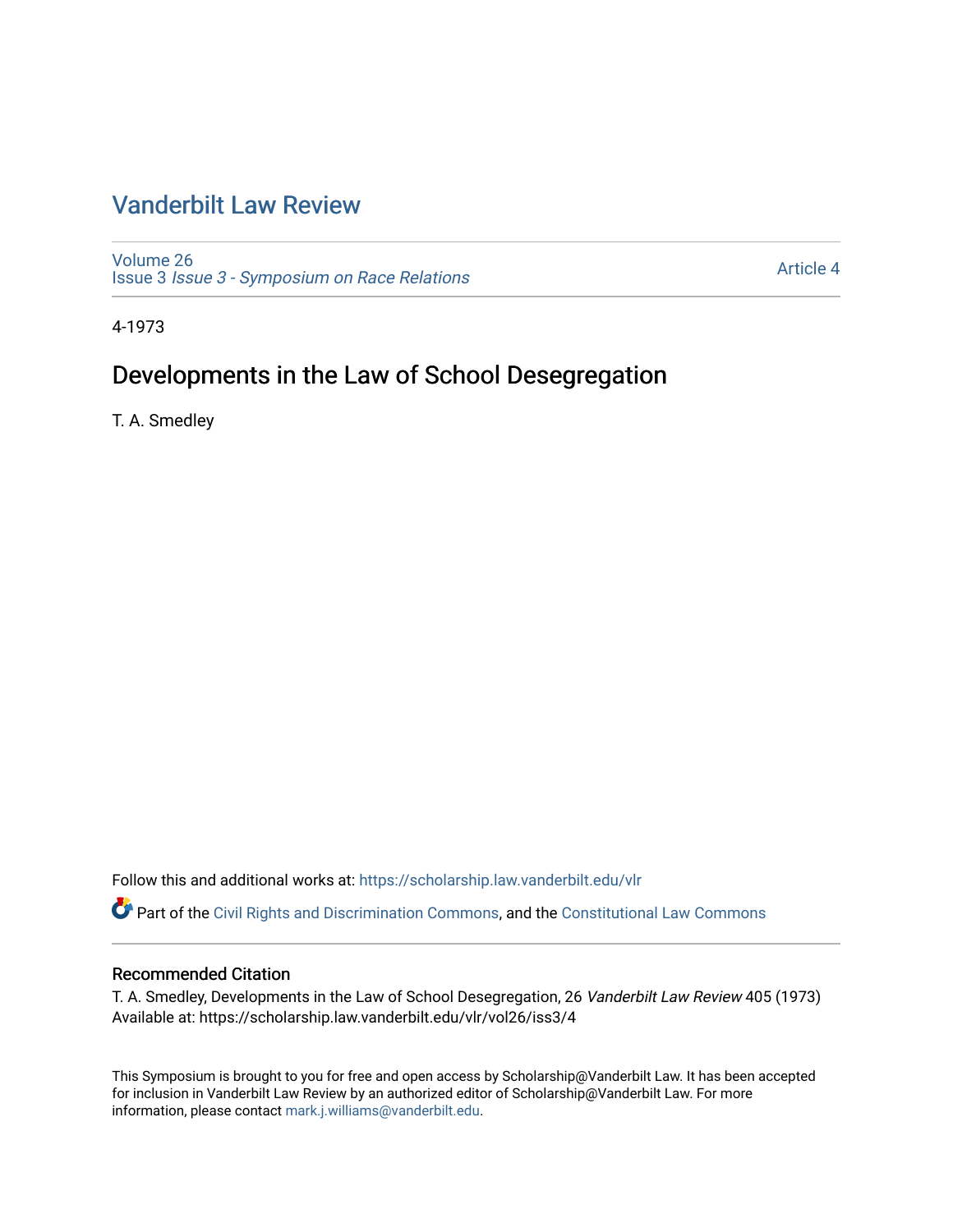# **VANDERBILT LAW REVIEW**

**VOLUME** 26 APRIL 1973 **NUMBER** 3

## **Developments in the Law of School Desegregation**

*T. A. Smedley\**

**I. INTRODUCTION**

Eighteen years after the *Brown* decision declared that racially dual school systems violate constitutional rights of students and therefore must be abolished,' the developments in this area of life and law still primarily involve efforts to find an answer to the practical problem which arose immediately after the *Brown* ruling: *How* does one abolish a dual school system? Today, relatively few people openly contend that public schools ought to be operated on a racially segregated basis, but the problem of identifying and implementing acceptable means of achieving desegregation has proved to be virtually unsolvable. Although the federal courts initially displayed an understandable reluctance to assume the burden of providing an effective solution, some of them lately have searched for answers to this problem with so much imagination and resolution that large segments of the public have been driven into near hysteria and many persons in the executive and legislative branches of the federal government have suffered acute political apprehension.

#### II. IDENTIFICATION OF THE **REQUIREMENTS** FOR **A** UNITARY **SCHOOL SYSTEM**

As an inescapable consequence of attempting to determine how to abolish a dual school system, the federal courts have had to grapple with the problem of what constitutes a "desegregated" or "unitary" school system which satisfies the requirements of the equal protection clause of the Constitution. After some thousand decisions handed down by a

**<sup>\*</sup>** Professor of Law, Vanderbilt University. **B.A. 1935,** Illinois College; **J.D. 1938,** Northwestern University.

I. Brown v. Board of Educ., 347 U.S. 483 (1954).

<sup>405</sup>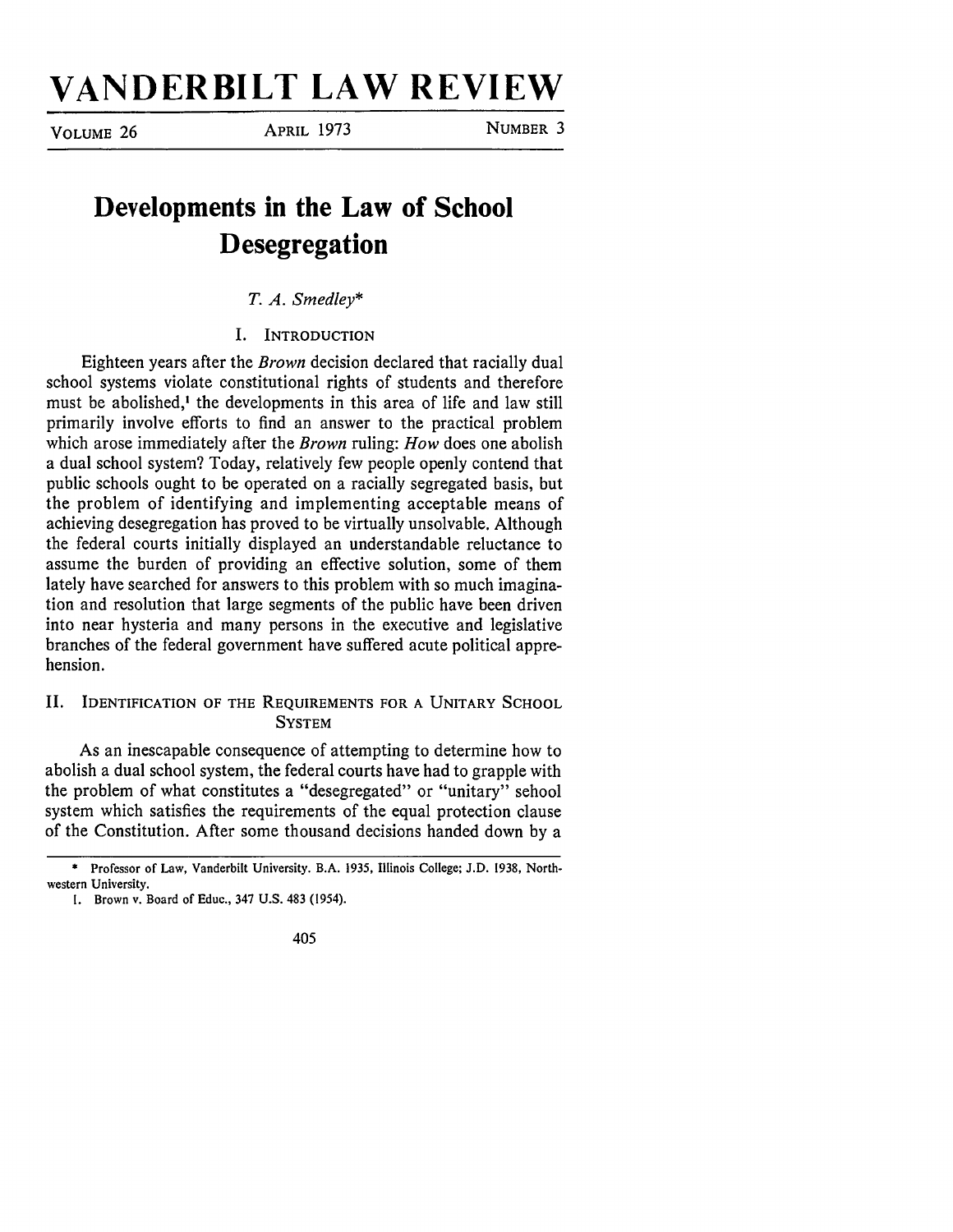hundred or more judges over a period of nearly two decades, the applicable standard still is unclear, because the concept of desegregation in the constitutional context keeps changing as new objectives are conceived, debated, and accepted by the decision-making bodies which determine the prevalent values and the nature of our social system. The courts, moreover, have rejected broad generalizations of the kind promulgated in early decisions which maintained that, according to the *Brown* decision, "[t]he Constitution . . . does not require integration. . . . [but] merely forbids discrimination."<sup>2</sup> In addition, some early attempts to establish more precise guidelines for desegregation have been repudiated on the ground that they failed to reflect accurately the developing standards for a constitutionally operated school system-for example, the assertion that "[The *Brown* decision] has not decided that the states must mix persons of different races in the schools. **. .** or must deprive them of the right of choosing the schools they attend."<sup>3</sup>

Perhaps the first calculated attempt to define what constitutes a nonracial, unitary school system was made in 1967 by the Fifth Circuit in the *Jefferson County* case.4 Although this decision applied specifically only to seven school districts in Alabama and Louisiana, it established a formula which was used, with variations made to fit local situations, in dozens of subsequent decisions in which the courts in the Fifth Circuit required other school systems to desegregate. In the *Jefferson County* case, the court of appeals announced four fundamental policies which foreshadowed the doom of the popular, but ineffectual, freedom-ofchoice method of desegregating schools. First, in states which had operated dejure segregated school systems at the time of the *Brown* decision, public school officials were declared to have an "affirmative duty under the Fourteenth Amendment to bring about an integrated, unitary school system in which there are no Negro schools and no white schools-just schools."<sup>5</sup> Secondly, "[t]he only school desegregation plan that meets constitutional standards is one that works"<sup>6</sup>-one that actually produces desegregated student bodies in the schools. Thirdly, courts can "take race into consideration in establishing standards for desegregation

6. 372 F.2d at 847.

<sup>2.</sup> Briggs v. Elliottt, 132 F. Supp. 776, 777 (E.D.S.C. 1955).

*<sup>3.</sup> Id.*

<sup>4.</sup> United States v. Jefferson County Bd. of Educ., 380 F.2d 385 (5th Cir. 1967) (en banc), *aff'g on rehearing* 372 F.2d 836 (5th Cir. 1966), *cert. denied,* 389 U.S. 840 (1967).

<sup>5. 380</sup> F.2d at 389. The court continued: "Expressions in our earlier opinions distinguishing between integration and desegregation must yield to this affirmative duty we now recognize. In fulfilling this duty it is not enough for school authorities to offer Negro children the opportunity to attend formerly all-white schools." *Id.*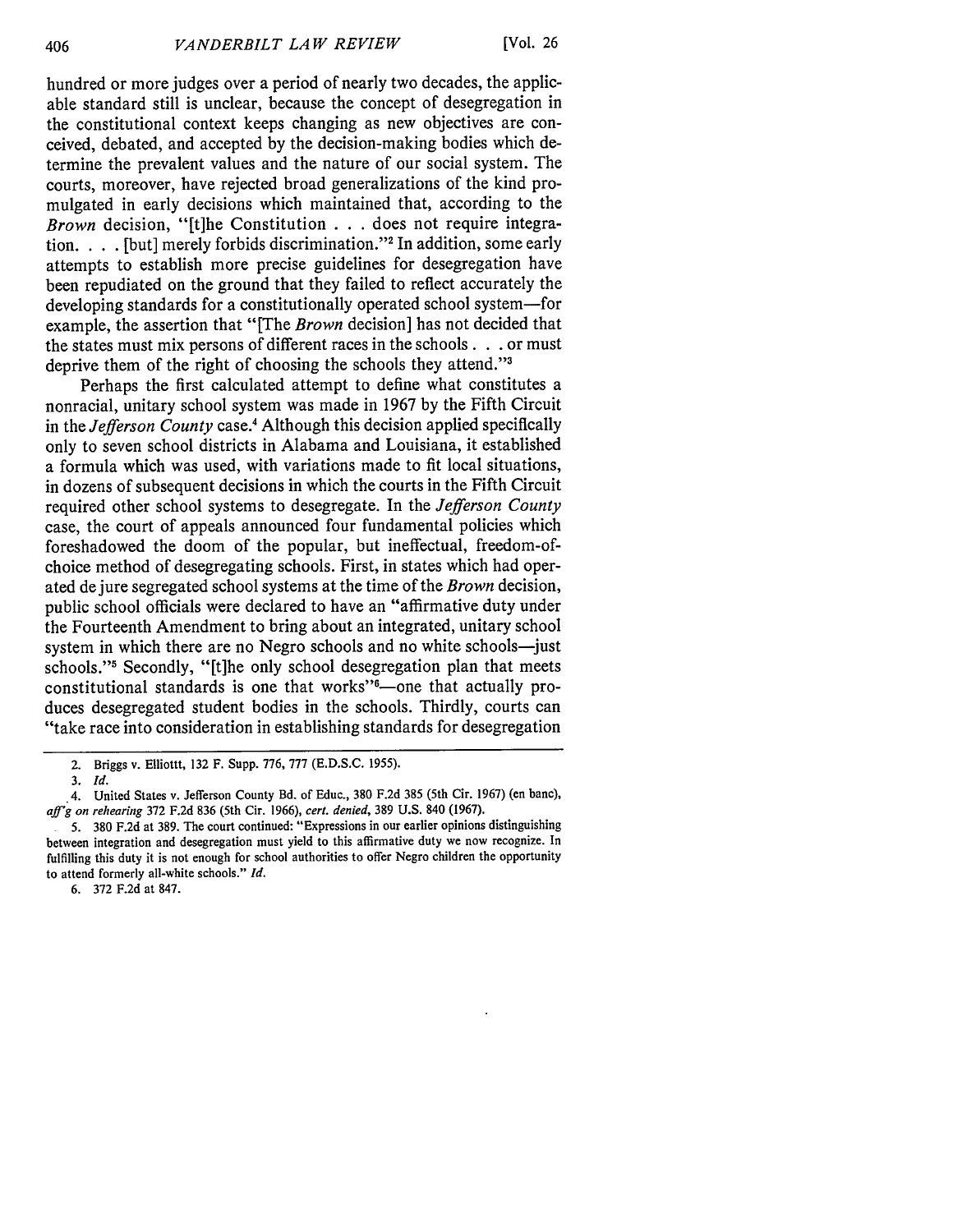**.. .** [that will] prevent discrimination being perpetuated and. **. .** undo the effects of past discrimination."<sup>7</sup> Finally, "[t]he necessity of overcoming the effects of the dual school system **. . .** requires integration of faculties, facilities, and activities, as well as students."<sup>8</sup>

One year later, these fundamental principles were reaffirmed **by** the Supreme Court in a trilogy of decisions<sup>9</sup> in which the Court gave further directions regarding *what* must be done to satisfy constitutional requirements and regarding *how* these objectives may be achieved. In the *New* Kent County case,<sup>10</sup> the Court declared that "transition to a unitary, nonracial system of public education was and is the ultimate end to be brought about" in implementing the rule announced in the *Brown* case." The defendant school board's contention that it had fulfilled its constitutional obligation **by** instituting a freedom-of-choice plan in the district was rejected, because "[t]he burden on a school board today is to come forward with a plan that promises realistically to work, and promises realistically to work *now*."<sup>12</sup> The freedom-of-choice approach, however, was not held to be invalid per se as a method of desegregating schools. Rather, the Court maintained that its validity in a given case would depend on whether it proves to be an effective "means to a constitutionally required end-the abolition of the system of segregation and its effects."<sup>13</sup> Furthermore, the Court explained that, "if there are reasonably available other ways **. . .** promising speedier and more effective conversion to a unitary, nonracial school system, 'freedom of choice'

9. The 3 cases were: Green v. County School Bd., 391 U.S. 430 (1968) (the *New Kent Count)'* case); Raney v. Board of Educ., 391 U.S. 443 (1968) (the *Gould, Arkansas* case); Monroe v. Board of Comm'rs, 391 U.S. 450 (1968) (the *Jackson, Tennessee* case).

<sup>7.</sup> *Id.* at 876.

<sup>8. 380</sup> F.2d at 389. As a means of further implementing these policies, the court drew up a comprehensive decree which required: that all grades be desegregated by the beginning of the next school year; that any freedom-of-choice student assignment system be operated under strict, specified regulations designed to provide actual freedom for a student to choose to attend a school in which his race is in the minority; that school bus transportation be operated on a completely desegregated basis; that students be given the right to transfer to schools from which they have been excluded because of race; that faculties and administrative staffs of all schools be integrated; that all services, facilities, activities, and programs conducted or sponsored by the schools be free of racial segregation and discrimination in all respects; and that inferior, formerly all-Negro schools be improved to equal quality with white schools.

<sup>10.</sup> Green v. County School Bd., 391 U.S. 430 (1968).

**<sup>11.</sup>** *Id.* at 436.

<sup>12.</sup> *Id.* at 439.

<sup>13.</sup> *Id.* at 440, *quoting* Bowman v. County School Bd., 382 F.2d 326, 333 (4th Cir. 1967) (Sobeloff, J., concurring). Without noting the similarity of language used by the Fifth Circuit in the *Jefferson County* case, the Supreme Court ruled that the school board must adopt a plan "to convert promptly to a system without a 'white' school and a 'Negro' school, but just schools." 391 U.S. at 442.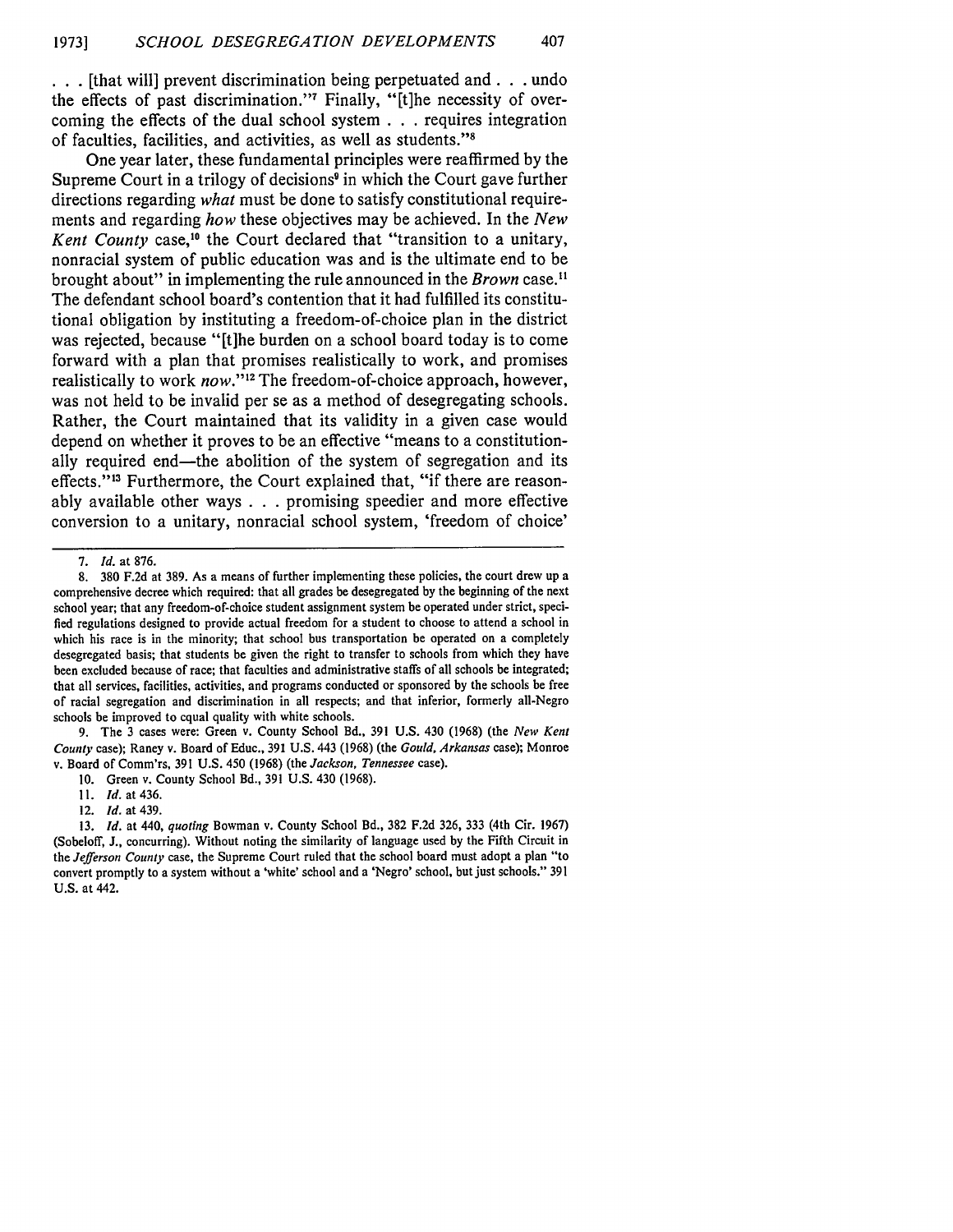must be held unacceptable."<sup>14</sup> The freedom-of-choice plan was declared invalid in *New Kent County* because, after three years of operation, no white students were attending the Negro schools and only fifteen percent of the Negro students were attending white schools. The Supreme Court also struck down a freedom-of-choice plan in the *Gould, Arkansas* case **<sup>1</sup> <sup>5</sup>**on the same grounds. The opinion in *New Kent County* indicated that geographical zoning and school pairing were possible methods of eliminating the dual system, and quoted with approval the broad assertion of a federal circuit judge that "school officials have the continuing duty to take whatever action may be necessary to create a 'unitary, nonracial system.' "<sup>16</sup> In the *Jackson, Tennessee* case,<sup>17</sup> however, the school board's geographical zoning plan was declared invalid because, although it would have produced integrated student bodies in a number of schools, its desegregatory effect was neutralized, to a great degree, **by** a "free transfer" provision under which any student could choose to attend a school outside his prescribed attendance zone. Quoting its own opinion in the *New Kent County* case, the Court declared that "[p]lainly, the plan does not meet respondent's 'affirmative duty to take whatever steps might be necessary to convert to a unitary system in which racial discrimination would be eliminated root and branch.' "<sup>18</sup>

During the next three years, the Supreme Court, although it reiterated earlier warnings that desegregation must be achieved without further delay,<sup>19</sup> provided very little further guidance concerning what constitutes a desegregated system. In the *Holmes County* case,<sup>20</sup> decided in **1969,** defendant school districts were ordered "to operate as unitary school systems within which no person is to be effectively excluded from any school because of race or color."<sup>21</sup> Less than six months later,

**16.** Green v. County School Bd., **391 U.S.** 430, 440 **(1968),** *quoting* Bowman v. County School Bd., **382 F.2d 326, 333** (4th Cir. **1967)** (Sobeloff, **J.,** concurring). Interestingly enough, the Supreme Court was quoting from the concurring opinion of Judge Sobeloff in Bowman v. County School Bd., **382 F.2d 326, 333** (4th Cir. **1967),** rather than from the majority opinion in that case.

**17.** Monroe v. Board of Comm'rs, **391 U.S.** 450 **(1968).** In *Monroe,* all white students assigned to predominantly Negro school zones transferred to white schools, and many Negroes assigned to predominantly white schools transferred to Negro schools.

**19.** Alexander v. Holmes County Bd. of Educ., **396 U.S. 19 (1969).** For earlier such warnings see Green v. County School Bd., **391 U.S.** 430, 439 **(1968);** Bradley v. School Bd., **382 U.S. 103, 105 (1965);** Griffin v. County School Bd., **377 U.S. 218,** 234 (1964).

**21. Id. at 20.**

<sup>14.</sup> **391 U.S.** at 441.

**<sup>15.</sup>** Raney v. Board of Educ., **391 U.S.** 443 **(1968).** In regard to both the **Gould** and the **New** *Kent County* districts, the Court declared: "[T]he school system remains a dual system." *Id.* at 447.

**<sup>18.</sup>** *Id.* at 458, *quoting* Green v. County School Bd., **391 U.S.** 430, **437-38 (1968).**

<sup>20.</sup> Alexander v. Holmes County Bd. of Educ., **396 U.S. 19 (1969).**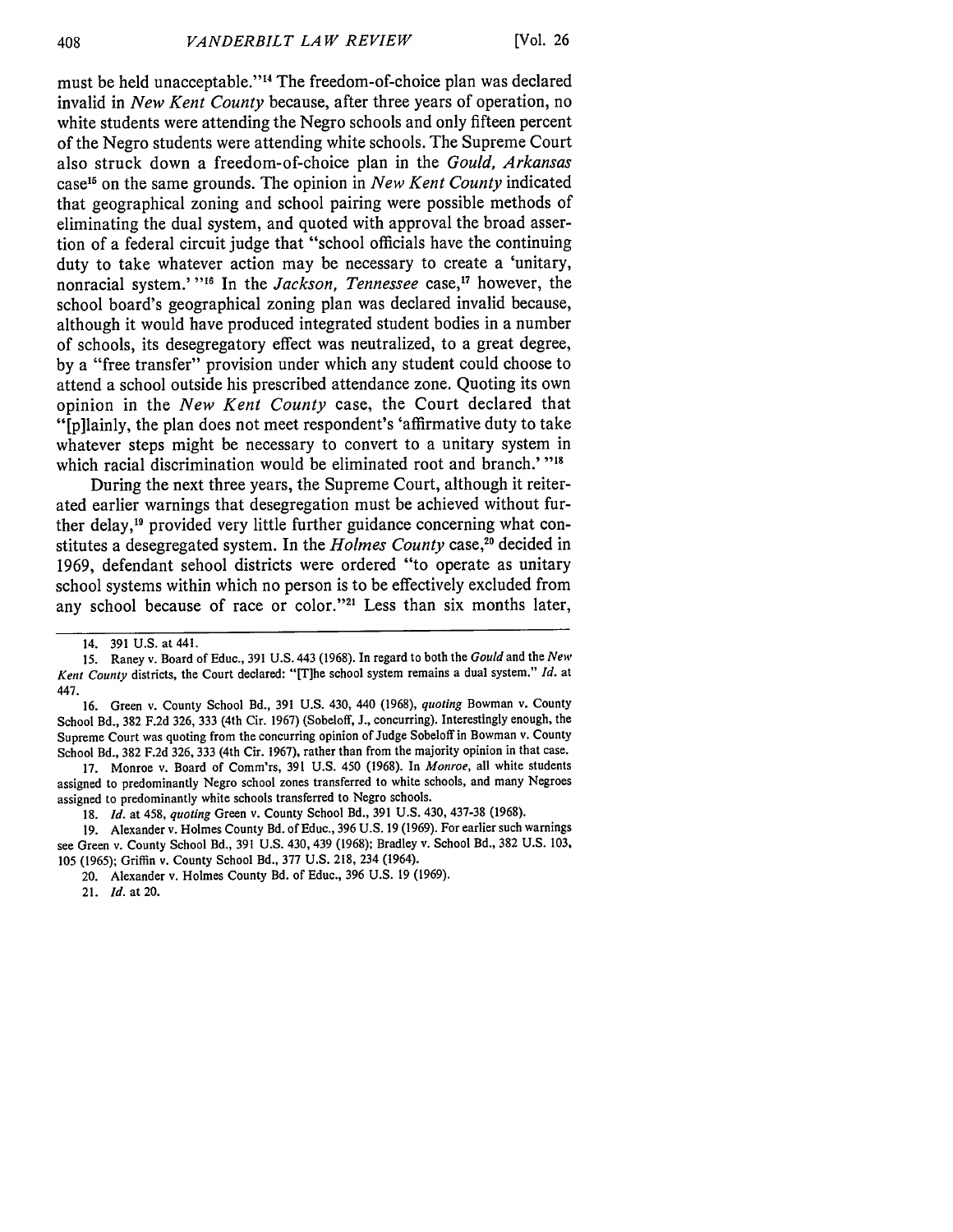however, the Court conceded that this definition of a unitary system was "perhaps too cryptically" stated.<sup>22</sup> This standard is obviously inadequate since, according to its terms, a district operating under the freedom-of-choice method could claim to be a "unitary system" without a single white student being enrolled in its Negro schools and without a single Negro student being enrolled in its white schools.

Not until April of 1971, in its decision in *Swann v. Charlotte-Mecklenburg Board of Education,3* did the Supreme Court consciously attempt to formulate a set of specific guidelines for identifying and achieving a unitary, nonracial school system.<sup>24</sup> Chief Justice Burger, writing the opinion for the unanimous Court, declared that "[t]he objective today remains to eliminate from the public schools all vestiges of state-imposed segregation" and reaffirmed the proposition, announced in the *New Kent County* case, that school authorities must "take whatever steps might be necessary" to convert to a unitary system.<sup>25</sup> At a later point, however, he carefully noted that this opinion applied only to school segregation which originated in a state-imposed policy carried out by school officials, and not to school segregation which developed as a result of racial residential patterns.<sup>26</sup>

In what may be regarded as a ten-point guide to school desegregation, the Court specified:<sup>27</sup> (1) with regard to educational facilities and equipment, maintenance of buildings, provision of student transportation, and operation of extracurricular activities, there must be no "invidious racial distinctions"; (2) faculties and administrative staffs in all schools in a system must be integrated, the goal—but not the inflexible requirement-being that in each school the racial ratio of the faculty and staff shall be approximately the same as that of the faculty and staff in the system as a whole; (3) the location and construction of new schools and the abandonment of old ones must not be carried out in a manner which will serve to perpetuate or re-establish the dual system;

27. *Id.* at 18-32.

<sup>22.</sup> Northcross v. Board of Educ., 397 U.S. 232, 237 (1970) (Burger, C.J., concurring).

<sup>23. 402</sup> U.S. 1 (1971).

<sup>24.</sup> Regarding the **Swann** case and the 3 other school cases decided the same day, the Court stated: "These cases present us with the problem of defining in more precise terms than heretofore the scope of the duty of school authorities and district courts in implementing *Brown I* and the mandate to eliminate dual systems and establish unitary systems at once . **. .** . This Court, in *Brown I.* appropriately dealt with the large constitutional principles; other federal courts had to grapple with the flinty, intractable realities of day-to-day implementation of those constitutional commands. Their efforts, of necessity, embraced a process of 'trial and error,' and our effort to formulate guidelines must take into account their experience." *Id.* at 6.

**<sup>25.</sup>** *Id.* at 15.

<sup>26.</sup> *Id.* at 22-23.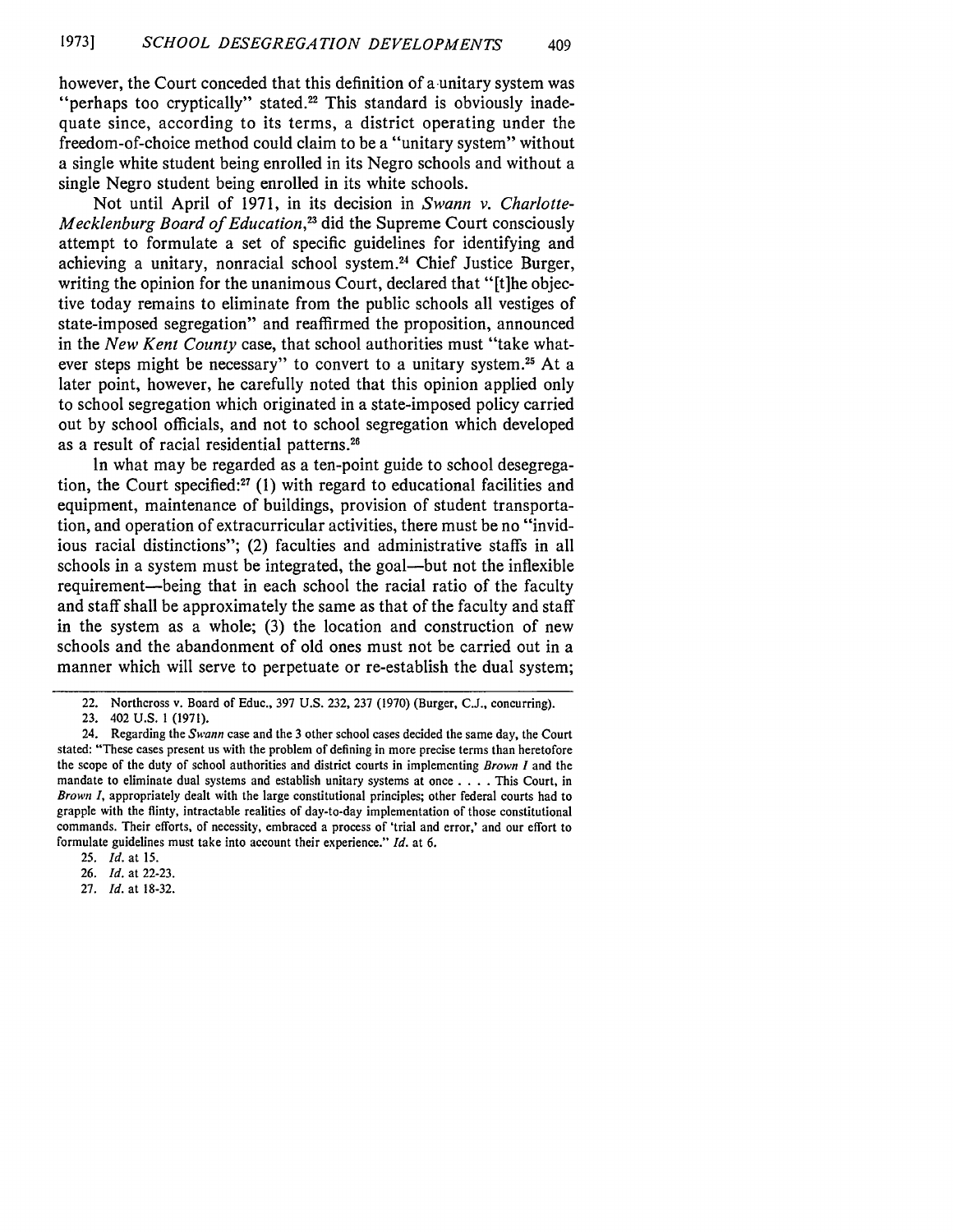(4) the Constitution does not require that the student body of each school in the system reflect the racial composition of the system as a whole:<sup>28</sup> (5) the continued presence of "some small number" of one-race or substantially one-race schools in a district does not necessarily mean that the system still is practicing state-imposed segregation, but there is "a presumption against schools that are substantially disproportionate in their racial composition," and school authorities must bear the burden of proving that such schools are not "the result of present or past discriminatory action"; (6) a "majority-to-minority transfer" provision, which would provide the transferring students with transportation to and space priority in the schools to which they choose to transfer, should be included in every desegregation plan; (7) a court has the power to require the gerrymandering of school attendance zones, the inclusion of noncontiguous areas in the same zone, and the pairing, clustering, or grouping of schools if such action is necessary to establish integrated student bodies in the school system; (8) although racially neutral on its face, the practice of assigning students to the school which is nearest to their home and which serves their grade level—the "neighborhood school" system-is not a valid basis for operating a school district if it, in fact, "fails to counteract the continuing effects of past school segregation"; (9) busing students is a permissible method of achieving desegregation, although the extent to which busing may be properly used "cannot be defined with precision," and "[a]n objection to transportation of students may have validity when the time or distance of travel is so great as to either risk the health of the children or significantly impinge on the educational process"; $29$  (10) once a school system has been desegregated adequately and a valid unitary system has been achieved, school officials are not under any constitutional obligation to make yearly revisions of student assignments in order to counteract the effects of interim population shifts within the district. On the basis of these generalizations, it seems safe to say only that, in essence,

<sup>28.</sup> The Charlotte-Mecklenburg system had a white-black ratio of 71-29. The federal district court's order required the board to make an effort to attain approximately that racial ratio in the various constituent schools. The Supreme Court, however, found that the district court had used ratio only as a desirable "norm," and that such use of the over-all ratio as "a starting point in the process of shaping a remedy, rather than as an inflexible requirement," was a proper procedure. *Id.* at 23-25.

<sup>29.</sup> Although the district court's plan for the Charlotte-Mecklenburg elementary schools probably required the transportation of more students to schools out of their neighborhood than any other plan ordered by the federal courts prior to 1969, the Supreme Court reversed the Fourth Circuit and approved the plan. *See* Swann v. Charlotte-Mecklenburg Bd. of Educ., 431 F.2d 138 (4th Cir. 1970). In doing so, the Court approved the finding that bus trips of elementary school students would average about 7 miles and would not take more than 35 minutes. 402 U.S. at 30.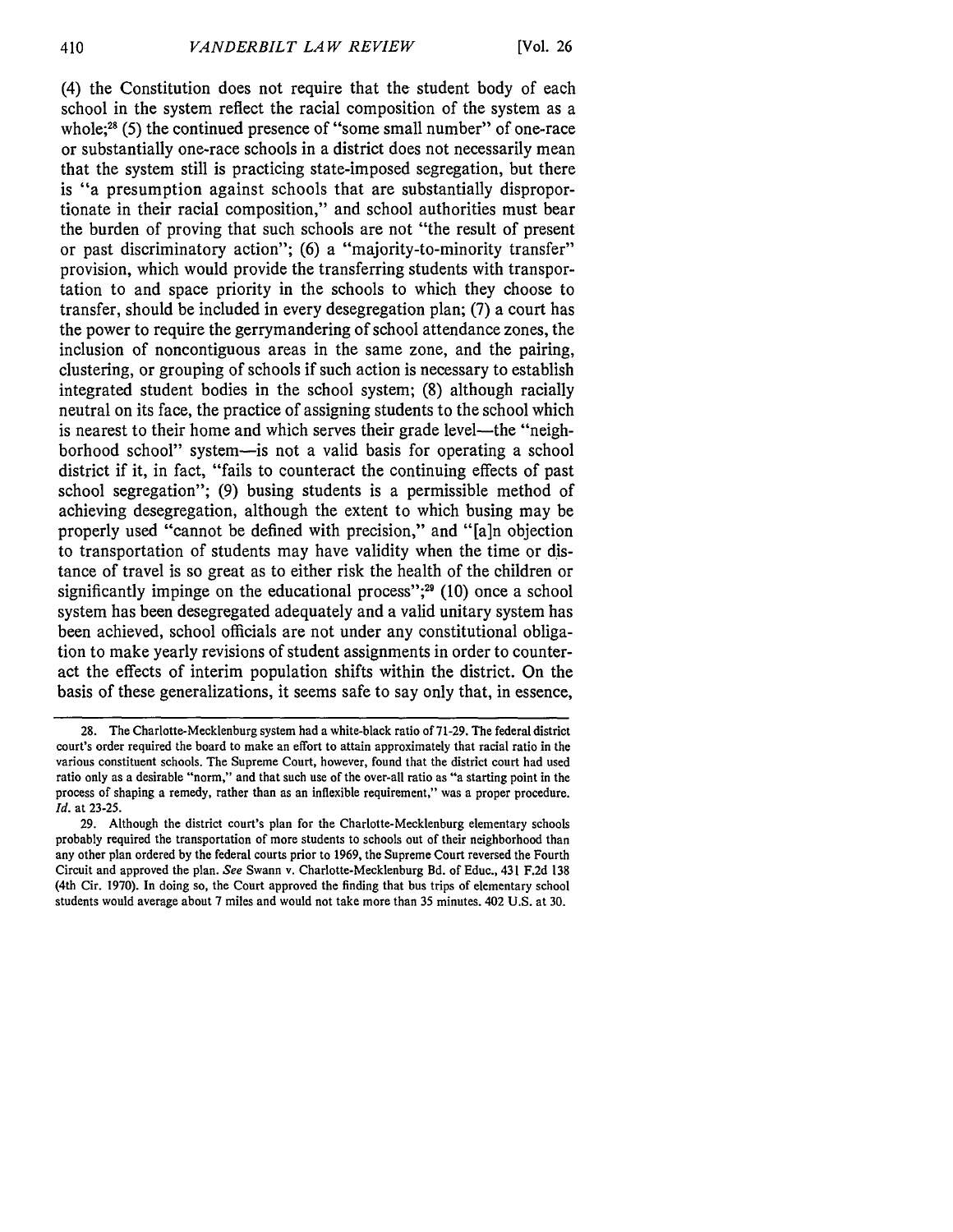a "unitary" or "desegregated" school system is one in which there is a sufficient degree of racial balance in a sufficient number of the schools in the district. What constitutes "sufficiency" in this regard depends on the circumstances of the individual case as evaluated by the court making the decision.

Neither in laying down these general guidelines nor in deciding the specific controversy before it did the Supreme Court formulate any new law or make any novel applications of pre-existing law. Nevertheless, the *Swann* decision was a momentous one. First, it constituted an affirmation by the nation's highest judicial authority of a number of the most effective desegregation techniques worked out by the lower federal courts during the preceeding years. Even more significantly, it demonstrated that the Supreme Court, in spite of changing personnel and the pressure of popular opinion, was still firm and unanimous in its determination to eliminate racial segregation from public education insofar as that objective could be achieved by judicial means. Two subsequent developments may be traced to this decision. First, some lower federal courts, encouraged by the Supreme Court's renewed dedication to the desegregation principle and strong endorsement of drastic desegregation methods, have devised new ways to combat racial separation in the public schools in different sections of the nation. Second, in view of the resolute stance of the judiciary, many individuals and agencies who oppose further revision of the traditional manner of operating the school systems have concluded that they must act through the executive and legislative branches of the federal government if their opposition is to be effective. These two phenomena largely account for the most significant recent "developments in the law of school desegregation" at the time of the writing of this Article.

#### III. **NEW METHODS AND** THEORIES FOR ACHIEVING **INTEGRATED SCHOOL SYSTEMS**

In the past few years, federal courts seeking to achieve a greater degree of integration in the public schools have begun to adopt several innovative approaches<sup>30</sup> to the segregation problem in the situation that is proving to be the most difficult with which to deal—a large metropolitan area with a substantial percentage of Negro students, who are mainly concentrated in compact, well-defined residential sections in the

<sup>30.</sup> These approaches will be discussed in this Article under the following 3 headings: A. crossing political subdivision boundaries to merge adjacent school districts; B. extending the scope of "de jure" segregation by expanding the concept of "state action;" C. redefining the constitutional requirement in order to emphasize the factor of "equal educational opportunity."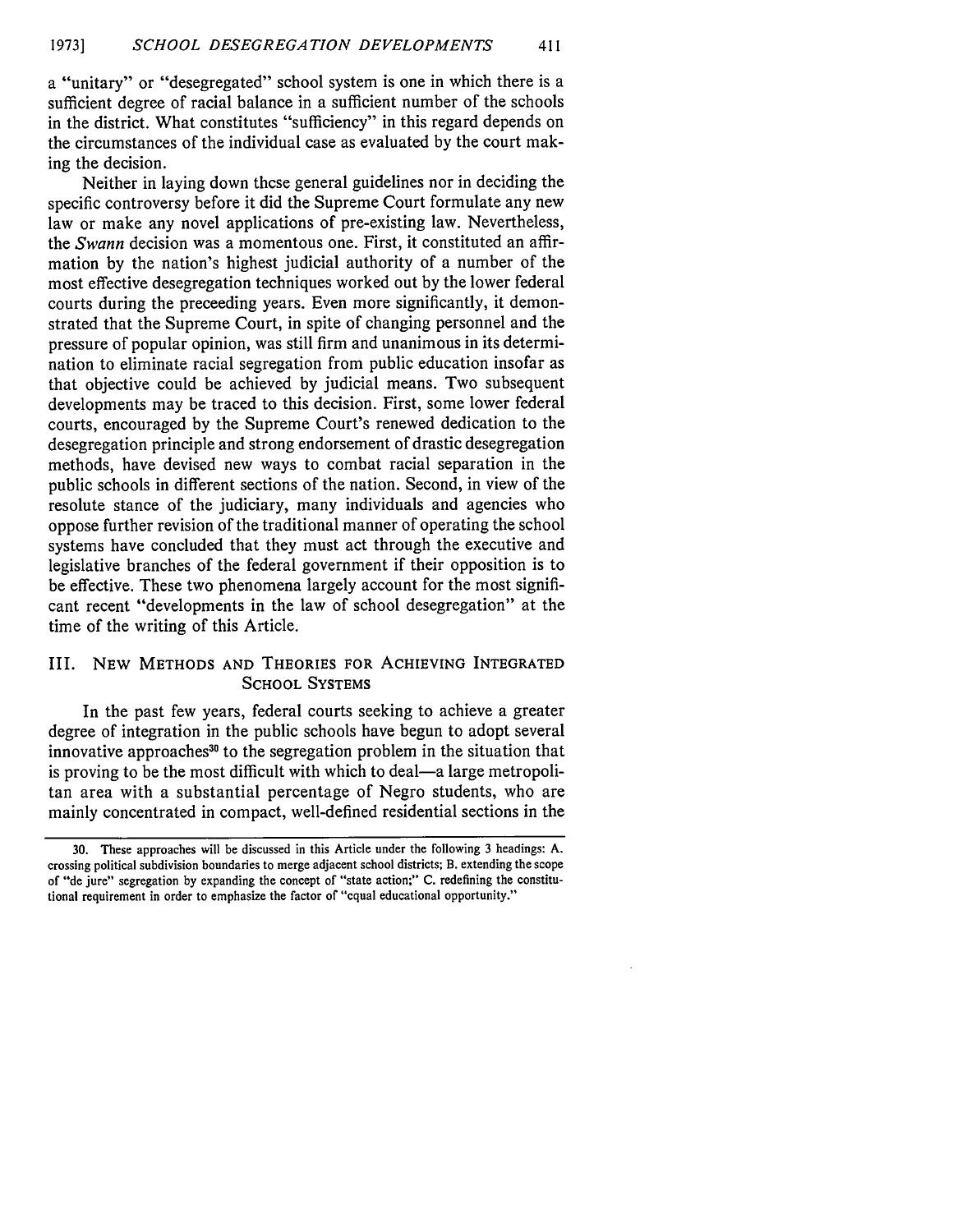central part of the city, and with most of the white students living in virtually all-white residential sections being developed in the outer sections of the area.

#### *A. Crossing Political Subdivision Boundaries To Merge Adjacent School Districts*

The approach which has had the most dramatic impact on public opinion and which has aroused the strongest opposition provides for the abandonment of traditional political subdivisions as the basis for establishing the operative units of the public school systems and for the merging of all or parts of two or more school districts, previously operating under different political subdivisions, into a single consolidated system. The urban segregation problem which this approach is designed to remedy is the product of the massive flight of white families from the city to suburban communities located outside of the territory covered by the city school district. Various economic, political, social, and psychological factors combine to cause this movement, not the least of which is the desire of whites to avoid substantial racial integration in housing and in schools. Regardless of the cause, the result of this movement is that the remaining city public school population becomes predominantly black. When this process has occurred, no amount of attendance zone revision, pairing and clustering of schools, and busing of students within the city school district could achieve substantially integrated student bodies in the schools, because there simply are not enough white students left in the city system.

The two most notorious merger cases have arisen in Richmond, Virginia, and Detroit, Michigan. After more than a decade of litigation concerning the desegregation of the Richmond school system, a federal district judge concluded, in January 1972, that no further progress toward achieving desegregation could be accomplished merely by additional revision of the organization of the city's schools, and that the only effective means of removing the vestiges of the racially dual system from the schools was to merge the city system with the separate school systems of the adjacent two counties, in which the school population was predominantly white.<sup>31</sup> Therefore, he decreed that a metropolitan area

<sup>31.</sup> *See* Bradley v. School Bd., 338 F. Supp. 67 (E.D. Va.) (Merhige, **J.),** *rev'd,* 462 F.2d 1058 (4th Cir. 1972), *cert. granted,* 93 **S.** Ct. 936 (1973). The first complaint was filed in the *Richmond* case in September 1961, and the first desegregation in the system took place during the same month, with the assignment of 37 Negro students to previously all-white schools. In July 1962, in the first district court order in the case, 10 Negro students won the right to transfer to white schools, but the court refused to order the school board to submit a plan for general desegregation of the system on the ground that "the defendants have made a reasonable start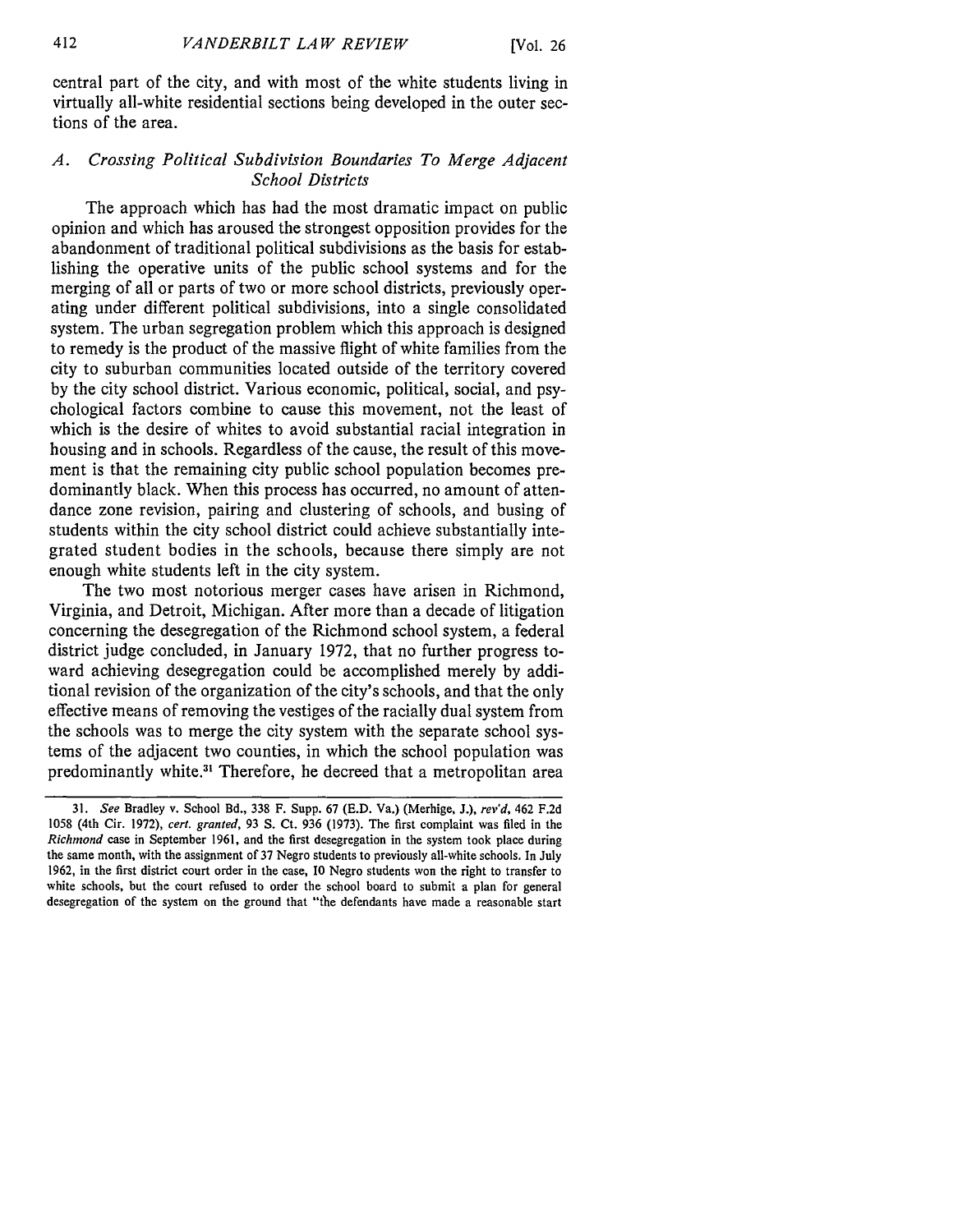desegregation plan be implemented for the operation of a single school system covering the city and the two counties-an area of about **750** square miles with a public school population of some **105,000** students, of whom about one-third were black and two-thirds were white. The merged area was to be divided into six sectors for student assignment purposes. One sector would spread across the large, rural southern part of one of the counties, while the other five sectors would radiate from the core of the city at the northern end of the district, and each would have within its boundaries a relatively small city area and a broader suburban area covering one or the other of the counties. It was estimated that about **78,000** students would be transported to their schools **by** buses-some **10,000** more than the total transported in the separate city and county systems during the **1971-72** term-and that the percentage of Negro students assigned to the schools in the six sectors would range from twenty to forty.<sup>32</sup>

The court based its authority to require this action on a series of specific findings explained in detail in a 172-page opinion. These findings may be inadequately summarized as follows: **(1)** public officials of the state, city, and counties had for many years diligently and deliberately worked, in conscious resistance to the *Brown* case rulings,<sup>33</sup> to preserve as much of the dual school system as could be maintained; (2) there was no apparent means of eliminating the discriminatory effects of the continuing aspects of past racial segregation in the operation of the city schools other than by combining the city and county systems:<sup>34</sup> **(3)** Virginia officials, in past years, had often combined territories in

toward a non-discriminatory school system resulting in the attendance of **127** Negro students in white schools for the **1962-1963** school term." Bradley v. School Bd., 317 F.2d 429, 434 n.5 (4th Cir. 1963). By the start of the 1971-1972 term, the Richmond system had about **52,000** students, with a black-white ratio of **3** to 2, and the city school board conceded that even the drastic reorganization plan recently approved by the federal district court would not eliminate the racial identifiability of most schools. 338 F. Supp. at 71-72.

<sup>32.</sup> Bradley v. School Bd., 462 F.2d 1058, 1073 (4th Cir. 1972) (Winter, J., dissenting).

<sup>33.</sup> *See* 338 F. Supp. at 93. The court noted: "For the major part of this seventeen year period [since the *Brown* decision] the State's primary and subordinate agencies with authority over educational matters have devoted themselves to the perpetuation of the policy of racial separation. They have been assisted in this effort **by** new legislation creating such programs as the tuition grant and pupil scholarship systems, the pupil placement procedures, and, by enactment passed while this case was pending, placing new limitations on the power of the State Board to modify school division boundaries. They have employed established techniques and powers as well to perpetuate segregation." *See id.* at 94-96.

<sup>34.</sup> *See id.* at 100. The court noted: "Here long years of maintenance of the dual system, many subsequent to formal legal declaration of its invalidity . **. ..** produced a community system divided into racially identifiable sectors **by** political boundaries .**. .** .At present the disparities are so great that the only remedy promising of immediate success-not to speak of stable solutions-involves crossing these lines."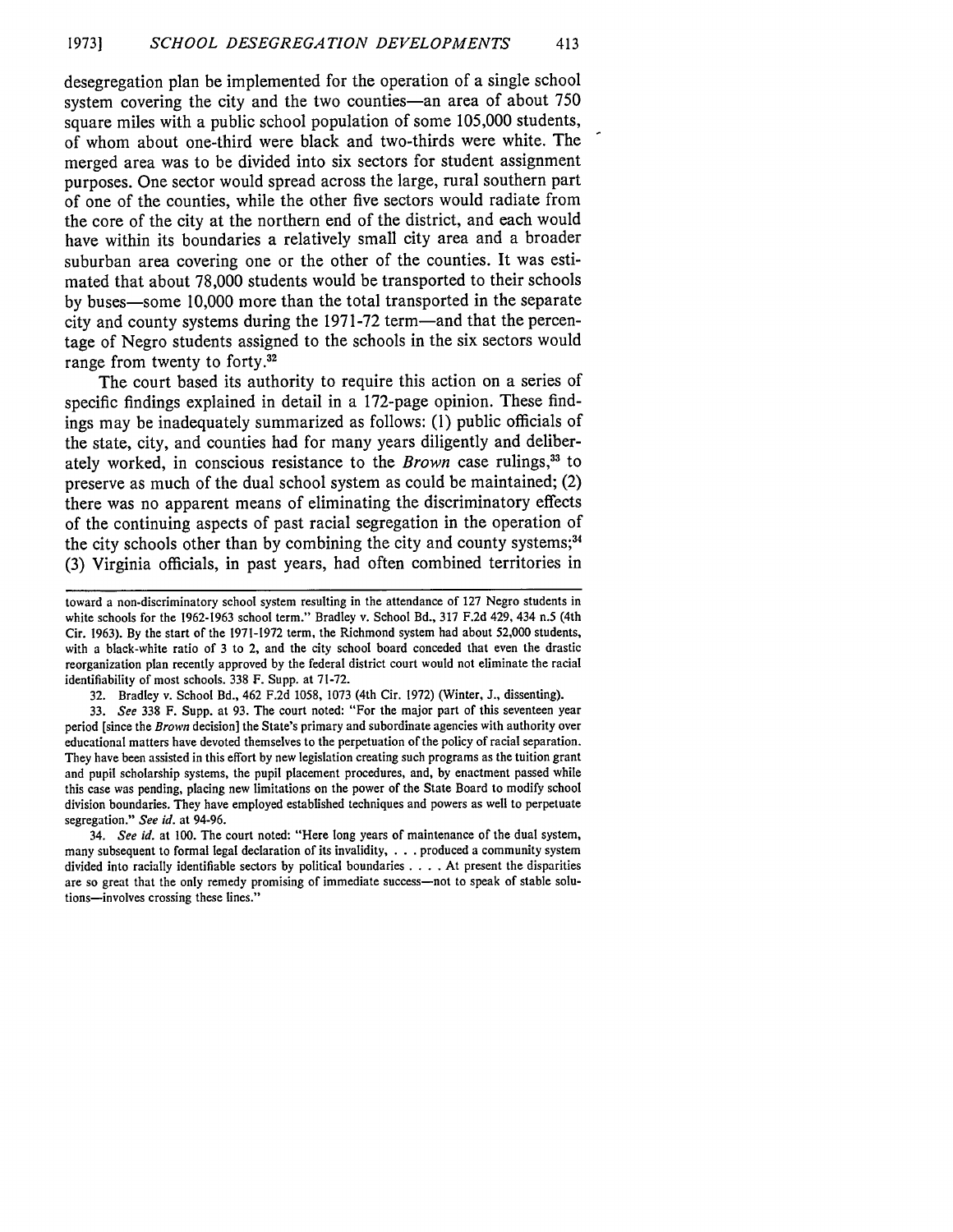different political subdivisions or carried on governmental functions across subdivision boundaries when that procedure served a desired financial or social purpose; $35(4)$  the obligation to abolish dual school systems and to operate unitary systems rests on the *state* itself and not merely on its separate political subdivisions, since the fourteenth amendment declares that "no state shall. **. .** deny to any person within its jurisdiction the equal protection **of** the laws."<sup>36</sup>

Five months later, the court of appeals reversed this judgment on the ground that a federal court does not have the power "to compel one of the States of the Union to restructure its internal government for the purpose of achieving balance in the assignment of pupils to the public schools," unless there was "invidious discrimination in the establishment or maintenance of local governmental units **. . . . 3** Disregarding the district judge's long chronicle of the actions, attitudes, practices, and policies of Virginia governmental officials which were calculated to prevent integration of the public schools, the appellate court emphasized that **(1)** the boundaries of the city and the two counties had not been originally established or subsequently maintained for the purpose of perpetuating racial segregation in the schools, and (2) each of the three governmental units, acting either under court orders or the persuasion of the Department of Health, Education, and Welfare, had eliminated the racially dual school system within the confines of its own territory to the extent that this result feasibly could be attained. Furthermore, the district court's references to actions and policies of county officials designed to keep black residents of the city from migrating to the suburban areas were held not to be of sufficient weight to establish invidious state action causing the unbalanced racial composition of the school population in the three districts.38 Consequently, no violation of the

**<sup>35.</sup>** *See id.* at **103.** The court noted that "past events in the metropolitan area and in Virginia betoken a willingness-indeed an enthusiasm-to disregard political boundaries when needful to serve state educational policies, among them racial segregation." *See id.* at **83-84.**

**<sup>36.</sup>** *See id.* at 102. The court noted: "The State cannot escape its constitutional obligations **by** relinquishing or delegating to local officials the authority to discriminate, **nbr** can it escape such obligations **by** dividing such power between them and others of statewide authority. It is axiomatic that if the power to violate constitutional rights cannot be conferred on a faceless electoral majority, it cannot with impunity be placed upon local elective or appointive bodies."

**<sup>37.</sup>** Bradley v. School Bd., 462 **F.2d 1058, 1060** (4th Cir. **1972)** (en bane). Judge Craven wrote the opinion for the majority, which consisted of Chief Judge Haynsworth and Judges Craven, Bryan, Field and Russell. Judge Winter dissented.

**<sup>38.</sup>** The court of appeals stated: "We think that the root causes of the concentration of blacks in the inner cities of America are simply not known and that the district court could not realistically place on the counties the responsibility for the effect that inner city decay has had on the public schools of Richmond. We are convinced that what little action, if any, the counties may seem to have taken to keep blacks out is slight indeed compared to the myriad reasons, economic, political and social, for the concentration of blacks in Richmond. **...** *Id.* at **1066.**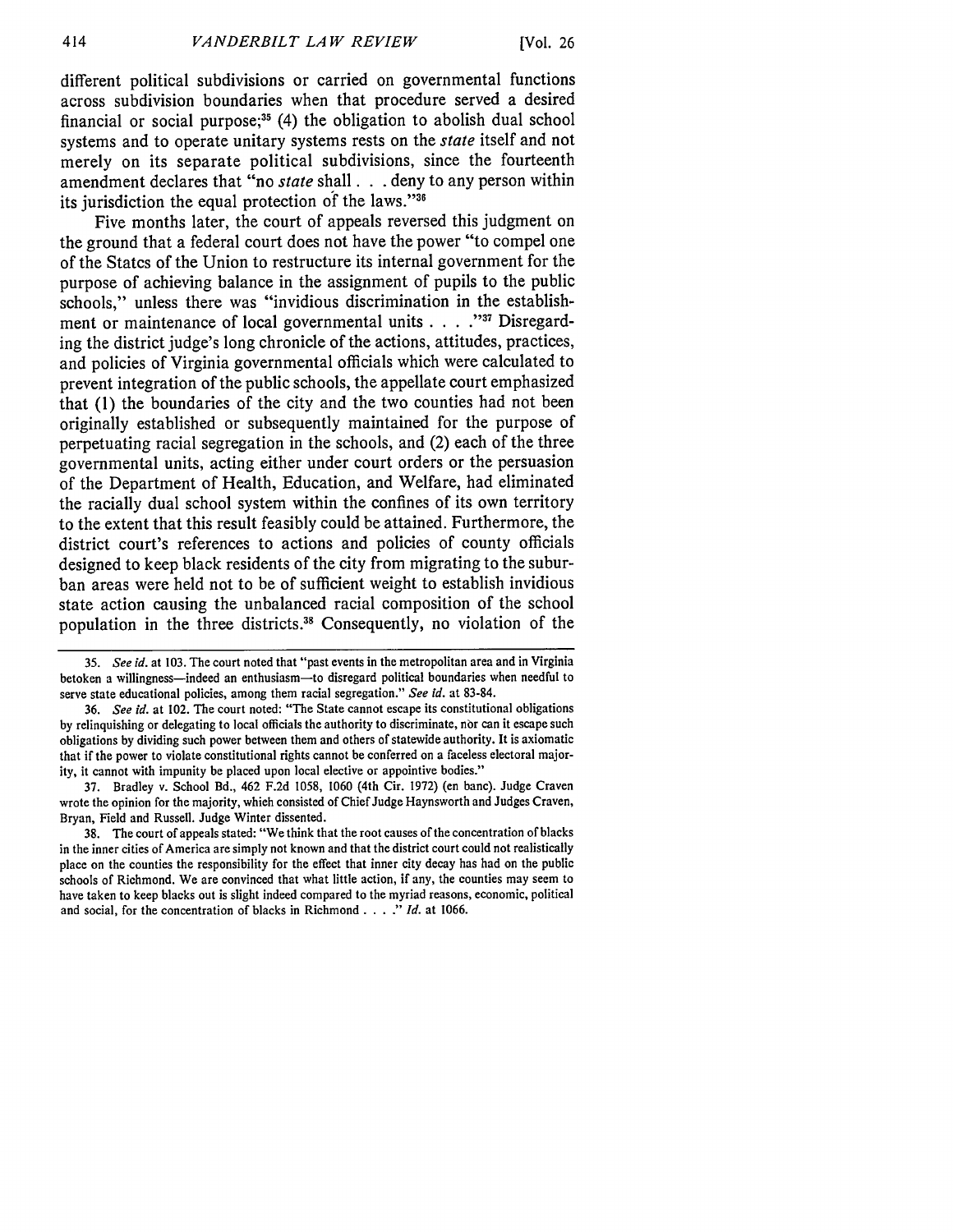fourteenth amendment was found to be involved; and, therefore, under the powers reserved to the states **by** the tenth amendment, Virginia had the power to maintain its school districts on the basis of city and county boundaries.<sup>39</sup> Since the court of appeals expressly found that each of the three separate governmental subdivisions was operating its school system on a constitutional unitary basis, the reversal of the lower court's judgment permitted the city and counties to maintain their current arrangements. The Supreme Court, however, has granted plaintiffs' petition for a writ of certiorari<sup>40</sup> and presumably will decide the case before the present session ends in June **1973.**

While the *Richmond* case was progressing through the court system, another merger decision-possibly more significant because it involves a larger metropolitan population<sup>41</sup> and schools located in the northern section of the nation—was developing along comparable lines in Detroit, Michigan. Faced with the problem of a predominantly black city system and predominantly white surrounding suburban systems, District Judge Roth concluded that the desegregation of the city schools in a manner which would satisfy constitutional requirements could be achieved only **by** combining urban and suburban areas into a single system. In the course of two years of complex litigation,<sup>42</sup> the court ruled that the schools in the Detroit system were being operated on a racially segregated basis, that various practices and policies of the city school board and state education officials had contributed substantially to the

40. 93 S. Ct. 936 (1973).

41. The public school population of Detroit is about **285,000** students, of whom about 65% are blacks.

<sup>39.</sup> The court of appeals also expressed the opinion that the district court had violated a rule laid down in the *Swann* case **by** imposing a fixed racial quota for the student bodies of all schools. *Id.* at 1064. *See* note 28 *supra.* The district court, however, explicitly denied that it was attempting to require the same racial balance in all schools; and under the court-ordered plan, the Negro complement of the different student bodies was expected to vary from 20 to 40%. *See* 338 F. Supp. at 230. In light of the Supreme Court's handling of the racial balance problem in the *Swann* case, it seems unlikely that the district court's plan was invalid in this respect.

<sup>42.</sup> Following a series of conflicting maneuvers **by** the Detroit school board, the Michigan legislature, and the city's electorate, suit was **filed** on August 18, 1970, to require desegregation of the Detroit city school system. *See* Bradley v. Milliken, 433 F.2d 897, 898-901 (6th Cir. 1970). Only after the district court had ruled on numerous preliminary motions and the case had gone up to the court of appeals twice was a trial on the merits of the case begun on April 6, 1971. It was concluded on July 22, 1971. *See* Bradley v. Milliken, 338 F. Supp. 582 (E.D. Mich. 1971). The district court did not issue its consolidation ruling until June 14, 1972. *See* Bradley v. Milliken, 345 F. Supp. 914 (E.D. Mich. 1972). The court of appeals affirmed that decision on December 8, 1972. but vacated its judgment on January 16, 1973, pending an en banc rehearing of the case, set for February 8. *See* Bradley v. Milliken, Civil Nos. 72-1809 & 72-1814 (6th Cir., Dec. 8, 1972). The 3-judge court of appeals panel consisted of Chief Judge Phillips, and Judges Edwards and Peek.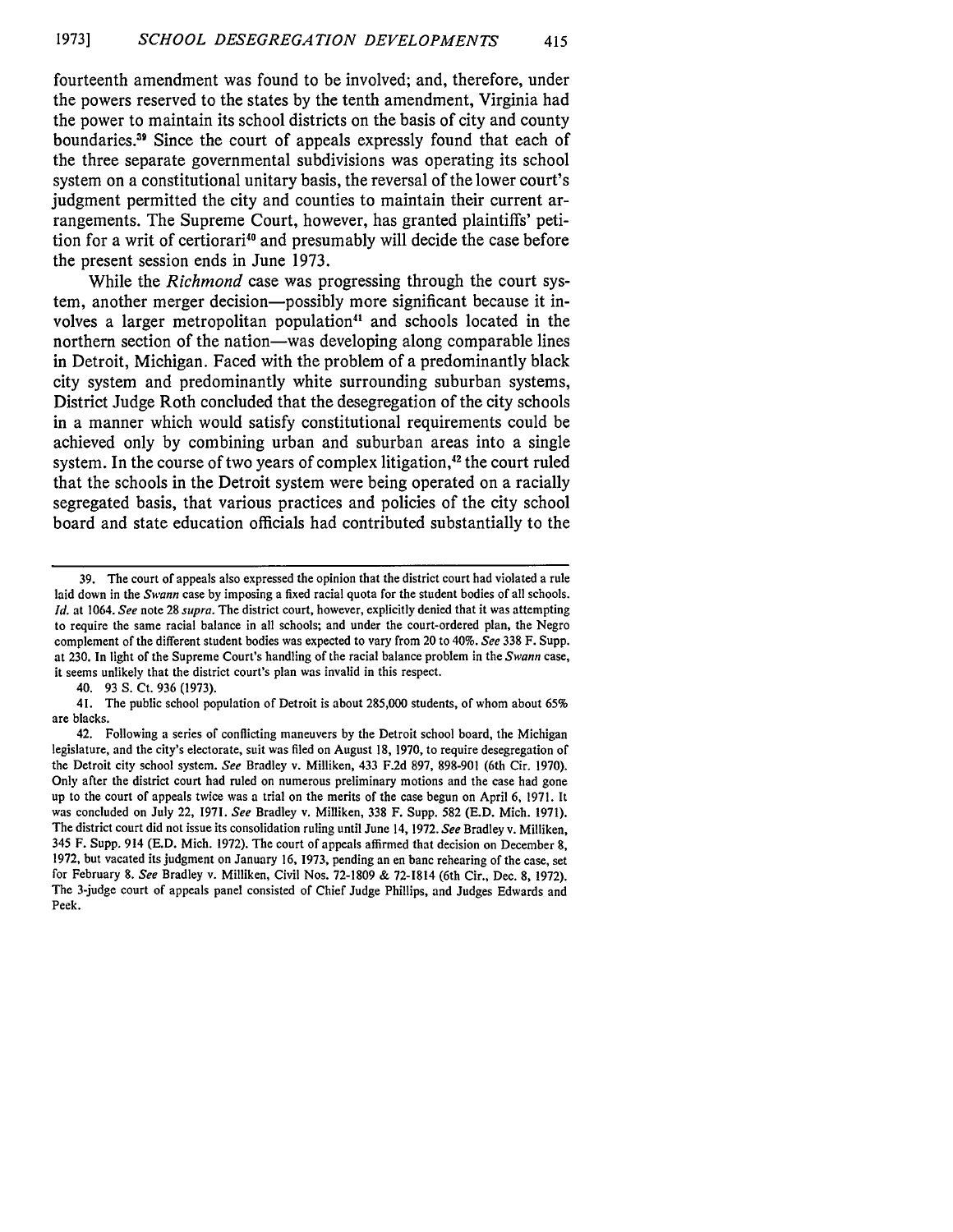creation and perpetuation of the segregated condition of the schools,43 that none of the plans submitted by any of the parties to or intervenors in the desegregation suit would meet constitutional requirements, and that effective desegregation of the city schools could be accomplished only by consolidating the city system and a number of the suburban school districts. 44 Regarding its power to remedy this situation, the court declared: "[W]here the State, and named defendants, are substantially implicated in the segregation violation found and are ultimately responsible for public schooling throughout the state, the consistent application of constitutional principles requires that this court take all steps necessary and essential to require them to desegregate the Detroit public schools effectively and maintain, now and hereafter, a racially unified, non-discriminatory system in the absence of a showing that the judicial intervention here contemplated will frustrate the promotion of a legitimate and compelling state policy or interest."<sup>45</sup> Thereupon, Judge Roth proceeded to appoint a panel of nine members charged with the responsibility of developing a plan for the assignment of students within a designated metropolitan territory for the purpose of achieving "maximum actual desegregation" of the schools in that area. In general, the panel was directed to arrange the various schools in clusters in such manner that "no school, grade or classroom [shall] be substantially disproportionate to the overall pupil racial composition" in the cluster area in which the school is located.<sup>46</sup> On December 8, 1972, the Court of Appeals for the Sixth Circuit sustained the district court's rulings on the existence and causes of racial segregation in the Detroit schools, the necessity of crossing political subdivision boundaries to remedy the situation, and the federal judiciary's authority to require the type of remedial action ordered in the instant case. In relation to this final point, the appellate court declared: "This record reflects a present and expanding pattern of all black schools in Detroit (resulting in part from State action) separated only by school district boundaries from nearby all white schools. We cannot see how such segregation can be any less

<sup>43.</sup> These 2 rulings are contained in the September 27, 1971 decision. 338 F. Supp. 582 (E.D. Mich. 1971).

<sup>44. 345</sup> F. Supp. 914 (E.D. Mich. 1972).

<sup>45.</sup> *Id.* at 940.

<sup>46.</sup> *Id.* at 917-18. The court pointed out a variety of student assignment methods which might appropriately be used: "Pairing, grouping, and clustering of schools; various strip, skip, island, and noncontiguous zoning; various lotteries based on combinations of present school assignment, geographic location, name, or birthday. Judicious use of these techniques-coupled with reasonable staggering of school hours and maximizing use of existing transportation facilities-can lead to maximum actual desegregation with a minimum of additional transportation." *Id.* at 929.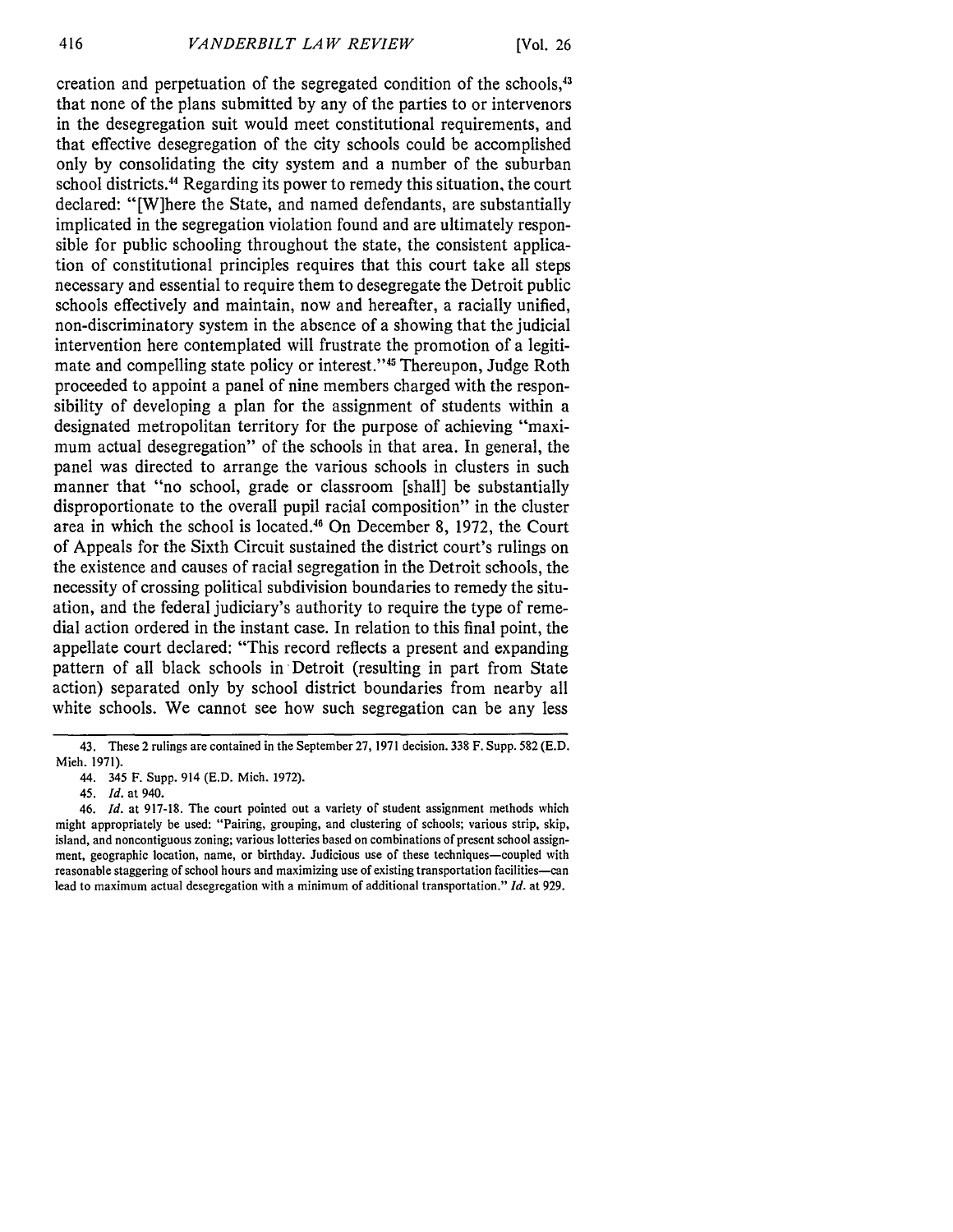harmful to the minority students than if the same result were accomplished within one school district. . **.** .Like the District Judge, we see no validity to an argument which asserts that the constitutional right to equality before the law is hemmed in by the boundaries of a school district."<sup>47</sup> "In the instant case the only feasible desegregation plan involves the crossing of boundary lines between the Detroit School District and adjacent or nearby school districts for the limited purpose of providing an effective desegregation plan. The power to disregard such artificial barriers is all the more clear where, as here, the State has been guilty of discrimination which had the effect of creating and maintaining racial segregation along school district lines. . . . Big city school systems for blacks surrounded by suburban school systems for whites cannot represent equal protection of the law."<sup>48</sup> Defendants' petition for a rehearing before the entire Court of Appeals was granted and the rehearing was conducted on February 8, **1973.11**

Presumably, the Supreme Court eventually will be asked to review this case. In view of the conflict between the decisions of the Fourth and Sixth Circuits, it seems likely that the High Court will grant certiorari, hear the *Richmond* and *Detroit* appeals together, and decide the issue whether the federal courts have the power to require the merging of school districts when merging is necessary to achieve desegregation of the schools. If the Court finds that the federal judiciary lacks that power, the *Richmond* decision apparently will be affirmed and the *Detroit* decision reversed. On the other hand, if the judiciary's power to order the merging of two or more school districts is upheld, both decisions logically could be affirmed, on the basis of the divergent holdings of the two circuit courts on whether the governmental agencies of the respective states were substantially responsible for the segregated conditions in the schools.<sup>50</sup>

Other courts have dealt with the merger issue and have reached varied results. Early in **1971,** a federal district court sustained a complaint filed **by** minority ethnic group members challenging the constitutionality of a Connecticut statute which requires each town to maintain a separate school district covering the area within the town's bounda-

<sup>47.</sup> Bradley v. Milliken, Nos. **72-1809** to **72-1814,** at **57** (6th Cir. Dec. **8, 1972).**

<sup>48.</sup> *Id.* at **64-65.**

<sup>49.</sup> At the time of this writing, no decision has been announced.

**<sup>50.</sup>** It should also be noted that the Fourth Circuit Court in the *Richmond* case further concluded that the city and the 2 counties were all operating constitutionally valid unitary school systems. **If** the Supreme Court accepts this ruling, it may determine that there is no basis for reversing the appellate court's decision, even if the power to require mergers to achieve desegregation is recognized.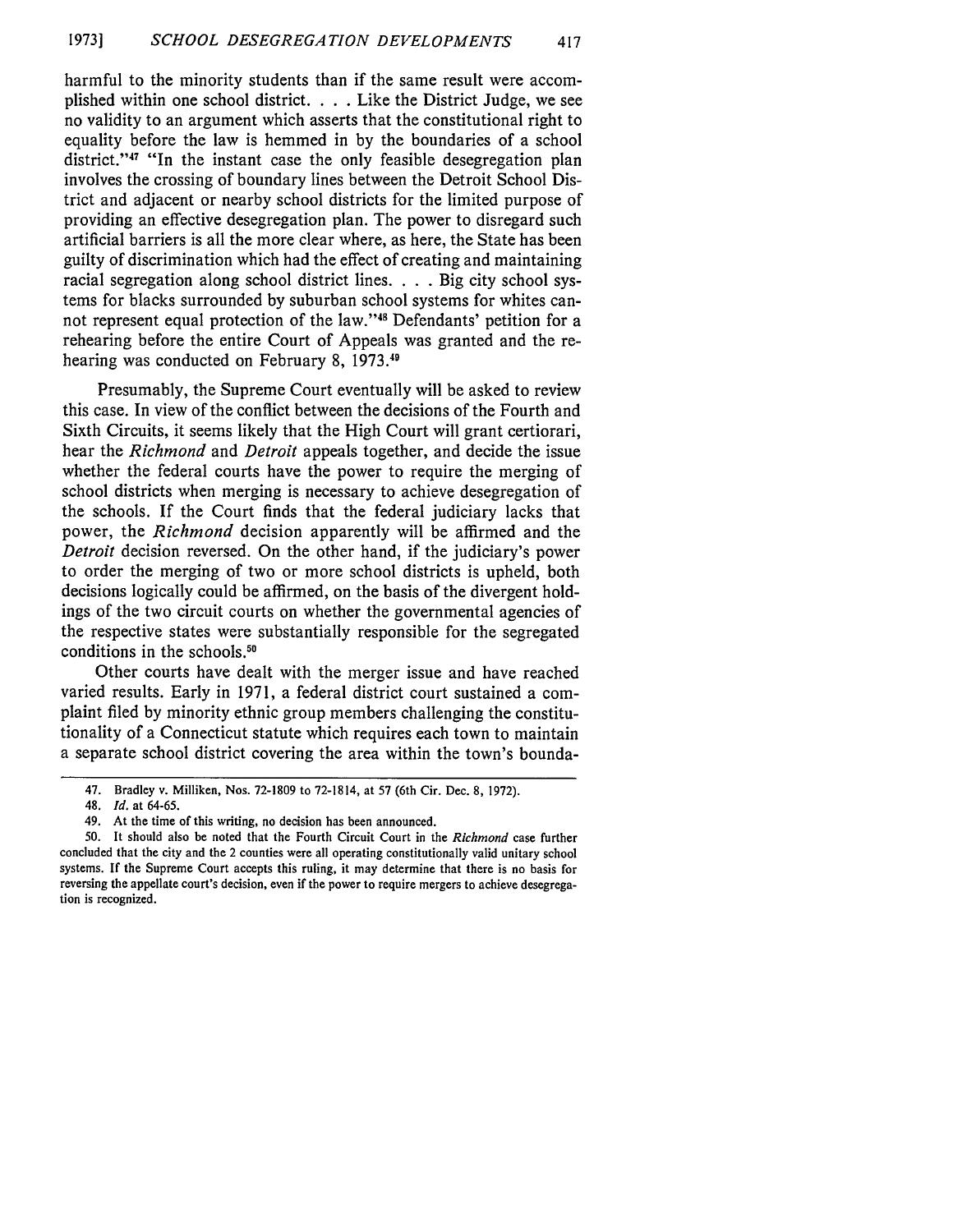ries.<sup>51</sup> Plaintiffs contended that the statute created "unnatural legal barriers to the desegregation of the Hartford schools," since it prevented the formation of school districts combining territory within the town, where the school population was 62 percent black and Puerto Rican, and territory in adjacent communities, which were predominantly white.<sup>52</sup> In ruling that the complaint stated a cause of action, the court observed: "Although the legal issues surrounding situations which create de facto as opposed to de jure segregation are by no means clear, there is case law which suggests that since the primary responsibility for education and educational facilities lies with the state, . **.** .the courts may, in some circumstances, examine the problem of segregation in the schools on a state-wide basis even though there is no reason to believe that the presently existing school districts were established for racially related reasons."<sup>53</sup>

In a suit brought by the Department of Justice, a federal district court found, in August, 1971, that the Indianapolis school system was operating on an unconstitutional racially segregated basis, and ordered the city education officials to take various steps, including extensive reassignment and transportation of students to different schools, as a move toward the establishment of a unitary system.54 District Judge Dillin recognized, however, that student reassignment among the city schools was only a temporary expedient and that resegregation soon would occur because of the accelerating "white flight" to the surrounding suburban areas. In light of this development, he stipulated that the officials of the state and of the school districts operated by the smaller cities and the counties in the Indianapolis metropolitan area be joined as parties to the suit, so that consideration could be given to the creation of a metropolitan school district which would cover the city and some of the surrounding territory, as a means of achieving desegregation of the schools in the area. The question whether the federal judiciary has the power to require the consolidation of school systems which are under the jurisdiction of different political subdivisions was raised but not answered. The court observed, however, that the ultimate responsibility for providing a valid system of public education rests on the state rather than on the individual political units,<sup>55</sup> that the court has the power to issue such decrees as are necessary to eliminate unconstitutional segre-

**55.** *Id.* at **659.**

**<sup>51.</sup>** Lumpkin v. Dempsey, Civil No. **13.716 (D.** Conn., Jan. 22, **1971).**

**<sup>52.</sup>** *Id.*

**<sup>53.</sup>** *Id.* The case apparently has not been decided on the merits.

<sup>54.</sup> United States v. Board of School Comm'rs, **332** F. Supp. **655 (S.D.** Ind. **1971).**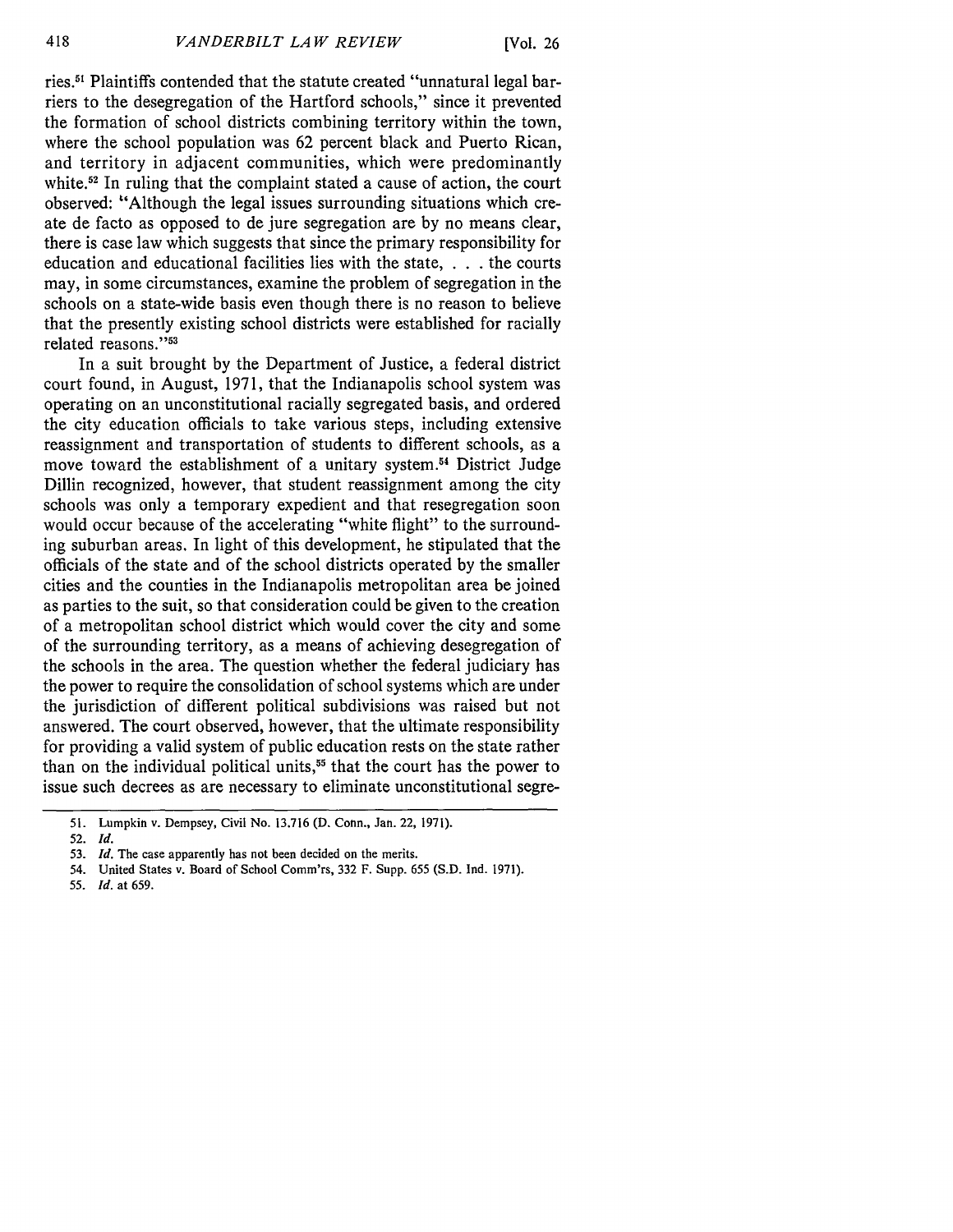gation, and that "revisions of local laws and regulations and. **. .** school districts may be necessary to solve the problem."<sup>56</sup>

Prior to the most recent decision in the *Richmond* case, two federal district courts in the eastern part of the nation had taken the position, subsequently adopted by the Fourth Circuit in the *Richmond* case, that the federal judiciary has no power to order consolidation of city and suburban school systems to eliminate racial segregation when the segregated conditions are de facto in character, not having been created or perpetuated by governmental actions or policies. Both of these decisions arose in the context of complaints against state laws which require separate school systems to be operated on the basis of municipal boundaries. In the case challenging a New Jersey statute,<sup>57</sup> black complainants contended that the statute caused severe racial imbalance in the schools because generally the city populations were predominantly black and the suburban populations were predominantly white and that the state had an affirmative constitutional duty to alleviate this racial imbalance. In denying the requested relief, the court declared:

This designation of school district zones **is. .** .based on the geographic limitations of the various municipalities throughout the State. Nowhere in the drawing of school district lines are considerations of race, creed, color or national origin made. The setting of municipalities as local school districts is a reasonable standard especially in light of the municipal taxing authority. The system as provided by the various legislative enactments is unitary in nature and intent and any purported racial imbalance within a local school district results from an imbalance in the population of that municipality-school district. Racially balanced municipalities are beyond the pale of either judicial or legislative intervention.<sup>58</sup>

In the case challenging a Maryland law, the complaint was filed by white parents who were protesting against having to send their children to city schools with very predominantly black enrollments.<sup>59</sup> Plaintiffs sought, not consolidation of the city and county school systems, but rather an order allowing their children to attend predominantly white schools in suburban areas. Since no constitutional rights of plaintiffs were found to be violated and since the order sought obviously would

**<sup>,</sup>** 56. *Id.* at 678. In a case which dealt, not with metropolitan areas in which segregated schools resulted partly from massive population shifting, but rather with segregated school districts which originally were set up to establish a racially dual system, federal courts in Texas have required state education officials to revise school district boundaries radically and to consolidate parts of separate districts in order to create unitary school systems and to eliminate the effects of dualism. *See* United States v. Texas, 321 F. Supp. 1043 (E.D. Tex. 1970), *enforced,* 330 F. Supp. 235 (E.D. Tex.), *modified in part,* 447 F.2d 441 (5th Cir. 1971).

<sup>57.</sup> Spencer v. Kugler, 326 F. Supp. 1235 (D.N.J. 1971), *affdmem.,* 404 U.S. 1027 (1972) (Douglas, J., dissenting).

<sup>58. 326</sup> F. Supp. at 1240.

<sup>59.</sup> Starr v. Parks, 345 F. Supp. **795** (D. Md. 1972).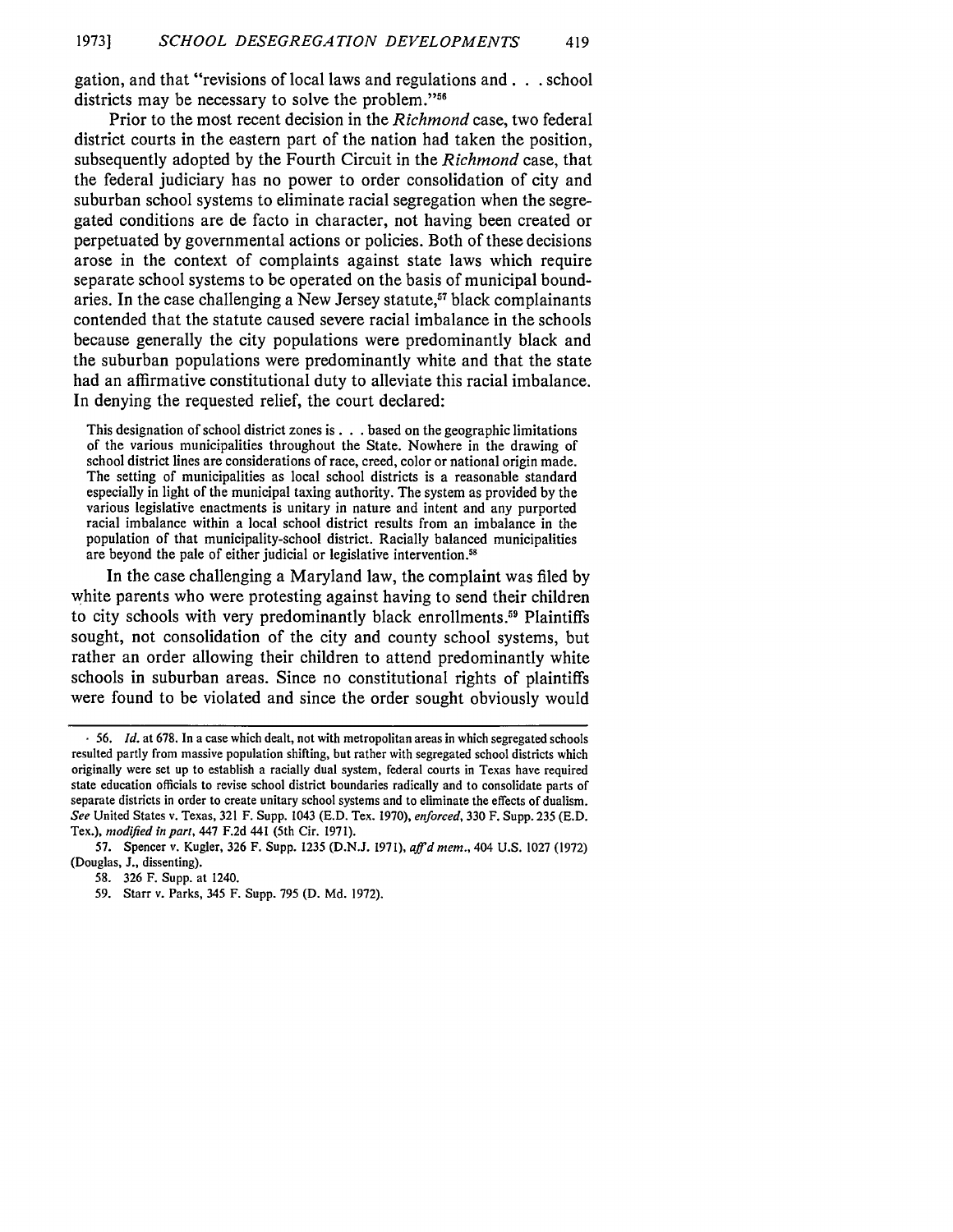result in aggravating the already segregated condition of the city schools, the complaint was dismissed. The court, however, observed that the school segregation existing in the Baltimore area was de facto in nature, and that therefore a federal court had no authority to require a combination of city and county school systems in order to improve racial balance in the schools. Since the district court's decision in the *Richmond* case was based on findings of de jure segregation in Virginia, that decision was held to be inapplicable to the *Baltimore* case.<sup>60</sup>

A series of cases in which federal courts have refused to permit the subdivision of a school district into two separate districts when the effect would be the perpetuation of racial segregation relates, at least tangentially, to the consolidation issue. These cases usually involved a rural county which constituted a single school district and which had one town or small city as the principal population center, with most of the county's white population living in the town and most of the black population living in the country. Acting under a court desegregation order, the school board had adopted a reorganization plan under which many more black students would be assigned to schools located in the town and some white students living in the town would be assigned to schools located in the country. Faced with this prospect, the citizens of the town have attempted to form, with state administrative or legislative authorization, a separate school district covering only the municipal area, thereby leaving the original county school district with only the rural territory. In virtually every reported instance in which judicial relief has been sought against this type of subdivision, the federal court which had ordered desegregation of the single county-wide district prohibited the establishment of a separate town district, because the subdividing process necessarily would result in the obstruction of the court's desegregation decree by concentrating most of the whites in the town schools and leaving most of the blacks in the rural schools."' The Fourth Circuit, however, reversed the district court decisions in two of the cases, the *Emporia* and *Scotland Neck* cases,<sup>62</sup> on findings that in those

<sup>60.</sup> The Maryland federal district court relied heavily on the reasoning and holding of Spencer v. Kugler, 326 F. Supp. 1235 (D.N.J. 1971).

<sup>61.</sup> See Lee v. Macon County Bd. of Educ., 448 F.2d 746 (5th Cir. 1971); Stout v. United States, 448 F.2d 403 (5th Cir. 1971); Aytch v. Mitchell, 320 F. Supp. 1372 (E.D. Ark. 1971); United States v. Halifax County Bd. of Educ., 314 F. Supp. 65 (E.D.N.C. 1970); Turner v. Warren County Bd. of Educ., 313 F. Supp. 380 (E.D.N.C. 1970); Wright v. County School Bd., 309 F. Supp. 671 (E.D. Va. 1970); Burleson v. County Bd. of Election Comm'rs, 308 F. Supp. 352 (E.D. Ark. 1970).

<sup>62.</sup> United States v. Scotland Neck City Bd. of Educ., 442 F.2d 575 (4th Cir. 1970); Wright v. Council of the City of Emporia, 442 F.2d 570 (4th Cir. 1971). In Turner v. Littleton-Lake Gaston School Dist., 442 F.2d 584 (4th Cir. 1971), however, an injunction against the division of the old district was sustained.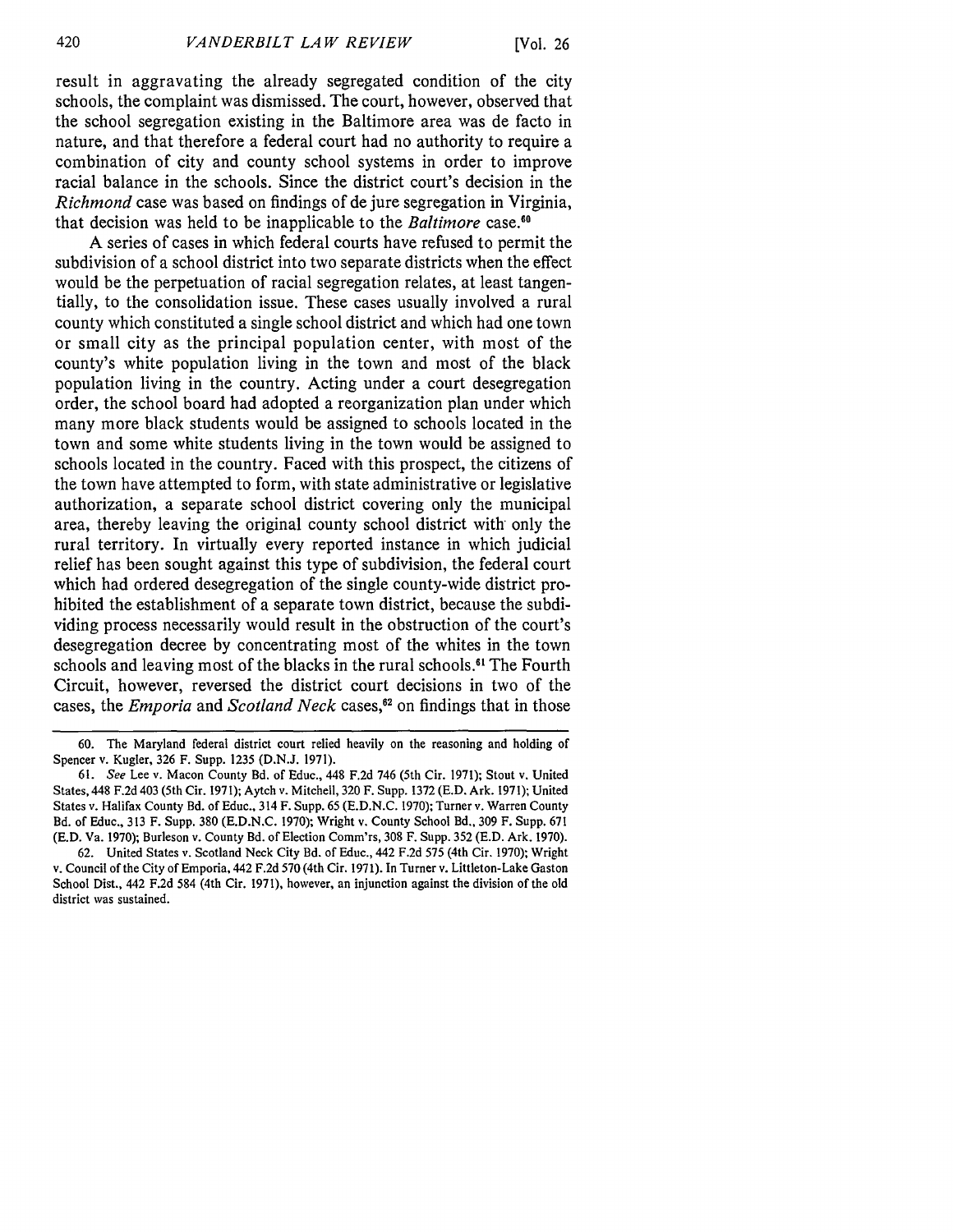instances the division of the old district was justifiable on grounds not related to racial factors and that the change would not seriously affect the racial composition of the remaining county systems. These decisions were, in turn, reversed by the Supreme Court, which declared: "Under the principles of *Green* and *Monroe,* such a proposal [to subdivide a school district in which a dual system had been operating] must be judged according to whether it hinders or furthers the process of school desegregation. If the proposal would impede the dismantling of the dual system, then a district court, in the exercise of its remedial discretion, may enjoin it from being carried out."<sup>63</sup> The relevance of these decisions to the matter of consolidation of school districts to achieve desegregation was aptly expressed by the Sixth Circuit in the *Detroit* case: "If school boundary lines cannot be changed for an unconstitutional purpose, it follows logically that existing boundaries cannot be frozen for an unconstitutional purpose."<sup>64</sup>

#### *B. Extending the Scope of "De Jure" Segregation By Expanding the Concept of "State Action"*

The general flexibility of the "state action" concept and the lack of certainty regarding when state action may be found in segregated school situations are the factors which provide the basis for a second significant judicial technique developed in recent years to achieve further desegregation—the expansion of the scope of "de jure" segregation. Since all four of the school districts specifically covered by the 1954 *Brown* decision were located in states in which statutes either required or permitted local school officials to operate racially dual systems, there was, of course, no doubt about state involvement in those situations. Consequently, it was widely assumed in the beginning that the *Brown* principle applied only to school segregation which was required by, or at least authorized by, positive state law.<sup>65</sup> According to a specially devised terminology, the view was adopted that the equal protection clause is violated only by such de jure segregation, but not by de facto

<sup>63.</sup> Wright v. Council of the City of Emporia, 407 U.S. 451, 460 (1972); *see* United States v. Scotland Neck City Bd. of Educ., 407 U.S. 484, 489 (1972). One may wonder whether it is significant that the 4 Justices most recently appointed to the Supreme Court dissented in one of these cases and joined in a special concurring opinion in the other case.

<sup>64.</sup> Bradley v. Milliken, Civil Nos. 72-1809 & 72-1814, at 66-67 (6th Cir., Dec. 8, 1972). 65. Lending credence to this point of view is the Supreme Court's express approval, in the first *Brown* case, of an assertion in the lower court's opinion in one of the cases: "Segregation of white and colored children in public schools has a detrimental effect upon the colored children. The impact is greater *when it has the sanction of law;* for the policy of separating the races is usually interpreted as denoting the inferiority of the negro [sic] group." Brown v. Board of Educ., 347 U.S. 483, 494 (1954) (emphasis added).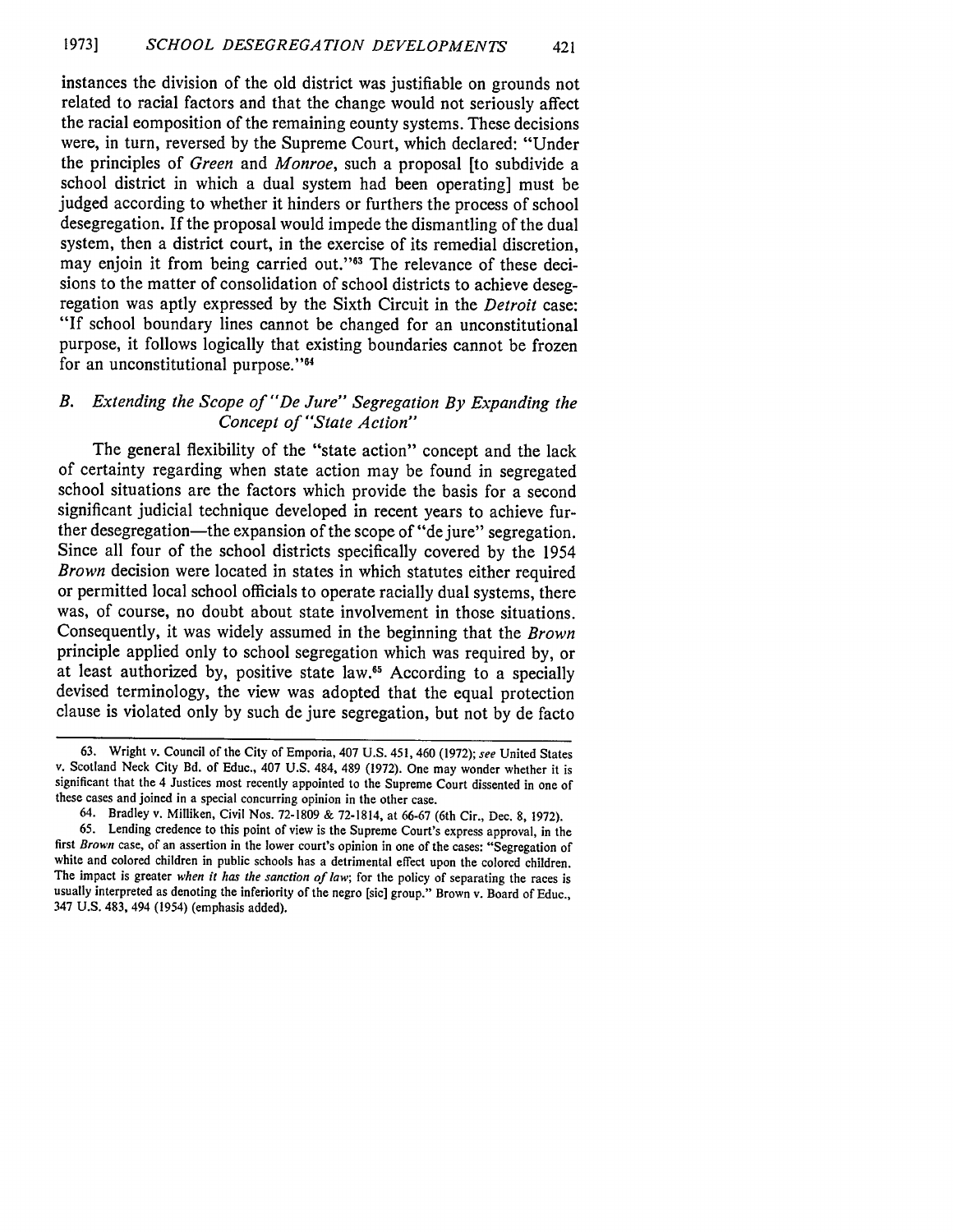segregation. As used in this context, the term "de facto" segregation describes the condition in which most of the white students in a school district attend all-white or very predominantly white schools and most of the Negro students in the same district attend all-Negro or very predominantly Negro schools, not because the law requires separation of students on the basis of race, but because the traditional policy of assigning students to the schools nearest their homes generally is followed and, under prevailing racial residential patterns, most Negro family residencies are concentrated in certain parts of the district and most white family residences are located in the other parts of the district. The lower federal courts, almost without exception, have adhered to this distinction and the Supreme Court, until very recently, has steadfastly refused to review lower court decisions which have held that de facto segregation does not violate constitutional rights.<sup>66</sup>

One of the earliest cases ruling that de jure segregation may exist in the absence of a state law specifically authorizing the operation of racially dual systems involved the New Rochelle, New York, schools.<sup>67</sup> In **1961,** the federal courts found that, concurrently with the influx into the city several decades earlier of a substantial Negro population, the school board deliberately had fixed school attendance boundaries so

<sup>66.</sup> Among the few decisions to the contrary are: Blocker v. Board of Educ., 226 F. Supp. 208 (E.D.N.Y. 1964); Branche v. Board of Educ., 204 F. Supp. 150 (E.D.N.Y. 1962); Pasadena City School Dist., 59 Cal. 2d 876, 382 P.2d 878, 31 Cal. Rptr. 606 (1963). The 4 leading decisions demonstrating the majority view are: Keyes v. School Dist. No. 1,445 F.2d 990 (10th Cir. 1971), *cert. granted,* 404 U.S. 1036 (1972); Deal v. Cincinnati Bd. of Educ., 369 F.2d 55 (6th Cir. 1966), *cert. denied,* 389 U.S. 847 (1967); Downs v. Board of Educ., 336 F.2d 988 (5th Cir. 1964), *cert. denied,* 380 U.S. 914 (1965); Bell v. School City, 324 F.2d 209 (7th Cir. 1963), *cert. denied,* 377 U.S. 924 (1964). The Supreme Court presumably will hand down its ruling in the *Keyes* case during the current term. It should be noted that the district court made 2 distinct rulings in the *Keyes* case: (1) that de jure segregation existed in the schools in the northeast sector of Denver and a desegregation plan must be implemented to eliminate the dual system there; and (2) that because de facto segregation in the core city schools resulted in unequal educational opportunity for black students, those schools must be desegregated. *See* Keyes v. School Dist. No. 1, 313 F. Supp. 61 (D. Colo. 1970); Keyes v. School Dist. No. 1, 303 F. Supp. 279 (D. Colo. 1969). The court of appeals affirmed the judgment on the first point but reversed on the second point. *See* Keyes v. School Dist. No. 1, 445 F.2d 990 (10th Cir. 1971).

<sup>67.</sup> *See* Taylor v. Board of Educ., 195 F. Supp. 231 (S.D.N.Y.); 191 F. Supp. 181 (S.D.N.Y.), *affd,* 294 F.2d 36 (2d Cir.), *cert. denied,* 368 U.S. 940 (1961). After reviewing the statements in the *Brown* opinion concerning the prejudicial effects on children who are required to attend segregated schools, the district court observed: "With these principles clear in mind, I see no basis to draw a distinction, legal or moral, between segregation established by the formality of a dual system of education, as in Brown, and that created by gerrymandering of school district lines and transferring of white children as in the instant case. The result is the same in each case: the conduct of responsible school officials has operated to deny to Negro children the opportunities for a full and meaningful educational experience guaranteed to them by the Fourteenth Amendment." 191 F. Supp. at 192-93.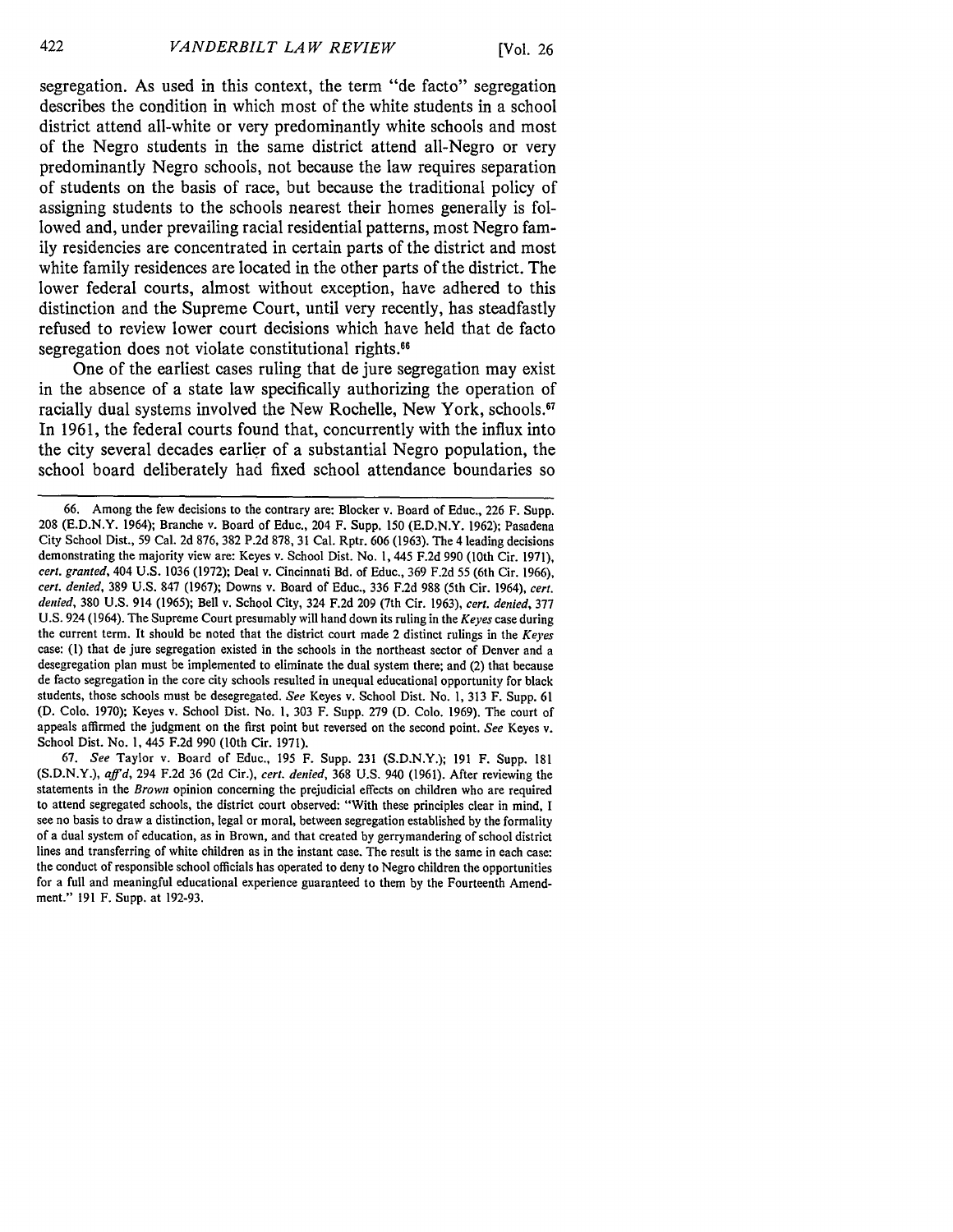that nearly all of the Negro students lived in the zone served by one school and nearly all of the white students lived in the other zones. Furthermore, it was determined that, as the Negro residential area gradually shifted in location, the school officials continued to revise the zone lines in order to maintain the racially separate schools. Seven years later, similar developments in a Cook County, Illinois, school district also were held to involve discriminatory state action violative of the fourteenth amendment.<sup>68</sup> In each of these cases, the evidence apparently indicated that the local officials had carried out a consciously designed plan to achieve the obvious purpose of establishing substantially segregated schools.

During the past three years, a number of courts have determined that de jure segregation existed in various school districts as a result of action by state and local educational officials in situations in which it was conceded that the segregation originated as a de facto condition and that the school officials had not adopted a specific plan or policy deliberately designed to establish segregated schools. Any attempt to make a generalized analysis of these decisions is a difficult and hazardous venture, because the factual situations in the various school districts differed in each case and the court's rationale must be considered in relation to these variant circumstances. Enough similarities, however, exist both in the factual situations and in the judicial rulings to disclose a common pattern in the approach taken by the courts. At least three courts have attempted to delineate precisely the essentials of de jure desegregation in the following terms: "1. The State, through its officers and agencies, and usually, the school administration, must have taken some action or actions with a purpose of segregation. 2. This action or these actions must have created or aggravated segregation in the schools in question. 3. A current condition of segregation exists."69 In most cases dealing with this matter, it was recognized that racial concentrations in the various residential areas of the district constituted a substantial factor in causing the segregated condition of the schools.<sup>70</sup> In addition,

**<sup>68.</sup>** *See* United States v. School Dist. 151, 301 F. Supp. 201 (N.D. Il. 1969), *affd,* 432 F.2d 1147 (7th Cir. 1970); United States v. School Dist., 286 F. Supp. 786 (N.D. Ill. 1968), *affd,* 404 F.2d 1125 (7th Cir. 1969), cert. denied, 402 U.S. 943 (1971).

<sup>69.</sup> Bradley v. Milliken, 338 F. Supp. 582, 592 (E.D. Mich. 1971). In Keyes v. School Dist. No. **1,** 313 F. Supp. 61, 73 (D. Colo. 1970), these 3 factors are stated in terms almost identical to those quoted in text, but a fourth factor is also listed: "IT]here must be a causal connection between the acts of the school administration complained of and the current condition of segregation." This causal connection seems to be implied necessarily in the second factor listed in the *Bradley* opinion. *See also* Booker v. Special School Dist. No. 1, 351 F. Supp. 799, 809 (D. Minn. 1972).

<sup>70.</sup> *See, e.g.,* Bradley v. Milliken, 338 F. Supp. 582, 592 (E.D. Mich. 1971); Davis v. School Dist., 309 F. Supp. 734, 736 (E.D. Mich. 1970), *affd,* 443 F.2d 573 (6th Cir.), *cert. denied,* 404 U.S. 913 (1971).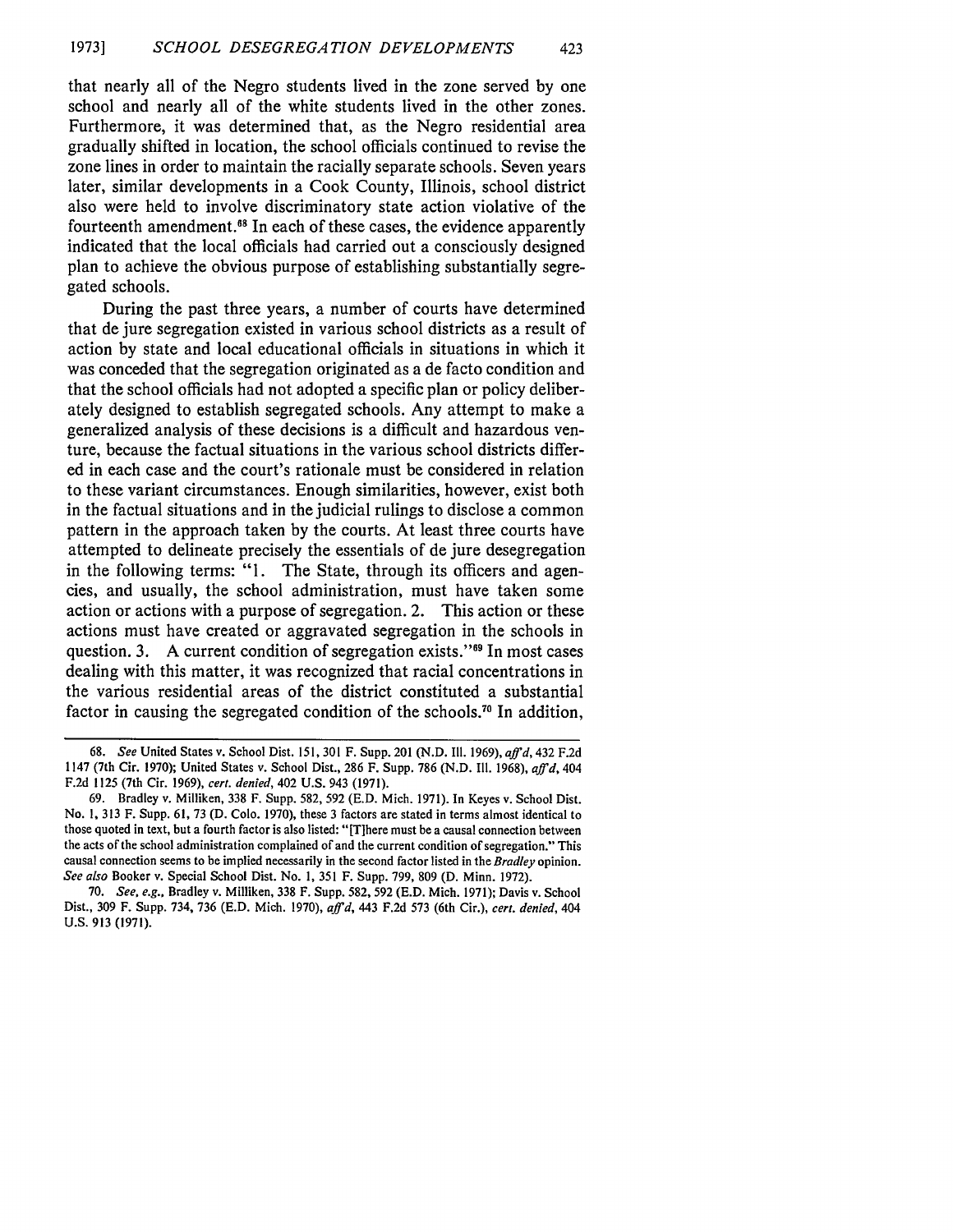it generally was conceded that school officials are not under a constitutional duty to take affirmative action to eliminate purely de facto segregation.<sup>71</sup> In each of these cases, however, the court determined that state or local educational officials had purposefully engaged, over a period of time, in practices and. policies which significantly contributed to the aggravation of the segregation problem in the schools and that the existing segregation was de jure in nature.<sup> $72$ </sup> In the words of the only state court involved in this series of decisions, "extant de facto segregation intentionally maintained and perpetuated by racially motivated state action [became] constitutionally proscribed de jure segregation."<sup>73</sup> Although the offending practices and policies varied somewhat in the different cases, compositely they included the following: revision of attendance zone boundaries as population shifts with racial implications occurred; failure to revise boundaries to alleviate overcrowding of schools with student bodies of predominantly one race and to prevent under usage of schools with student bodies of predominantly the other race; location of new school buildings, construction of additions to existing buildings, and use of portable classrooms in a manner resulting in the minimization of integration of student bodies; fixing the size of new buildings so that they had the capacity to serve only the uniracial residential area surrounding them; assignment of teachers and administrators in a way which indicated that certain schools were intended primarily for white students and certain other schools were intended primarily for black students; establishing bus transportation routes which tended to take black students to predominantly black schools rather than to predominantly white schools nearer to their homes; allowance of voluntary student transfers in situations which enabled white students to avoid attending predominantly black schools; use of optional attendance zones for racially changing residential areas, thus allowing students to choose not to attend a school in which they would be in a racial minority; failure to adopt recommended school reorganization plans which

<sup>71.</sup> *See. e.g.,* Kelly v. Guinn, 456 F.2d 100, 105 (9th Cir. 1972); Keyes v. School Dist. No. 1, 313 F. Supp. 61, 73 (D. Colo. 1970); People v. San Diego Unified School Dist., 19 Cal. App. 3d 252, 261, 96 Cal. Rptr. 658, 663 (Ct. App. 1971), *cert. denied,* 405 U.S. 1016 (1972).

<sup>72.</sup> Kelly v. Guinn, 456 F.2d 100 (9th Cir. 1972); Booker v. Special School Dist. No. 1,351 F. Supp. 799, 809 (D. Minn. 1972); Oliver v. Kalamazoo Bd. of Educ., 346 F. Supp. 766 (W.D. Mich. 1972); Johnson v. San Francisco Unified School Dist., 339 F. Supp. 1315 (N.D. Cal. 1971); Bradley v. Miliken, 338 F. Supp. 582 (E.D. Mich. 1971); Soria v. Oxnard School Dist. Bd. of Trustees, 328 F. Supp. 155 (C.D. Cal. 1971); Spangler v. Pasadena City Bd. of Educ., 311 F. Supp. 501 (C.D. Cal. 1970); Davis v. School Dist., 309 F. Supp. 734 (E.D. Mich. 1970); Keyes v. School Dist. No. 1, 303 F. Supp. 279 (D. Colo. 1969); People v. San Diego Unified School Dist., 19 Cal. App. 3d 252, 96 Cal. Rptr. 658 (Ct. App. 1971).

<sup>73.</sup> People v. San Diego Unified School Dist., 19 Cal. App. 3d 252, 261-62, 96 Cal. Rptr. 658, 663 (Ct. App. 1971).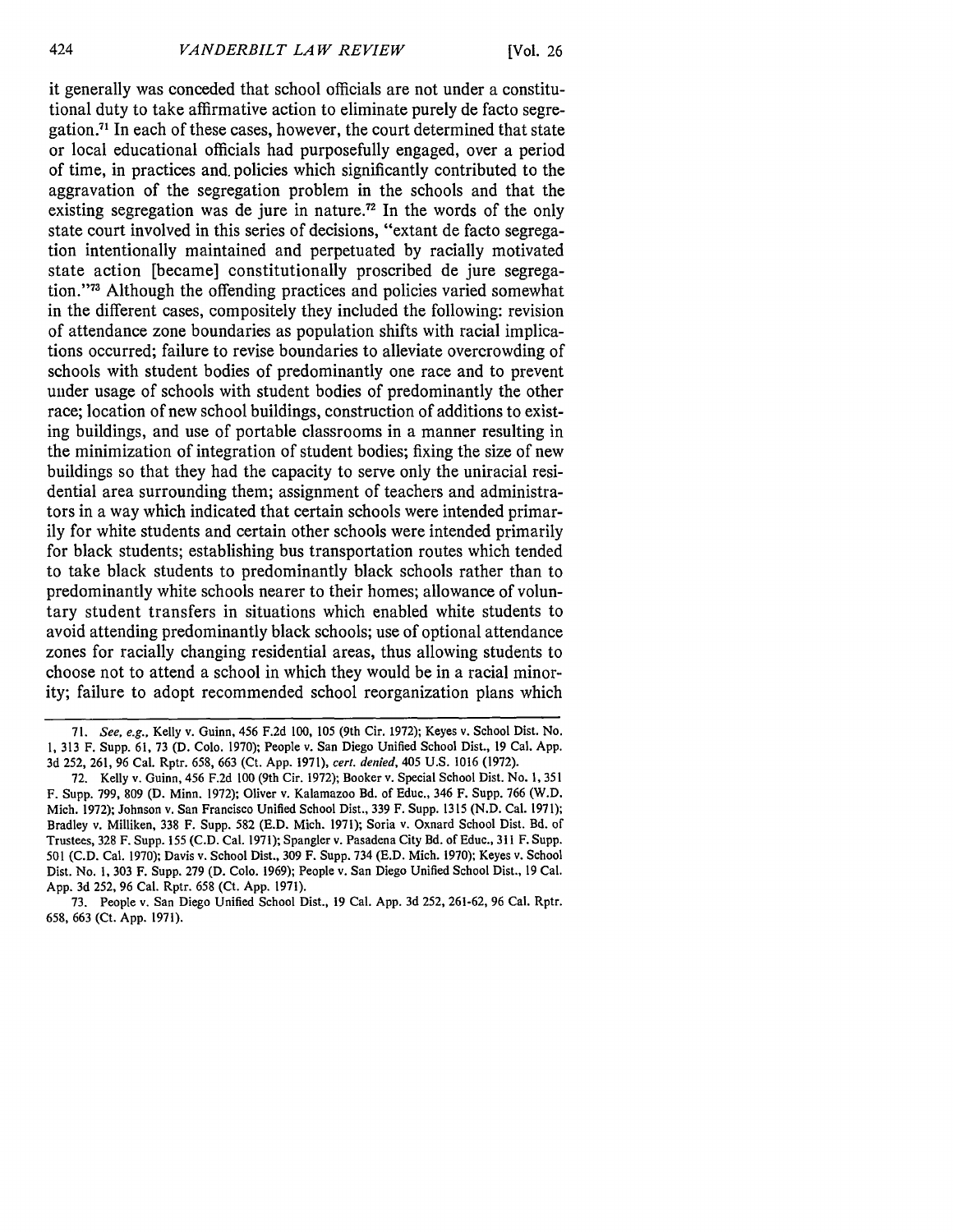would have resulted in greater desegregation of student bodies; and allocation of school operating and maintenance funds in a way which perpetuated the inferior quality of predominantly black schools and thereby discouraged white students from attending **them.7 <sup>4</sup>**

Varying combinations of these elements of state action have formed the basis on which courts in the northern and western sections of the nation are increasingly inclined to find the existence of de jure segregation, even when no state law requiring or permitting the operation of racially dual school systems has been in effect for half a century or more. Since very similar conditions undoubtedly exist in many other cities outside the South, it seems **highly** probable that the reorganization of numerous other school systems will be required as the validity of the basis of their segregated operation is tested in federal court litigation, unless the Supreme Court adopts a more restricted view of what constitutes de jure segregation when it hands down its decisions in the *Denver, Richmond,* and *Detroit* cases.

#### *C. Redefining the Constitutional Requirement In Order To Emphasize the Factor of "Equal Educational Opportunity"*

The third noteworthy innovation in recent judicial efforts to achieve further school integration involves not so much a new idea as a new emphasis regarding the precise nature of the constitutional right which is to be protected. The proposition that the fourteenth amendment guarantee of equal protection of the laws includes protection against being subjected to unequal educational opportunity was stated definitely, of course, in the first *Brown* case. In that decision, the Supreme Court strongly stressed the importance of a good education as a necessity for successful participation in mid-twentieth century American life and noted the prejudicial effects of the inferior schools to which Negro

<sup>74.</sup> Several courts have intimated, but apparently not held, that public school officials have an affirmative duty to take all feasible action necessary to eliminate segregation in the schools which has resulted from de facto residential segregation, and that failure to take such action constitutes, in itself, state action which perpetuates the school segregation. **See** Bradley v. Milliken, **338** F. Supp. **582, 593 (E.D.** Mich. **1971);** Davis v. School Dist., **309** F. Supp. 734, 741-42 **(E.D.** Mich. **1970);** People v. San Diego Unified School Dist., **19** Cal. **App. 3d 252, 262-63, 265, 96** Cal. Rptr. **658,** 664, **666** (Ct. **App. 1971).** These statements, however, must be read in connection with findings in the cases that the school officials involved had pursued active practices and policies contributing to the aggravation of the segregated condition of the schools.

In the **Detroit** case, Judge Roth called attention to actions **by** noneducational governmental agencies which, combined with the operations of private business organizations, significantly aggravated residential segregation in the metropolitan area, and thereby directly contributed to the development of school desegregation in the city system. The segregative policies of the **FHA** and VA, private lending institutions, real estate organizations, and brokerage firms were all found to be related to the school situation. Bradley v. Milliken, **338** F. Supp. **582, 587 (E.D.** Mich. **1971).**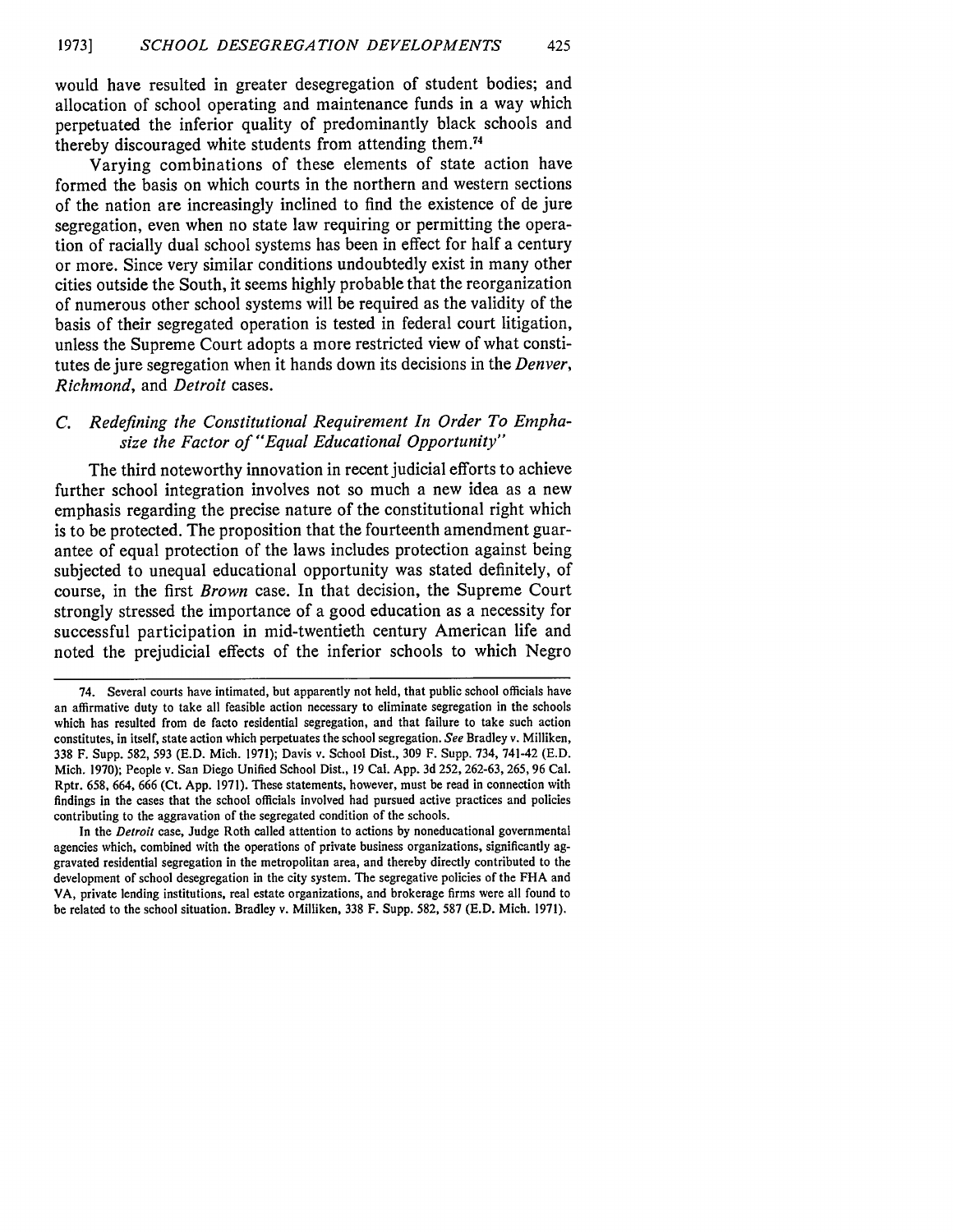students customarily were assigned. The Court proceeded to pose "the question presented" by the case as follows: "Does segregation of children in public schools solely on the basis of race, even though the physical facilities and other 'tangible' factors may be equal, deprive the children of the minority group of equal educational opportunities?"75 The Court concluded that it does.

Referring back even further than 1954, some persons have suggested that even the now-discarded separate-but-equal concept of equal protection incorporated the requirement of equal educational opportunity, in legal theory although not in practical application." The current emphasis on this factor, however, obviously refers to something quite different from merely the assurance that black schools will be equal in terms of buildings, faculties, and equipment to schools attended by white students, since the *Brown* case settled the point that, constitutionally speaking, "separate educational facilities are inherently unequal.""

Because the controversy in the *Brown* case was focused on stateimposed racially dual systems, however, it generally was assumed for a number of years that the heart of the Supreme Court's decision was that dual school systems violated the equal protection clause for the reason that they compelled Negro students to go to different schools than those attended by white students. Thus, the dual system had to be eliminated on constitutional grounds simply because it specifically maintained separate black schools and white schools. In the mid-sixties, the courts took the position that school officials have an affirmative duty, not merely to allow some blacks to attend formerly all-white schools, but actively to establish unitary, nonracial systems in which both black and white students would be assigned to the schools that they would attend if they all were members of the same race. The emphasis, however, was still on establishing racially integrated student bodies, faculties, administrative staffs, transportation facilities, academic programs, and extracurricular activities, so that no schools in the system could be identified as intended primarily for students of one race.

As early as 1965, one federal district court declared that the essence of the right protected by the *Brown* interpretation of the fourteenth amendment is "equal educational opportunities for all children within the [school] system," rather than merely freedom from having to attend

**77.** Brown v. Board of Educ., 347 U.S. 483, 495 (1954).

**<sup>75.</sup>** Brown v. Board of Educ., 347 U.S. 483, 493 (1954).

**<sup>76.</sup>** *See* Keyes v. School Dist. No. 1,313 F. Supp. 61,83 (D. Colo. 1970); Hobson v. Hansen, 269 F. Supp. 401,496-97 (D.D.C. 1967); 2 T. **EMERSON,** D. HABER & N. **DORSEN,** POLITICAL **AND** CIVIL **RIGHTS** IN THE **UNITED STATES** 1779-80 (3d **ed. 1967).**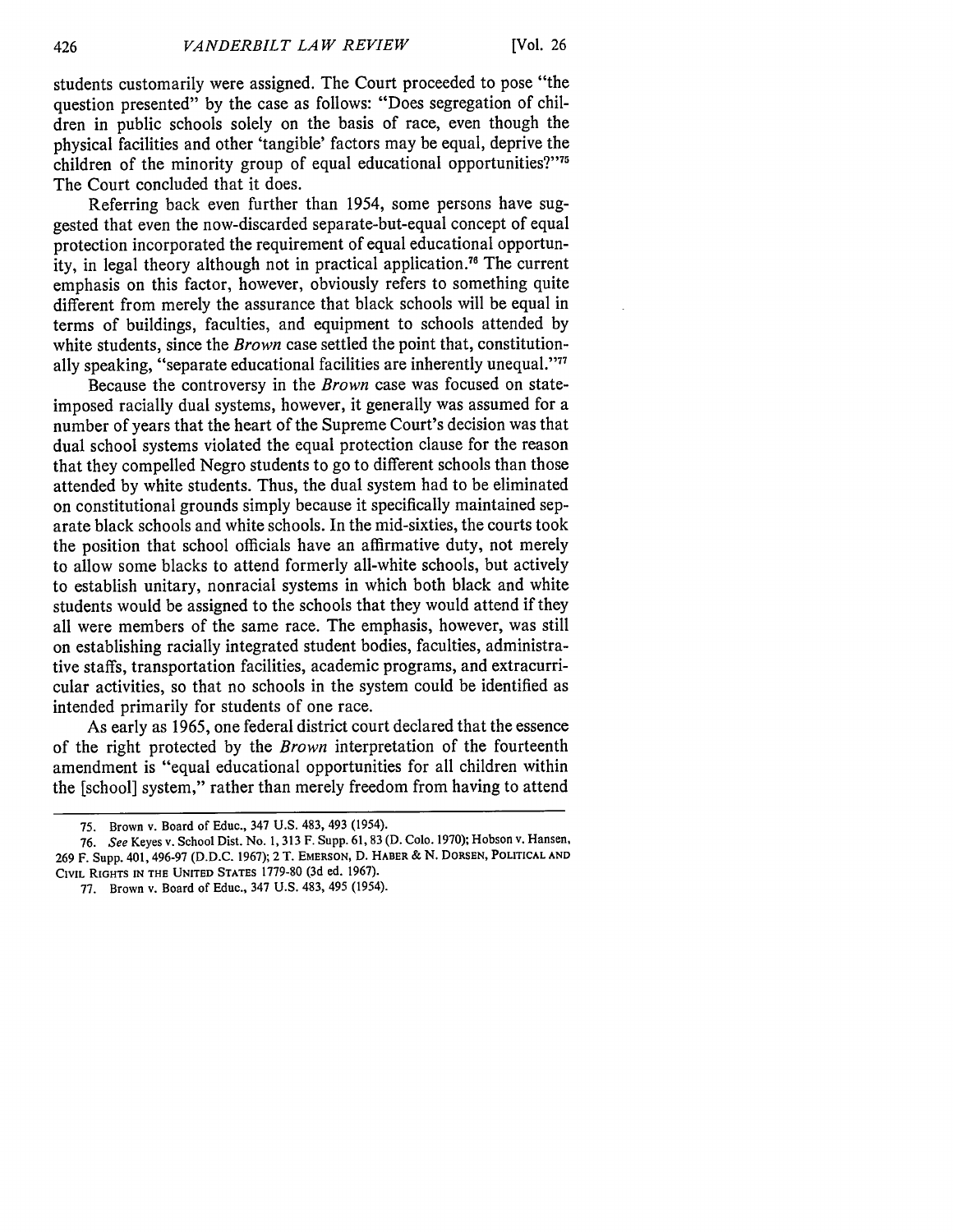racially segregated schools.78 The influence of this early declaration was blunted somewhat **by** a subsequent court of appeals decision vacating the lower court's judgment on grounds other than the equal opportunity ruling.79 After a lapse of five years, however, other courts, particularly in nothern and western parts of the country, began to emphasize that truly equal educational opportunities must be offered to all students, regardless of race." Perhaps the most positive expression of this right was made **by** District Judge Pregerson: "The maintenance of unequal educational opportunities in the Oxnard Elementary Schools through racial imbalance denies plaintiffs their rights to equal protection of the laws, guaranteed **by** the Fourteenth Amendment; and to redress this denial, this court holds, the defendants have an affirmative duty to provide plaintiffs with a racially balanced school system."'" **All** of the courts adopting this position appear to rely, at least impliedly, on the *Brown* case as their primary authority, and several of them expressly have referred to that decision as the source of the equal educational opportunity constitutional requirement.<sup>82</sup>

This shifting of emphasis may be of substantial significance in at least two respects. First, it provides what is probably a more generally acceptable justification for desegregating the public schools. Under this

80. The executive department seems to have been expressing a similar point of view in a March 24, 1970, statement **by** President Nixon. "Progress toward school desegregation is part of two larger processes, each equally essential:

-The improvement of educational opportunities for all of America's children.

-The lowering of artificial racial barriers in all aspects of American life." Statement **by** the President on Elementary and Secondary School Desegregation, White House Press Release 9 (Mar. 24, 1970).

81. Soria v. Oxnard School Dist. Bd. of Trustees, 328 F. Supp. 155, 157 (C.D. Cal. 1971); see United States v. Texas Educ. Agency, 467 F.2d 848, 869 (5th Cir. 1972); Cisneros v. Corpus Christi Independent School Dist., 467 F.2d 142, 148 (5th Cir. 1972); Oliver v. Kalamazoo Bd. of Educ., 346 F. Supp. 766, 782 (W.D. Mich.), *affd,* 448 F.2d 635 (6th Cir. 1971); United States v. Texas, 321 F. Supp. 1043, 1056 (E.D. Tex. 1970); Spangler v. Pasadena City Bd. of Educ., 311 F. Supp. 501, 523-24 (C.D. Cal. 1970); Berry v. School Dist., Civil No. 9 (W.D. Mich., Feb. 17, 1970); Keyes v. School Dist. No. 1, 303 F. Supp. 279, 287 (D. Colo. 1969), *affd in part,* 445 F.2d 990, 1003-04 (10th Cir. 1971); People v. San Diego Unified School Dist., 19 Cal. App. 3d 252, 262-63, 96 Cal. Rptr. 658, 664 (Ct. App. 1971).

82. *See, e.g.,* Cisneros v. Corpus Christi Independent School Dist., 467 F.2d 142, 148 (5th Cir. 1972); Barksdale v. Springfield School Comm., 237 F. Supp. 543, 546 (D. Mass. 1965); People v. San Diego Unified School Dist., 19 Cal. App. 3d 252, 263-64, 96 Cal. Rptr. 658, 664-65 (Ct. App. 1971).

<sup>78.</sup> Barksdale v. Springfield School Comm., 237 F. Supp. 543, 546 (D. Mass. 1965).

<sup>79.</sup> Barksdale v. Springfield School Comm., 348 F.2d 261 (1st Cir. 1965). The appellate court ruled that the district court's desegregation order.was inappropriately issued because defendant school officials already had taken all desegregation steps which properly could be required of them. The court of appeals also repudiated statements in the lower court's opinion to the effect that the Constitution requires elimination of de facto segregation as well as de jure segregation.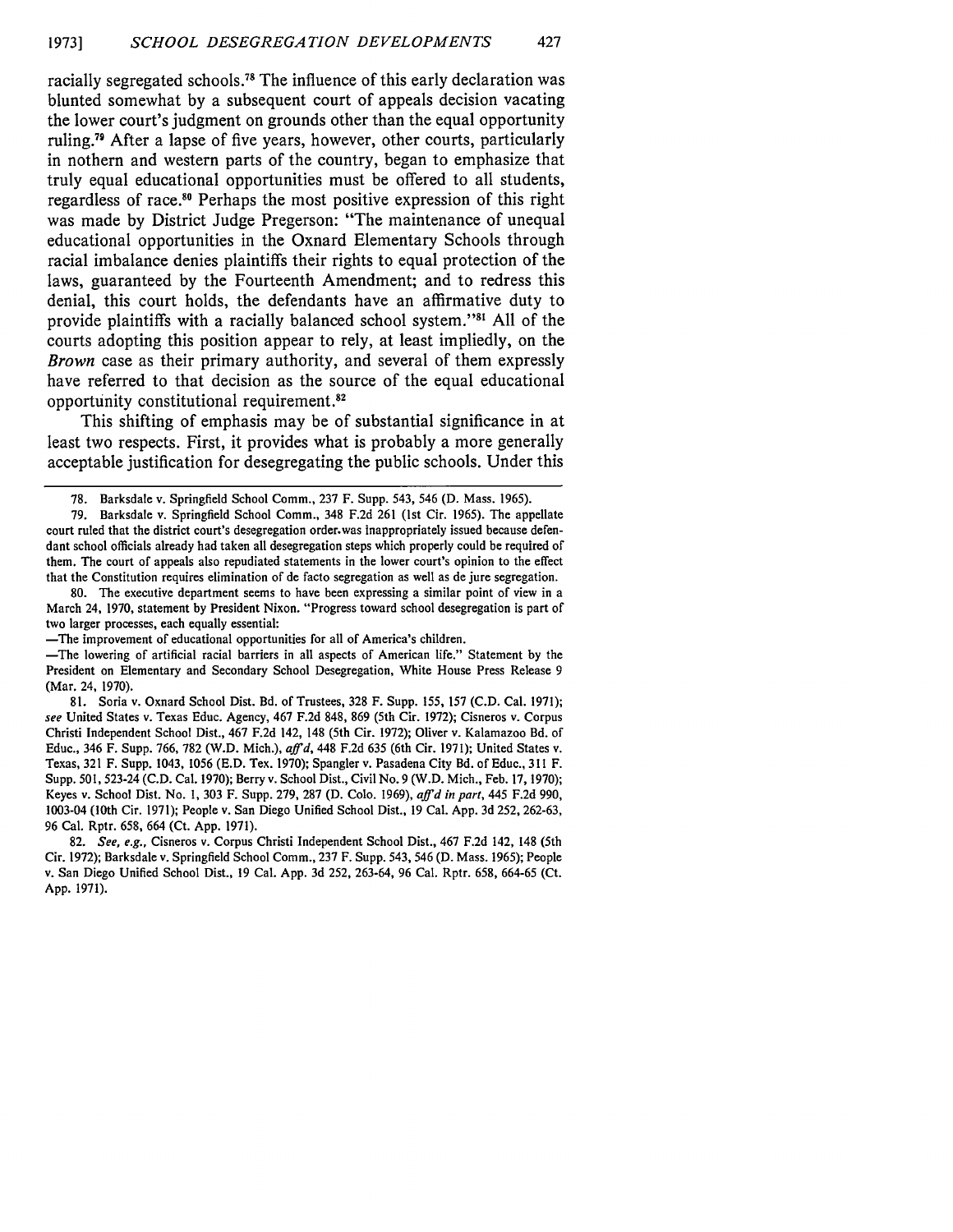approach, school desegregation becomes a means of achieving the worthy goal of higher quality education for *all* children in all parts of the nation, rather than merely a means of "mixing the races" as an end in itself. This would seem to be an objective which many whites who are not especially enthusiastic about racial integration can accept as justifying the added expense, inconveniences, and disruptions which usually accompany the substantial integration of racially imbalanced school systems. Secondly, the constitutional right to equal educational opportunity provides a valid basis for ordering the reorganization of a school system without a finding that de jure segregation exists. Even if the racial imbalance in the schools is deemed to be solely the result of racial residential patterns not produced or maintained by governmental authority, the operation of a system containing racially unbalanced schools may be found to be unconstitutional. $^{83}$  The line of reasoning leading to this conclusion, although not specifically spelled out in this form in any single decision, is as follows: (1) the equal protection clause guarantee includes the right of equal educational opportunity; (2) under the *Brown* case, all-black or very predominantly black schools are inherently unequal to white or predominantly white schools; (3) adherence by public school officials to the neighborhood school plan requires many black children to attend all-black or very predominantly black schools instead of higher quality white or predominantly white schools; (4) thus, by state action, (of the school officials), black children are denied the equal educational opportunity which is their constitutional right. Under this view, the state action which infringes constitutional rights is not the deliberate assignment of students by school boards to particular schools on the basis of race (de jure segregation), but rather the implementation by school officials of the neighborhood school policy in situations in which that policy results in black students being required to attend inferior schools. At the time of the writing of this Article, no appellate federal court has utilized this line of reasoning to require a de facto segregated system to desegregate. The Tenth Circuit appears to have rejected the argument in a case which is presently pending before the Supreme Court.<sup>84</sup>

It is appropriate to note that several courts recently have held that

<sup>83.</sup> A few courts have expressly noted that desegregation of de facto segregated systems may be ordered on this basis. *See, e.g.,* Berry v. School Dist., Civil No. 9 (W.D. Mich., Feb. 17, 1970); Keyes v. School Dist. No. 1, 303 F. Supp. 279 (D. Colo. 1969), *affd in part,* 445 F.2d 990 (10th Cir. 1971), *cert. granted,* 404 **U.S. 1036** (1972); People v. San Diego Unified School Dist., 19 Cal. App. 3d 252, 96 Cal. Rptr. **658** (Ct. **App. 1971).**

<sup>84.</sup> Keyes v. School Dist. No. 1, 445 F.2d 990, 1002-07 (10th Cir. 1971), *cert. granted,* 404 U.S. 1036 (1972) (dealing with the core city schools).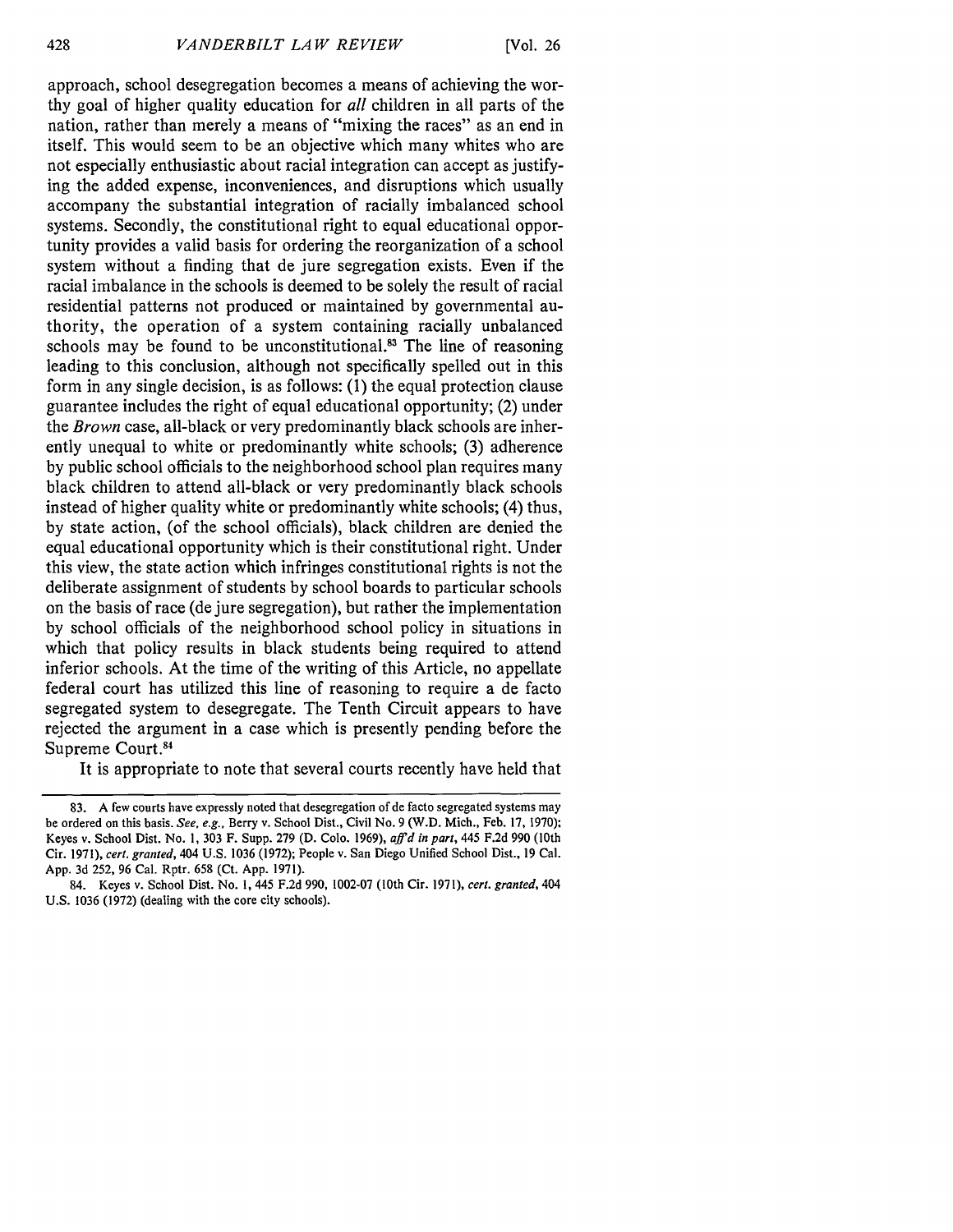the system of financing public schools primarily on the basis of local property taxes is unconstitutional because it discriminates against children who live in school districts with low property valuations.<sup>85</sup> In explaining its ruling in such a case, the California Supreme Court referred to statements of the federal Supreme Court that "[classifications] drawn on the basis of wealth or property, like those of race. **. .** are traditionally disfavored," 6 and that "lines **. .** . drawn on the basis of wealth or race **. . .** render a classification highly suspect and thereby demand a more exacting judicial scrutiny."<sup>87</sup> Having investigated the actual effects of the use of local property taxes for financing the state's public educational system, the California court held that "this funding scheme invidiously discriminates against the poor because it makes the quality of a child's education a function of the wealth of his parents and neighbors." Since no "compelling state purpose" necessitating that method of financing was found to exist, the system was held to be violative of the equal protection clause of the fourteenth amendment.<sup>88</sup> In reaching the same conclusion regarding the Texas public schools, a federal district court declared that a school financing program must "not make the quality of public education a function of wealth other than the wealth of the state as a whole."<sup>89</sup>

In the context of this discussion of new approaches to school desegregation, these decisions are significant because the three courts appear to have accepted two propositions: (1) the equal protection clause prohibits a state from operating its public school system in a manner which prevents any class of students from having educational opportunities equal to the opportunities offered to the other students; and (2) the duty not to discriminate invidiously between different classes of students is a duty of the state and not merely a duty of each local school district. Thus, although these decisions are not directly related to racial discrimi-

<sup>85.</sup> **E.g.,** Rodriguez v. San Antonio Independent School Dist., 337 F. Supp. 280 (W.D. Tex. 1972), rev'd, 93 **S.** Ct. 1278 (1973); Van Dusartz v. Hatfield, 334 F. Supp. 870 (D. Minn. 1971); Serrano v. Priest, 5 Cal. 3d 584, 487 P.2d 1241, 96 Cal. Rptr. 601 (1971).

<sup>86.</sup> Harper v. Virginia Bd. of Elections, 383 U.S. 663, 668 (1966).

<sup>87.</sup> McDonald v. Board of Election Comm'rs, 394 U.S. 802, 807 (1969).

<sup>88.</sup> Serrano v. Priest, **5** Cal. 3d 584, 589,487 P.2d 1241, 1244,96 Cal. Rptr. 601, 604 (1971).

<sup>89.</sup> Rodriguez v. San Antonio Independent School Dist., 337 F. Supp. 280, 285 (W.D. Tex. 1972), rev'd, 93 **S.** Ct. 1278 (1973). The opinion of the federal district court in the Minnesota case contains statements very similar to those quoted above from the California and Texas cases. *See* Van Dusartz v. Hatfield, 334 F. Supp. 870, 872 (D. Minn. 1971). After this Article was completed, the Supreme Court, by a **5** to 4 decision, reversed the decision of the federal district court in the *Rodriguez* case. Part of the reasoning contained in the majority opinion seems to cast doubt on the view that equal educational opportunity is a requirement under the federal Constitution. *See* San Antonio Independent School Dist. v. Rodriguez, 93 **S.** Ct. 1278 (1973).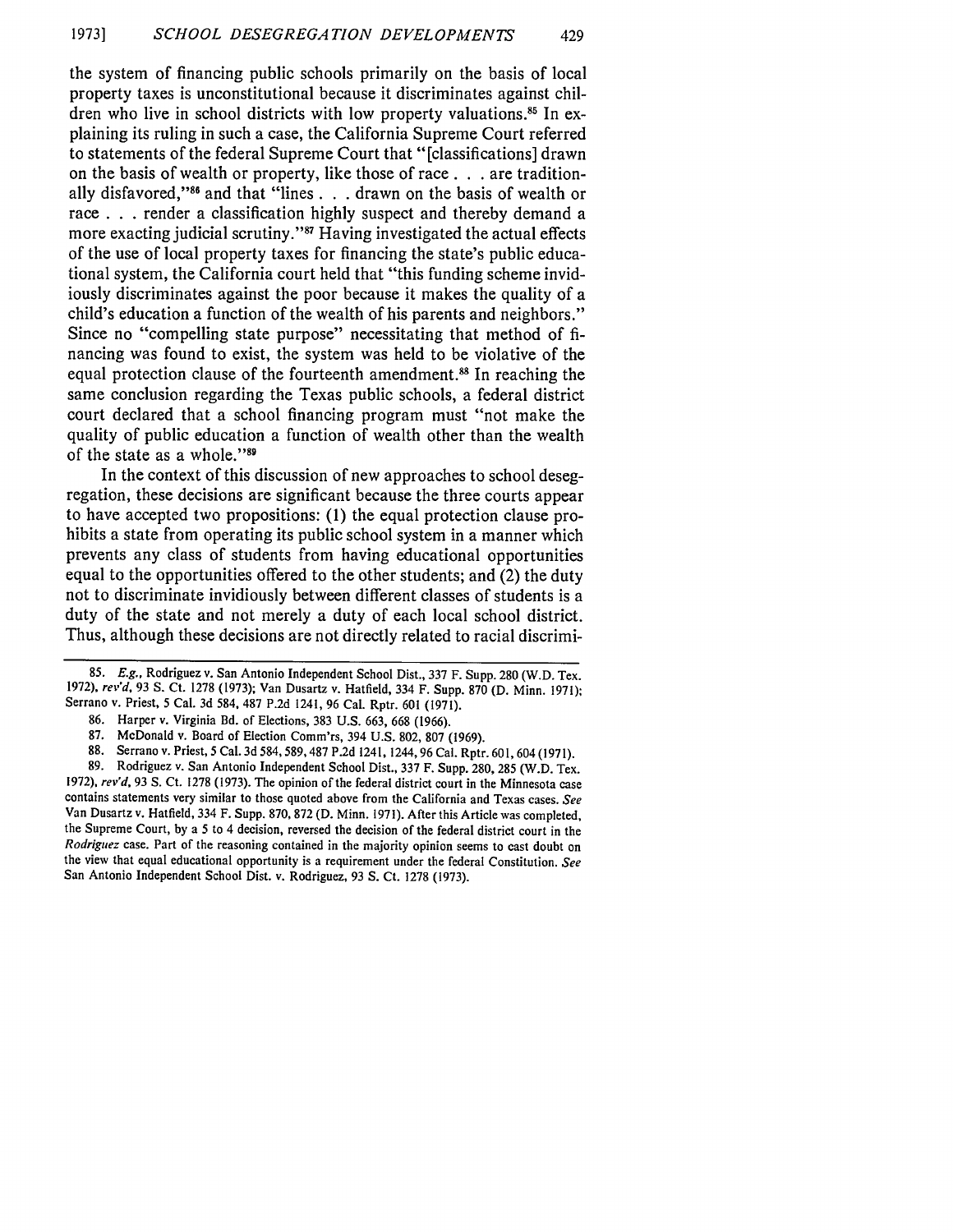nation problems, they provide indirect support for the cases which hold that equal educational opportunity is the basic constitutional right to be protected in requiring school desegregation and that school districts can be required to merge when such action is necessary to eliminate continuing discriminatory effects of formerly operated dual school systems.

#### IV. **THE** "BUSING" CONTROVERSY

#### *A. The Development of the "Busing" Requirement*

One result of the Supreme Court's refusal in the *Swann* case to soften its school desegregation stance and of the lower federal courts' adoption of innovative approaches designed to achieve substantial desegregation of the school systems is the emergence of the "busing" controversy as a volatile, national issue—if not a national mania.<sup>90</sup> The busing problem in school desegregation context did not originate, of course, with the *Swann* decision or any other development in the 1970's, but rather dates back at least six or seven years to the time when several lower federal courts initially recognized that half-way measures were never going to eliminate dual school systems and that few school boards could be expected to do the job without specific judicial coercion. Although the district court in which the *Charlotte-Mecklenburg* case<sup>91</sup> was litigated was among the first of the lower federal courts to react strongly to this situation, the Fifth Circuit's decision in 1967 in the *Jefferson County* case<sup>92</sup> properly may be viewed as the source of the busing requirement.

At that juncture in history, the courts in the Fifth Circuit<sup>93</sup> had borne the heaviest share of the desegregation litigation and had dealt with some of the bitterest hostility to school integration. Nevertheless, they had made only nominal progress in attempting to implement the *Brown* principle.<sup>94</sup> On the other hand, the Department of Health, Educa-

**<sup>90.</sup> I** use the word "mania" advisedly. **My** dictionary defines "mania" as "[m]adness... characterized **by** disordered speech and thinking, **by** impulsive movements, and **by** excessive emotion." WEBSTER'S NEW COLLEGIATE DICTIONARY **511 (2d** ed. 1949).

**<sup>91.</sup>** Swann v. Charlotte-Mecklenburg Bd. of Educ., 300 F. Supp. 1358 **(W.D.N.C.** 1969).

<sup>92.</sup> United States v. Jefferson County **Bd.** of Educ., **372** F.2d 836 (5th Cir. 1966), *affd,* 380 F.2d 385 (5th Cir.) (en banc), *cert. denied,* 389 **U.S.** 840 (1967).

**<sup>93.</sup>** The Fifth Circuit covers the states of Alabama, Florida, Georgia, Louisiana, Mississippi, and Texas.

<sup>94.</sup> In the *Jefferson County* decision, the court found that, as of 1965, of the 59,361 Negro students in the **7** school districts involved, only **110** were attending formerly all-white schools and there was no faculty desegregation, even though all **7** districts were operating under court-approved desegregation plans. During the 1963-64 school year, in the **11** states of the old Confederacy, only 1.17% of the Negro public school students were attending schools with white students. In 1964-65, only 2.25% were doing so. Moreover, in 1965, no Negro teachers were serving on faculties with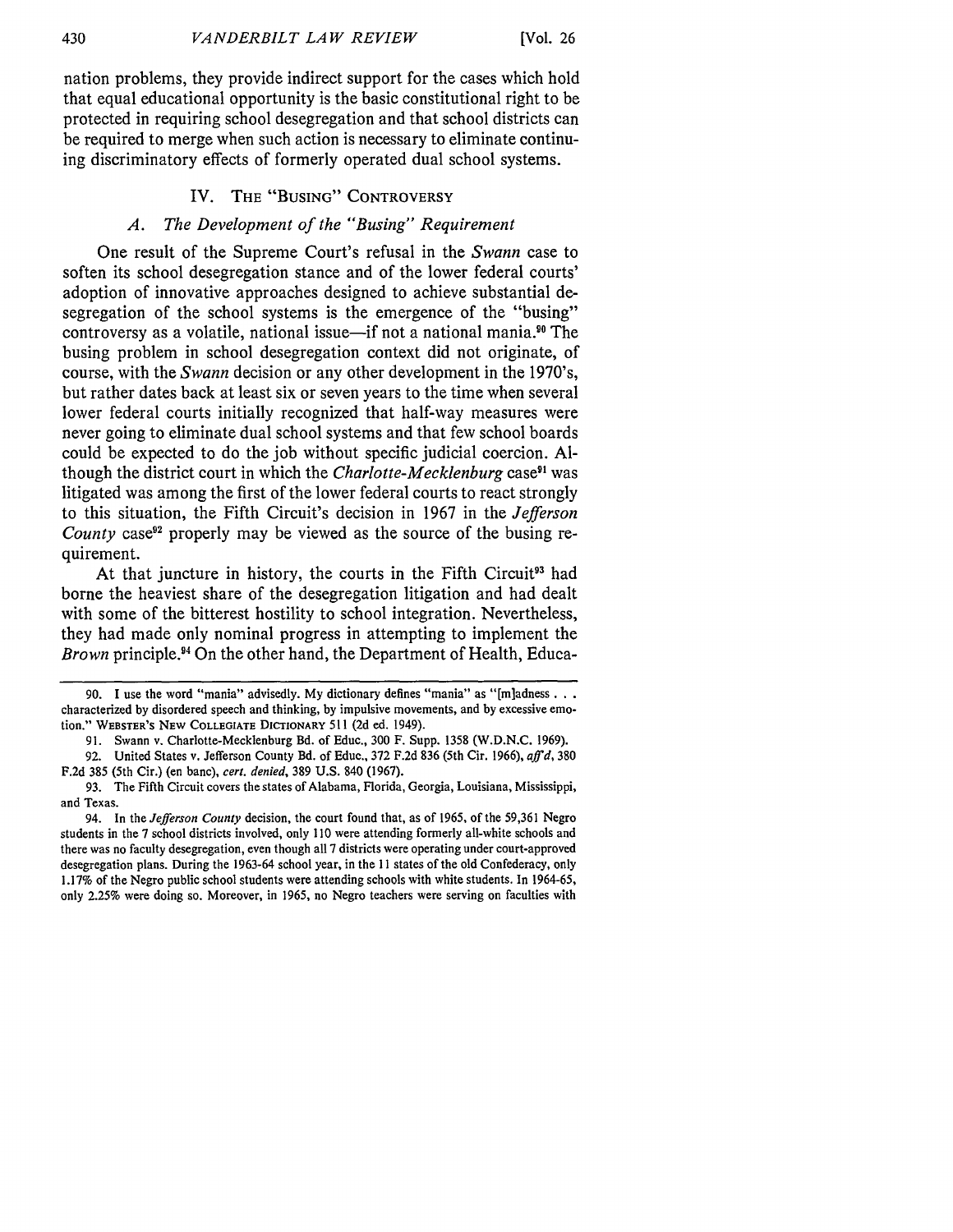tion, and Welfare's use of the fund cut-off provision of Title VI of the 1964 Civil Rights Act to induce school districts to desegregate "voluntarily" was beginning to show encouraging results. Confronted with this situation, the Fifth Circuit apparently concluded that the time had come for establishing a comprehensive formula to be applied as the basis for solving school desegregation controversies throughout the circuit.<sup>95</sup> This formula, together with the HEW guidelines promulgated in 1965 and **1966,96** provided a single standard for the combined judicialadministrative effort to accomplish a substantial degree of meaningful desegregation in school systems all over the South during the years 1967 to 1970.97

Although the *Jefferson County* decree did not specifically order extensive reassignment and transportation of students to out-ofneighborhood schools, it immediately was apparent that in many districts only that type of action could satisfy the affirmative duty of school officials to establish unitary school systems by means which would produce substantially integrated student bodies in most of the schools and overcome the effects of past discrimination which had arisen from the operation of the dual systems. As was to be demonstrated repeatedly in subsequent cases, few populous school districts with a significant percentage of Negro students concentrated in one or two predominantly Negro residential areas could operate a constitutionally valid system under these standards by merely rearranging attendance zones around neighborhood schools. In order to have the needed degree of integration in the student bodies of enough schools, it was necessary to assign many black students to formerly white schools located in distant white residential areas and to assign many white students to formerly Negro schools located in distant black residential areas. Further, the students who were assigned to schools a considerable distance from their homes had to be provided with transportation to and from school.<sup>98</sup> In this

white teachers in the public schools of Alabama, Louisiana, or Mississippi. *See* United States v. Jefferson County Bd. of Educ., 372 F.2d 836, 853-54 (5th Cir. 1966).

<sup>95. &</sup>quot;We read Title VI [of the 1964 Civil Rights Act] as a congressional mandate for change-change in pace and method of enforcing desegregation." *Id.* at 852.

<sup>96.</sup> *See* 31 Fed. Reg. 5623 (1966); 30 Fed. Reg. 10,163 (1965); 30 Fed. 9981 (1965).

<sup>97.</sup> For a discussion of the *Jefferson County* decision, see notes 4-8 *supra* and accompanying text.

<sup>98.</sup> *See* Brewer v. School Bd., 456 F.2d 943 (4th Cir.), *cert. denied,* 406 U.S. 933 (1972). The court stated that unless free transportation to distant schools is provided, "the whole plan of descgregation becomes a futile gesture and will represent for the disadvantaged child, intended to be protected thereby in his constitutional rights, a cruel hoax. . **.** .[I]f reassignment is mandated constitutionally, it must be effective and meaningful and 'more than a matter of words.' To repeat, the Court cannot compel the student to attend a distant school and then fail to provide him with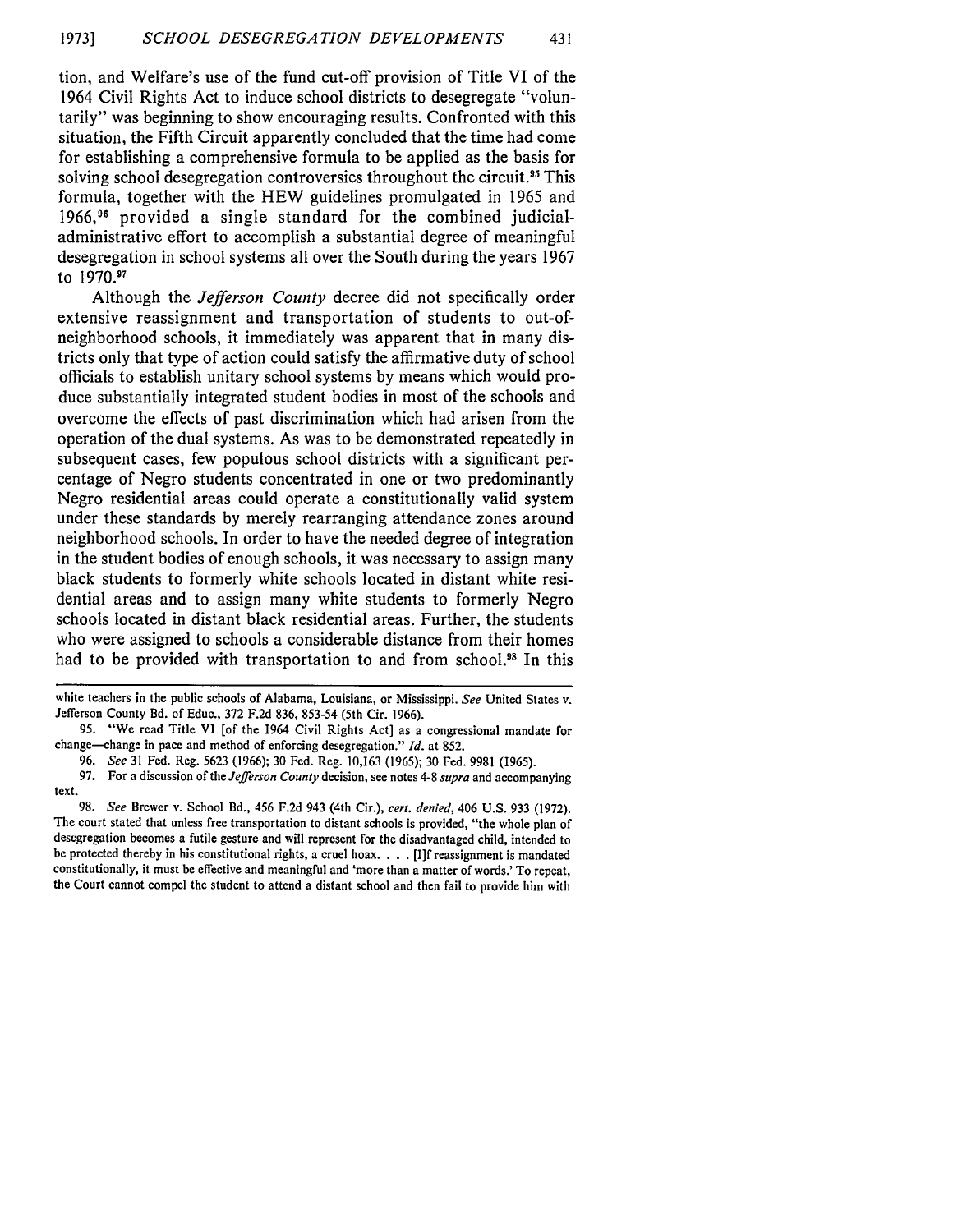manner, the ground was laid for a strange development in semantics, as a new meaning suddenly became attached to a familiar word. For the word "busing" no longer pertains primarily to a student riding to school on a bus. Instead, it refers to the court-ordered assignment of relatively large numbers of students to schools other than those they would attend under the traditional "neighborhood school concept," in order to establish a racially integrated school system. It is merely incidental that these students ride yellow buses to reach their assigned schools, since the "busing" controversy would remain even if they were transported in their family Volkswagen or Rolls-Royce each day. It is also to be noted that no one refers to a student who rides a bus for a long distance to reach his chosen private school as being "bused." As someone has aptly observed: "It's not the *bus* ride that matters; it's what's at the *end* of the ride"-a school which is not located in the student's residential neighborhood and which has a student body of a different racial composition than the old neighborhood school would have had.<sup>99</sup>

Protests against court-ordered busing rose in intensity as more urban school districts, especially those in states outside the South, were subjected to or threatened with decrees requiring very substantial revisions of student assignment policies and practices. The lower federal courts, however, remained firm in their view that busing was a legitimate desegregation device in situations in which it was the only feasible method of eliminating the effects of the dual school system and establishing a unitary system. Even the Fourth Circuit, noted for its lenient position on the constitutional requirements for school desegregation,<sup>100</sup> conceded in the *Swann* case that "bussing is a permissible tool for achieving integration," though in that case the court held that the

the means to reach that school." *Id.* at 946-47. *See* Swann v. Charlotte-Mecklenburg Bd. of Educ., 402 U.S. 1, 30-31 (1971); Copeland v. School Bd., 464 F.2d 932, 933 (4th Cir. 1972); United States v. Greenwood Municipal Separate School Dist., 460 F.2d 1205, 1207 (5th Cir. 1972); Sando v. Alexandria City School Bd., 330 F. Supp. 773, 775 (E.D. Va. 1971).

<sup>99. &</sup>quot;For school authorities or private citizens to now object to such transportation practices raises the inference not of hostility to pupil transportation but rather racially motivated hostility to the desegregated school at the end of the ride." Bradley v. Milliken, 345 F. Supp. 914, 926 (E.D. Mich. 1972).

<sup>100.</sup> Six school desegregation decisions of the Fourth Circuit have been reviewed by the Supreme Court, and, in *every* instance, the Court of Appeals' decision has been reversed. *See* United States v. Scotland Neck City Bd. of Educ., 407 U.S. 484 (1972), *rev'g* 442 F.2d 575 (4th Cir. 1971); Wright v. Council of the City of Emporia, 407 U.S. 451 (1972), *rev'g* 442 F.2d 570 (4th Cir. 1971); Swann v. Charlotte-Mecklenburg Bd. of Educ., 402 U.S. 1 (1971), *rev'g in part* 431 F.2d 138 (4th Cir. 1970); Green v. County School Bd., 391 U.S. 430 (1968), *vacating in part* 382 F.2d 338 (4th Cir. 1967); Bradley v. School Bd., 382 U.S. 103, *vacating* 345 F.2d 310 (4th Cir. 1965); Griffin v. County School Bd., 377 U.S. 218 (1964), *rev'g* Griffin v. Board of Supervisors, 322 F.2d 332 (4th Cir. 1963).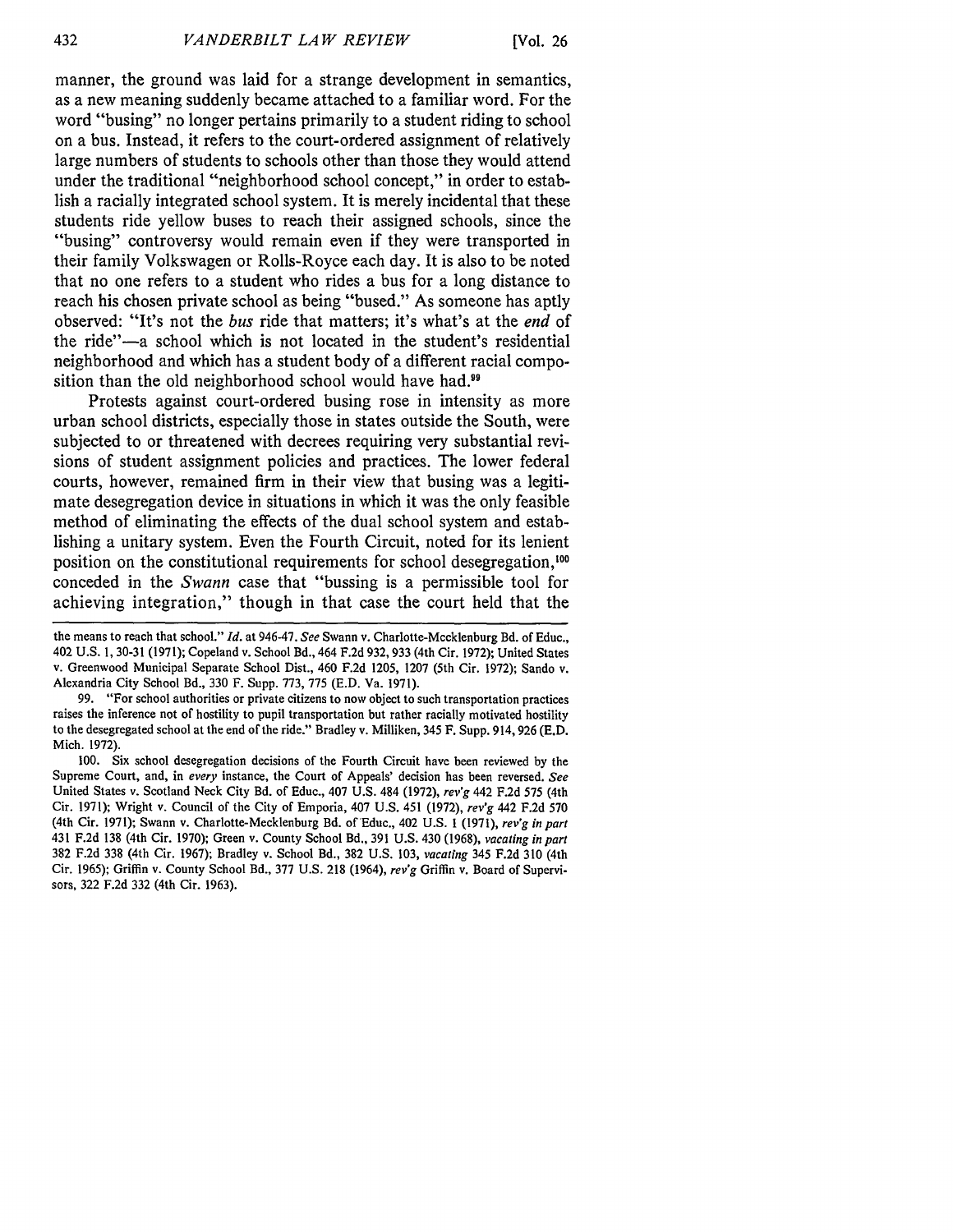amount of busing necessary to implement the district court's desegregation plan for the Charlotte-Mecklenburg elementary schools did not satisfy "the test of reasonableness" and would be unduly burdensome on the school district. 10'

The Supreme Court's reversal in **1971** of the Fourth Circuit's decision in this case appears to have erased any reasonable doubt about the validity of busing when it is necessary to achieve a constitutional, unitary system. The desegregation plan which had been ordered **by** the district court for the Charlotte-Mecklenburg system was approved **by** the Supreme Court even though it required very extensive reassignment of students at all grade levels to schools far outside their residential areas, and transportation of these students to their assigned schools **by** buses. Regarding the permissible scope of busing, Chief Justice Burger, writing for a unanimous Court, stated:

The scope of permissible transportation of students as an implement of a remedial decree has never been defined by this Court and by the very nature of the problem it cannot be defined with precision.

• **. .**The District Court's conclusion that assignment of children to the school nearest their home serving their grade would not produce an effective dismantling of the dual system is supported by the record.

Thus the remedial techniques used in the District Court's order were within that court's power to provide equitable relief; implementation of the decree is well within the capacity of the school authority.

• **. .**In these circumstances, we find no basis for holding that the local school authorities may not be required to employ bus transportation as one tool of school desegregation. Desegregation plans cannot be limited to the walk-in school.

An objection to transportation may have validity when the time or distance of travel is so great as to either risk the health of the children or significantly impinge on the educational process. District Courts must weigh the soundness of any transportation plan in light of [these and other relevant considerations].<sup>102</sup>

On the same day that the *Swann* decision was handed down, the Supreme Court upheld a district court decision that the North Carolina antibusing statute was unconstitutional.<sup>103</sup> Reflecting the essence of the usual objections to busing, the statute in question declared that "[n]o student shall be assigned or compelled to attend any school on account of race, creed, color, or national origin, or for the purpose of creating

<sup>101.</sup> See Swann v. Charlotte-Mecklenburg Bd. of Educ., 431 F.2d 138, 145, 147 (4th Cir. 1970), rev'd in part, 402 U.S. **1** (1971).

<sup>102.</sup> Swann v. Charlotte-Mecklenburg Bd. of Educ., 402 U.S. **1,** 329-31 (1971). For other cases indicating that it may be necessary for courts to order busing as the only effective means of desegregating a school system, see McDaniel v. Barresi, 402 U.S. 39 (1971); Davis v. Board of School Comm'rs, 402 U.S. 33 (1971); Johnson v. San Francisco Unified School Dist., 339 F. Supp. 1315 (N.D. Cal. 1971).

<sup>103.</sup> North Carolina State Bd. of Educ. v. Swann, 402 U.S. 43 (1971),  $affg$  312 F. Supp. 503 (W.D.N.C. 1970).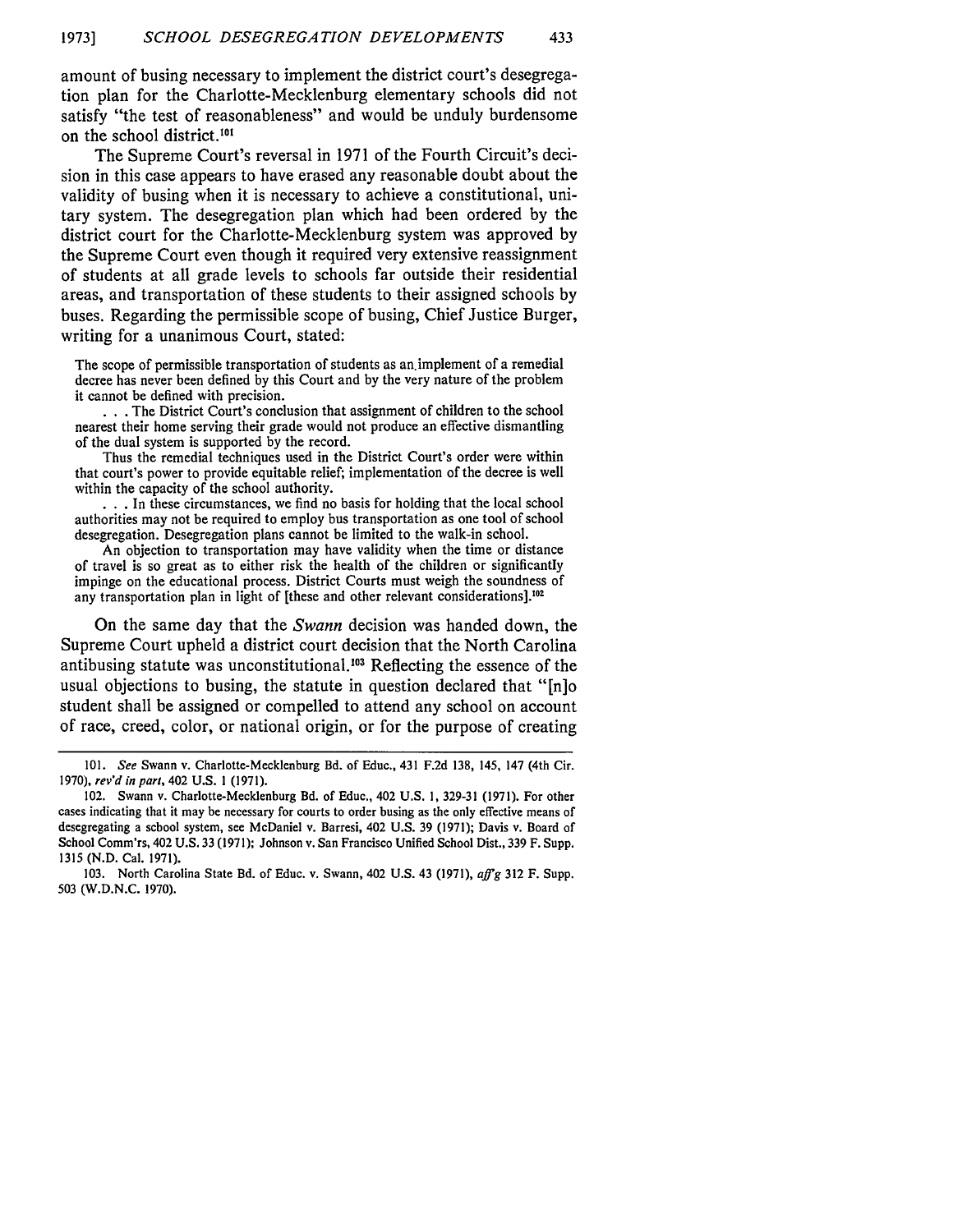a balance or ratio of race, religion or national origins. Involuntary bussing of students in contravention of this article is prohibited, and public funds shall not be used for any such bussing."<sup>104</sup> In a brief, unanimous opinion, the Court invalidated the legislation and stated:

The prohibition [against assignments on the basis of race] is absolute, and it would inescapably operate to obstruct the remedies granted **by** the District Court in the *Swann* case. But more important the statute exploits an apparently neutral form to control school assignment plans by directing that they be "color blind"; that requirement, against the background of segregation, would render illusory the promise of *Brown v. Board of Education.* . **.** . Just as the race of students must be considered in determining whether a constitutional violation has occurred, so also must race be considered in formulating a remedy. To forbid, at this stage, all assignments made on the basis of race would deprive school authorities of the one tool absolutely essential to fulfillment of their constitutional obligation to eliminate existing dual school systems.

 $\cdot$  **We likewise conclude that an absolute prohibition against transportation** of students assigned on the basis of race, "or for the purpose of creating a balance or ratio," will similarly hamper the ability of local authorities to effectively remedy constitutional violations. As noted in *Swann* . **. . ,** bus transportation has long been an integral part of all public educational systems, and it is unlikely that a truly effective remedy could be devised without continued reliance upon it.<sup>105</sup>

Another matter dealt with specifically in the *Swann* case continues to have a prominent place in the busing controversy-the distinction between assignment and transportation of students to certain schools with the objective, on the one hand, of desegregating the school system and, on the other hand, of creating a racial balance in the schools of the system. The distinction is a vital one, because, under the present construction of the equal protection clause, school officials are under an affirmative, constitutional duty to achieve the former objective but they are under no obligation to achieve the latter. In the *Swann* case, the school board challenged the validity of the district court's order on the ground that it required a 71-29 white-black ratio in the student bodies of all of the elementary schools. In response to this contention, the

<sup>104.</sup> N.C. **GEN. STAT.** § 176.1 (Supp. 1969).

<sup>105.</sup> North Carolina State Bd. of Educ. v. Swann, 402 U.S. 43,45-46 (1971). Federal district courts in 2 other states previously had declared similar antibusing statutes—sometimes locally called "Freedom-of-Choice Acts"-of New York and Alabama unconstitutional. *See* Lee v. Nyquist, 318 F. Supp. 710 (W.D.N.Y. 1970), *affd,* 402 U.S. 935 (1971); Alabama v. United States, 314 F. Supp. 1319 (S.D. Ala.), *appeal dismissed,* 400 U.S. 954 (1970). Although neither of these statutes expressly prohibited transportation of students, both included exactly the same prohibition against assignment of students to schools on account of race as is stated in the North Carolina statute quoted in text, and both included similar provisions forbidding assignment of students to achieve racial balance in schools. Subsequently, the Oklahoma antibusing statute, similar in wording to the North Carolina statute, also was held to be unconstitutional. *See* Dowell v. Board of Educ., 338 F. Supp. 1256 (W.D. Okla. 1972). *See also* Stell v. Board of Pub. Educ., 334 F. Supp. 909 (S.D. Ga. 1971), which declared unconstitutional a similar freedom-of-choice statute enacted by the Georgia legislature especially on behalf of the Savannah-Chatham County school system.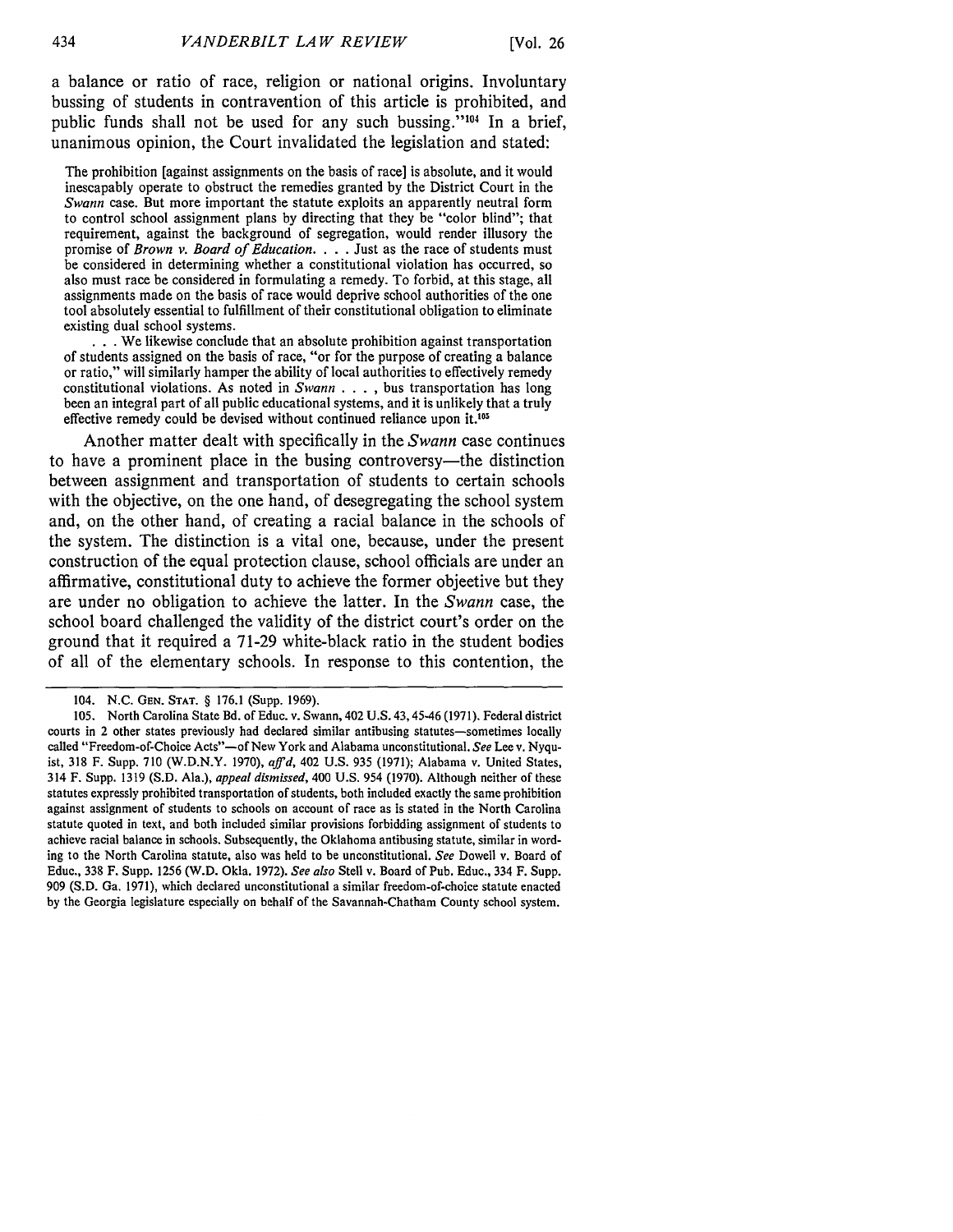Supreme Court declared: "If we were to read the holding of the District Court to require, as a matter of substantive constitutional right, any particular degree of racial balance or mixing, that approach would be disapproved and we would be obliged to reverse. The constitutional command to desegregate schools does not mean that every school in every community must always reflect the racial composition of the school system as a whole."<sup>106</sup> Examination of the district court's decree led the Supreme Court to conclude that the decree did not purport to require an exact 71-29 racial ratio in all schools, but rather that "the use made of mathematical ratios was no more than a starting point in the process of shaping a remedy, rather than an inflexible requirement."<sup>107</sup> Thus, in formulating plans for accomplishing the constitutional requirement of dismantling a racially dual school system and establishing a nonracial unitary one, the courts may regard the composition of the entire system as something of a norm for the composition of the various schools; but apparently a court cannot demand that extensive busing be undertaken to assure that all, or even substantially all, schools in a system have student bodies which reflect exactly, or even closely, the racial ratio of the district's school population.

It should be noted, however, that the Supreme Court, on the same day on which it was making these observations about "racial balance" not being constitutionally required, pointed out "that as a matter of educational policy school authorities may well conclude that some kind of racial balance in the schools is desirable quite apart from any constitutional requirements."<sup>108</sup> In addition, in the *Clarke County* case,<sup>109</sup> the Court sustained the school board's voluntary program of radically revising school attendance zones to create substantially biracial student bodies in all schools, and ruled that the assignment of students to schools on the basis of race to eliminate the vestiges of the dual system was within the power of the school officials.

One argument against the legality of court-ordered busing which has been reasserted persistently, especially by candidates for elective office, is that section 407(a) of the Civil Rights Act of 1964 declares busing to be illegal by specifying that "nothing herein shall empower any official or court of the United States to issue any order seeking to achieve a racial balance in any school by requiring the transportation of pupils or students from one school to another or one school district

<sup>106.</sup> Swann v. Charlotte-Mecklenburg Bd. of Educ., 402 U.S. 1, 24 (1971).

<sup>107.</sup> *Id.* at 25.

<sup>108.</sup> North Carolina State Bd. of Educ. v. Swann, 402 U.S. 43, 45 (1971).

<sup>109.</sup> McDaniel v. Barresi, 402 U.S. 39 (1971).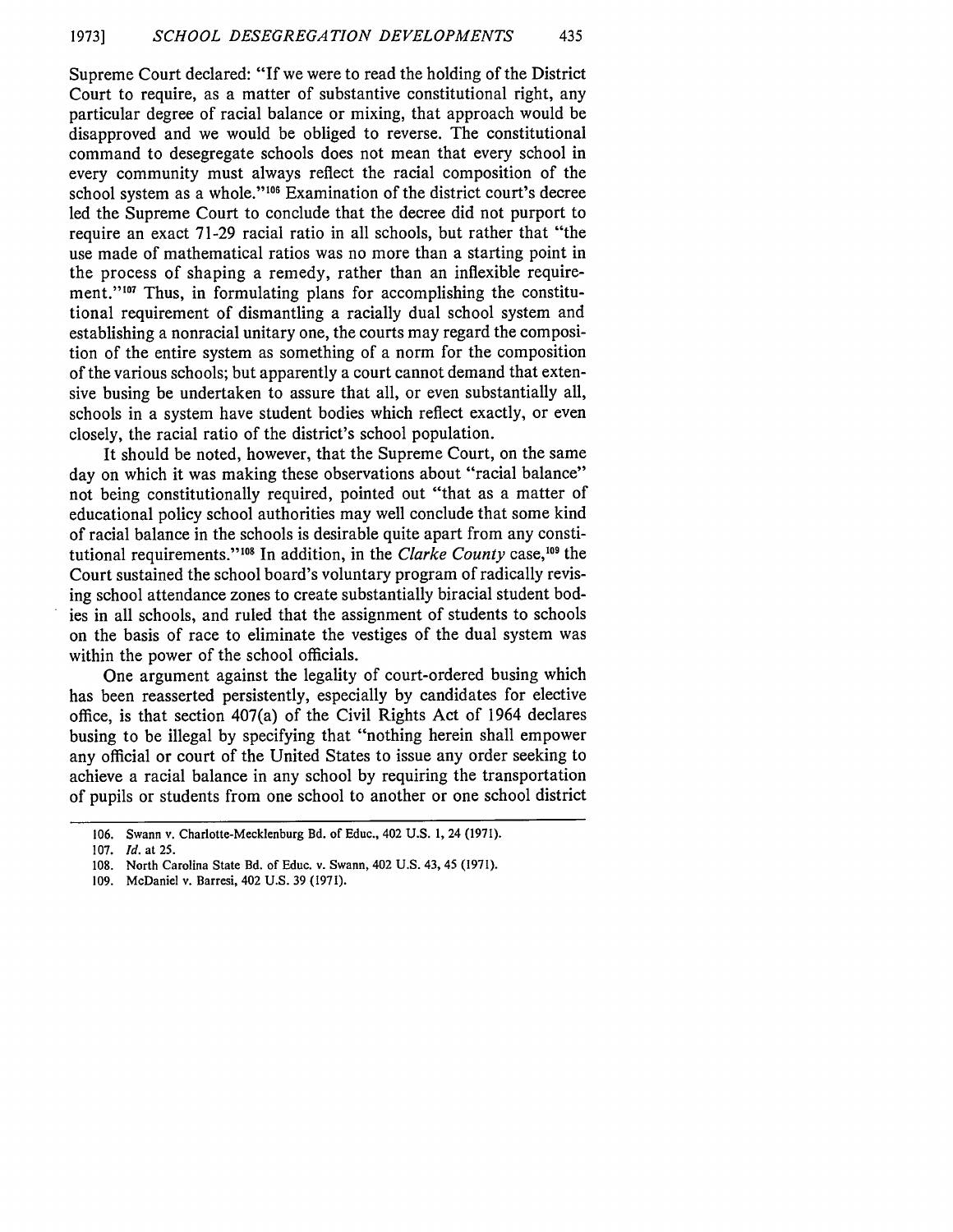to another in order to achieve such racial balance. **. . ."I"** On its face, this provision may appear to be a blanket prohibition against requiring busing in a racial context. The *Congressional Record,* however, definitely indicates that the legislative intent behind the enactment of this provision was specifically to prohibit court orders which would require racial balance in the student bodies of schools in lawfully organized systems, rather than to forbid orders drawn to eliminate unconstitutional racial segregation.<sup>111</sup> In addition, several federal courts clearly have stated that the section 407(a) proviso was inserted into the statute to declare that the powers of the federal courts to regulate public school operation were not being expanded beyond those already existing. This limitation does not affect the courts' authority to order the elimination of unconstitutional, racially dual school systems, because the federal courts already possessed that power **by** virtue of the inherent power vested in the judiciary to protect the individual rights which are guaranteed **by** the fourteenth amendment against infringement **by** the states; and in 1964, no one seems to have assumed that Congress had the authority to take that power away from the courts. In fact, the proviso was intended only to preclude the interpretation that the statute conferred on the courts the authority to require the reassignment of students to establish a better racial balance in the schools of constitutional, unitary systems.<sup>112</sup>

111. **110** CoNG. REC. 12,715 (1964) (remarks of Senator Humphrey); *see* United States v. Jefferson County Bd. of Educ., 372 F.2d 836, 881 (5th Cir. 1966). Section 401 of the 1964 Civil Rights Act, in defining terms to be used in Title IV of the statute, specifically distinguishes between "desegregation" and "overcoming racial imbalance." *See* 42 U.S.C. § 2000c(b) (1970).

112. The Supreme Court in *Swann* stated: "The proviso in § 2000c-6 is in terms designed to foreclose any interpretation of the Act as expanding the existing powers of federal courts to enforce the Equal Protection Clause. There is no suggestion of an intention to restrict those powers or withdraw from courts their historic equitable remedial powers. The legislative history of Title IV indicates that Congress was concerned that the Act might be read as creating a right of action under the Fourteenth Amendment in the situation of so-called 'de facto segregation,' where racial imbalance exists in the schools but with no showing that this was brought about by discriminatory action of state authorities. In short, there is nothing in the Act that provides us material assistance in answering the question of remedy for state-imposed segregation in violation of Brown *."* Swann v. Charlotte-Mecklenburg Bd. of Educ., 402 U.S. 1, 17-18 (1971). *See also* McDaniel v. Barresi, 402 U.S. 39, 41-42 (1971). The same construction of the § 407 proviso previously had been announced by 3 different courts of appeals. See Swann v. Charlotte-Mecklenburg Bd. of Educ., 431 F.2d 138, 146 (4th Cir. 1970); United States v. School Dist. 151, 404 F.2d 1125, 1130 (7th Cir. 1969); United States v. Jefferson County Bd. of Educ., 372 F.2d 836, 852-53 (5th Cir. 1966). *See* Bradley v. Milliken, 338 F. Supp. 582 (E.D. Mich. 1971), in which the court stated: "It is, the Court believes, unfortunate that we cannot deal with public school segregation on a no-fault basis, for if racial segregation in our public schools is an evil, then it should make no difference whether we classify it de jure or de facto. Our objective, logically, it seems to us, should be to remedy a condition which we believe needs correction. . **.** . There is enough blame for everyone to share." *Id.* at 592.

<sup>110. 42</sup> U.S.C. § 2000c-6(a) (1970).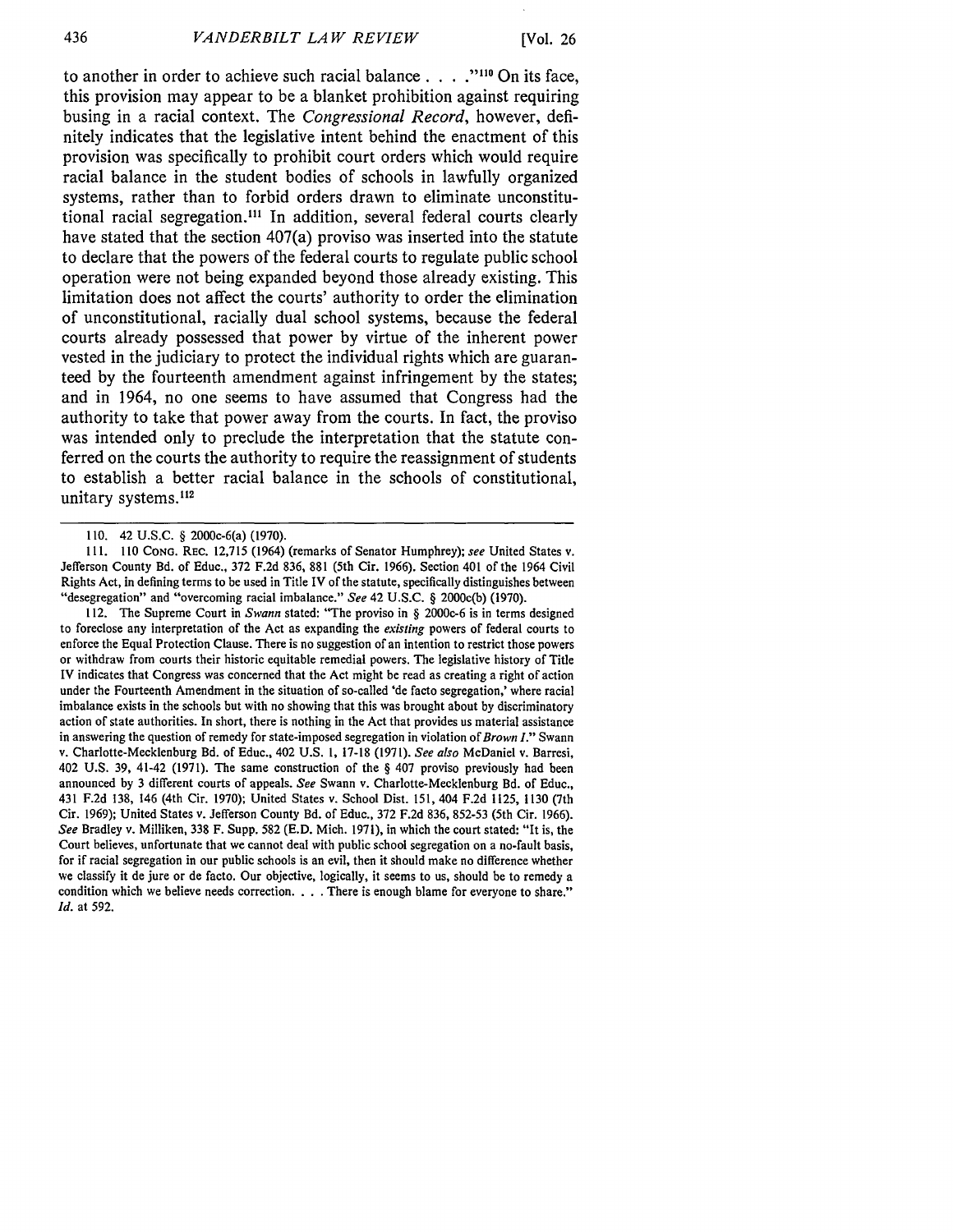#### *B. Proposed Antibusing Legislation*

As the public furor over busing accelerated following the 1971 decisions in the *Charlotte-Mecklenburg, Richmond,* and *Detroit* cases, it became obvious that school desegregation—under the "busing" misnomer—was to become an important political issue of the 1972 elections."' Consequently, a number of antibusing bills were submitted hurriedly for congressional consideration, and several constitutional amendments prohibiting busing were proposed. The main interest and action has been directed toward the Nixon Administration bills: the Student Transportation Moratorium Bill (H.R. 13916) and the Equal Educational Opportunities Bill (H.R. **13915).114**

The Student Transportation Moratorium Bill, as its name suggests, was intended temporarily to prevent the extension of court-imposed busing for the implementation of school desegregation plans in order to give the Congress time to debate and adopt a law which would place permanent limitations on the extent to which busing of students could be used as a means of desegregating school systems.15 The moratorium period was to start with the enactment of the bill into law and to extend until July 1, 1973 or, if earlier, the date on which Congress adopted legislation establishing a uniform standard regarding the extent to which students must be reassigned and transported to achieve desegregated school systems.<sup>116</sup> The bill provided that implementation of any court school desegregation order would be stayed to the extent that the order required any transportation of students to assigned schools which was

"This is an issue grown out of political rhetoric, out of inflamed fear of steps that have not been taken and never will be as far as the cases now on the books are concerned, out of imagined rather than real threats to family life and family ties to communities. This is, therefore, the worst possible of atmospheres in which serious men should seriously consider changing the Constitution." *Hearings on Proposed Amendments to the Constitution and Legislation Relating to Transportation and Assignment of Public School Pupils Before a Subcomm. of the House Comm. on the Judiciary,* 92d Cong., 2d Sess., ser. 32, pt. 1, at 405 (1972).

114. H.R. 13916, 92d Cong., 2d Sess. (1972); H.R. 13915, 92d Cong., 2d Sess. (1972).

115. In § 2(a)(3), the "Findings and Purpose" Section, the Bill declared: "There is a need to establish a clear, rational, and uniform standard for determining the extent to which a local educational agency is required to reassign and transport its students in discharging its obligation under the fourteenth amendment to the United States Constitution to desegregate its schools." H.R. 13916, **92d** Cong., 2d Sess. § 2(a)(3) (1972).

116. *Id. §* 3(a).

<sup>113.</sup> Testifying before a House subcommittee on March 3, 1972, regarding constitutional amendments designed to prevent extensive reassignment and transportation of public school students as a means of achieving desegregation, Burke Marshall, Deputy Dean of the Yale Law School, observed that "there is no factual showing of a need to interfere with the orderly process of litigation in the matter, even by legislation, much less by such a drastic step as tampering with the Constitution. There is no evidence that the Federal judiciary has suddenly, in recent years, become peopled with wild men, arbitrarily ordering indiscriminate and massive busing of children.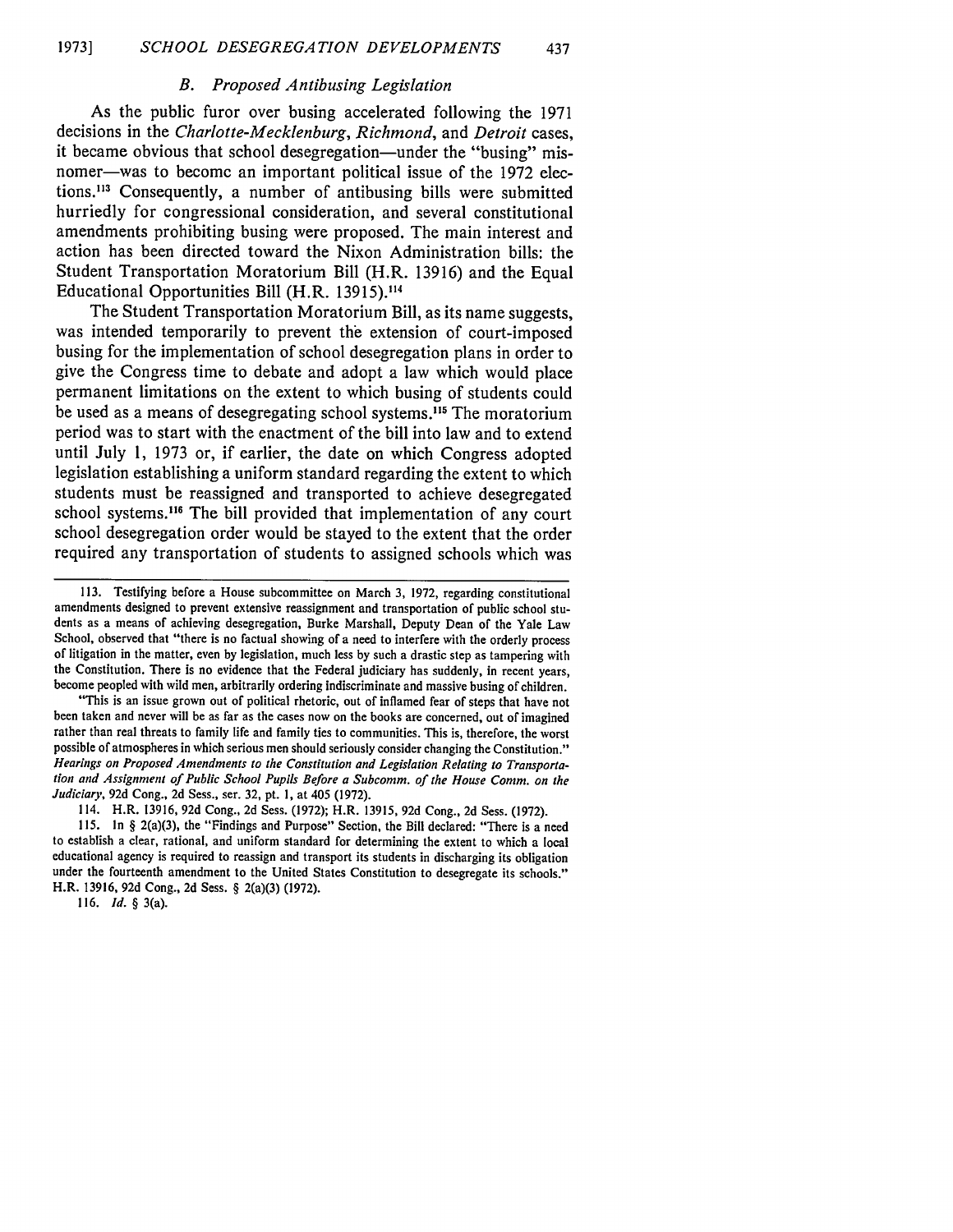not carried on prior to the order.<sup>117</sup> Further, the same limitation was placed on enforcement of any plan submitted by a local school board to a federal agency pursuant to Title VI of the Civil Rights Act of 1964.<sup>118</sup> Additional busing voluntarily proposed and implemented by local boards, however, was not prohibited.<sup>119</sup> In support of the moratorium on busing, the bill made the following "finding": "In many cases these reorganizations [made for the purpose of desegregating school systems], with attendant increases in student transportation, have caused substantial hardship to the children thereby affected, have impinged on the educational process in which they are involved, and have required increases in student transportation often in excess of that necessary to accomplish desegregation."<sup>120</sup> It should be noted that any court-ordered plan which actually contained either of the latter two faults mentioned would have been subject to reversal on appeal, under the criteria set forth in the Supreme Court's opinion in the *Swann* case.<sup>121</sup>

The Nixon proposal was discussed at length, but was set aside by Congress in favor of the plan incorporated into the Higher Education Act of 1972, which the President signed on June 23, 1972, while protesting that it did not go far enough. The key antibusing provision is section 803, which provides:

Notwithstanding any other law or provision of law, in the case of any order on the part of any United States district court which requires the transfer or transportation of any student or students from any school attendance area prescribed by competent State or local authority for the purposes of achieving a balance among students with respect to race, sex, religion or socioeconomic status, the effectiveness of such order shall be postponed until all appeals in connection with such order have been exhausted or, in the event no appeals are taken, until the time for such appeals have expired. This section shall expire at midnight on January 1, 1974.<sup>122</sup>

In addition, section 802 of the Act prohibits the use of federal funds for "transportation of students or teachers **. . .** in order to overcome racial imbalance in any school or school system, **or. .** .in order to carry out a plan of racial desegregation of any school or school system," unless local school officials consent to the use of federal funds in that man**ner.123**

Quite naturally, serious doubts have been expressed regarding

- 122. Pub. L. No. **92-318,** § **803** (June **23, 1972).**
- **123. Id.** § 802(a).

**<sup>117.</sup> Id. §§** 3(a)(I)-(2).

**<sup>118.</sup> Id.** § **3(b).**

<sup>119.</sup> **Id.** *§* 3(c).

**<sup>120.</sup>** Id. § **2(a)(2).**

**<sup>121.</sup> See** Swann v. Charlotte-Mecklenburg **Bd.** of Educ., 402 **U.S. 1,** 24, **30-31 (1971).**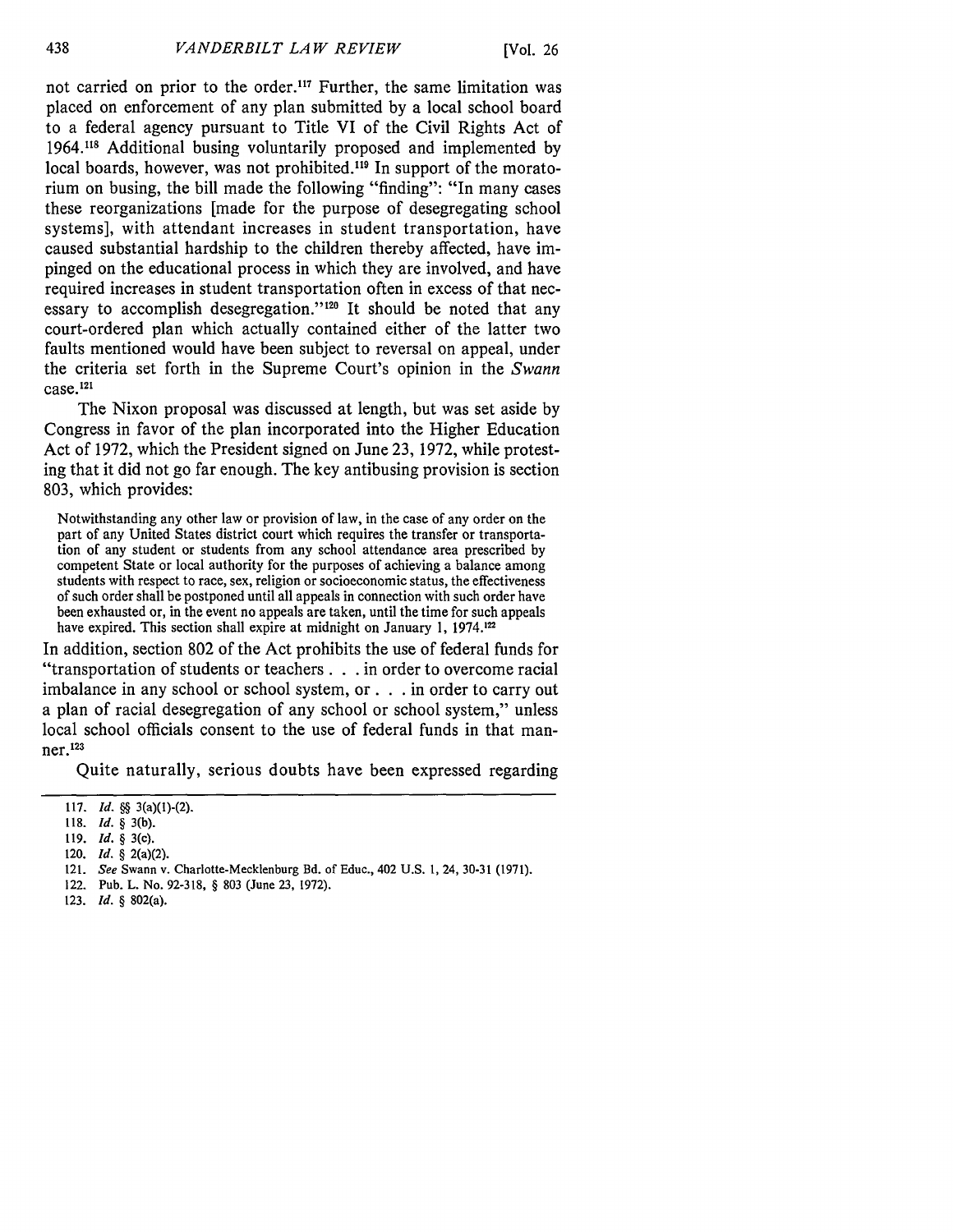whether Congress has the power to require a delay in the enforcement of a judicial order granting relief from an impairment of a constitutional right. On the one hand, it is argued that Congress validly may provide for a delay because time is needed to enact a permanent measure which would establish a uniform standard for administering remedies for infringements of the constitutional right to be free from racial discrimination in public schools.<sup>124</sup> In rebuttal, however, it is maintained that, in light of the Supreme Court's repeated declarations since **1968** that unconstitutional racial segregation must be eliminated from public school systems immediately, $125$  Congress would be aiding and perpetuating racial discrimination in violation of the due process clause of the fifth amendment if it provided for a moratorium in the desegregation process.<sup>126</sup> Others contend that the moratorium is justifiable only: (1) if there is an actual need for a delay in the enforcement of further busing plans during the period in which permanent regulatory legislation is being drafted, debated, and enacted **by** Congress, and (2) if the permanent legislation will provide for effective remedies for desegregating school systems which federal courts find are being operated on an unconstitutional basis. Although the findings which introduced H.R. **13916** were offered as proof of the need for temporary delay, the reasons given in that bill seem inadequate to justify the deliberate withholding of vindication of constitutional rights.<sup>127</sup> Moreover, the ultimate test of

*125. See* Carter v. West Feliciana Parish School Bd., 396 U.S. 290, 293 (1970); Dowell v. Board of Educ., 396 U.S. 269, 270 (1969); Green v. County School Bd., 391 U.S. 430, 439 (1968). 126. The Supreme Court has held that operation of racially segregated schools under federal authority (in the District of Columbia) violates the fifth amendment. *See* Boiling v. Sharpe, 347

U.S. 497 (1954). *See also* Gautreaux v. Romney, 448 F.2d 731, 737-40 (7th Cir. 1971). 127. *See* H.R. 13916, 92d Cong., 2d Sess. § 2 (1972). The need for the delay is declared to arise from the "findings" that "[i]n many cases" courts have required school officials to do more transporting of students than was "necessary to accomplish desegregation" and that there is "a substantial likelihood that, pending enactment of [the proposed permanent] legislation, many local educational agencies will be required to implement desegregation plans that impose a greater obligation than required by the fourteenth amendment *.. " Id. §§* 2(a)(2), (5). These "findings" are questionable on several bases. First, if these are regarded as findings of *fact,* the drafters of the bill will have difficulty in citing cases in which the courts have demanded *more* desegregation than is necessary to satisfy constitutional requirements. On the contrary, the lower courts generally have been reluctant to require *enough* desegregation by Supreme Court standards, as is evidenced by the 18-year struggle to achieve compliance with the principles of the *Brown* case. Secondly, if a lower court orders more than the Constitution requires, that decision would be subject to reversal on appeal; and therefore, the unjustified demand on the school officials could be avoided through judicial process without congressional interference. Thirdly, these findings actually cannot be findings of *fact,* because the question what constitutes "enough" desegregation to satisfy the constitutional obligation of school boards to eliminate dual systems is a question of *law-a* question to be decided by interpretation of the fourteenth amendment, which is a judicial, not a legislative, function. In effect, the findings amount to a proposed congressional declaration of

<sup>124.</sup> *See* H.R. 13916, 92d Cong., 2d Sess. § 2 (1972).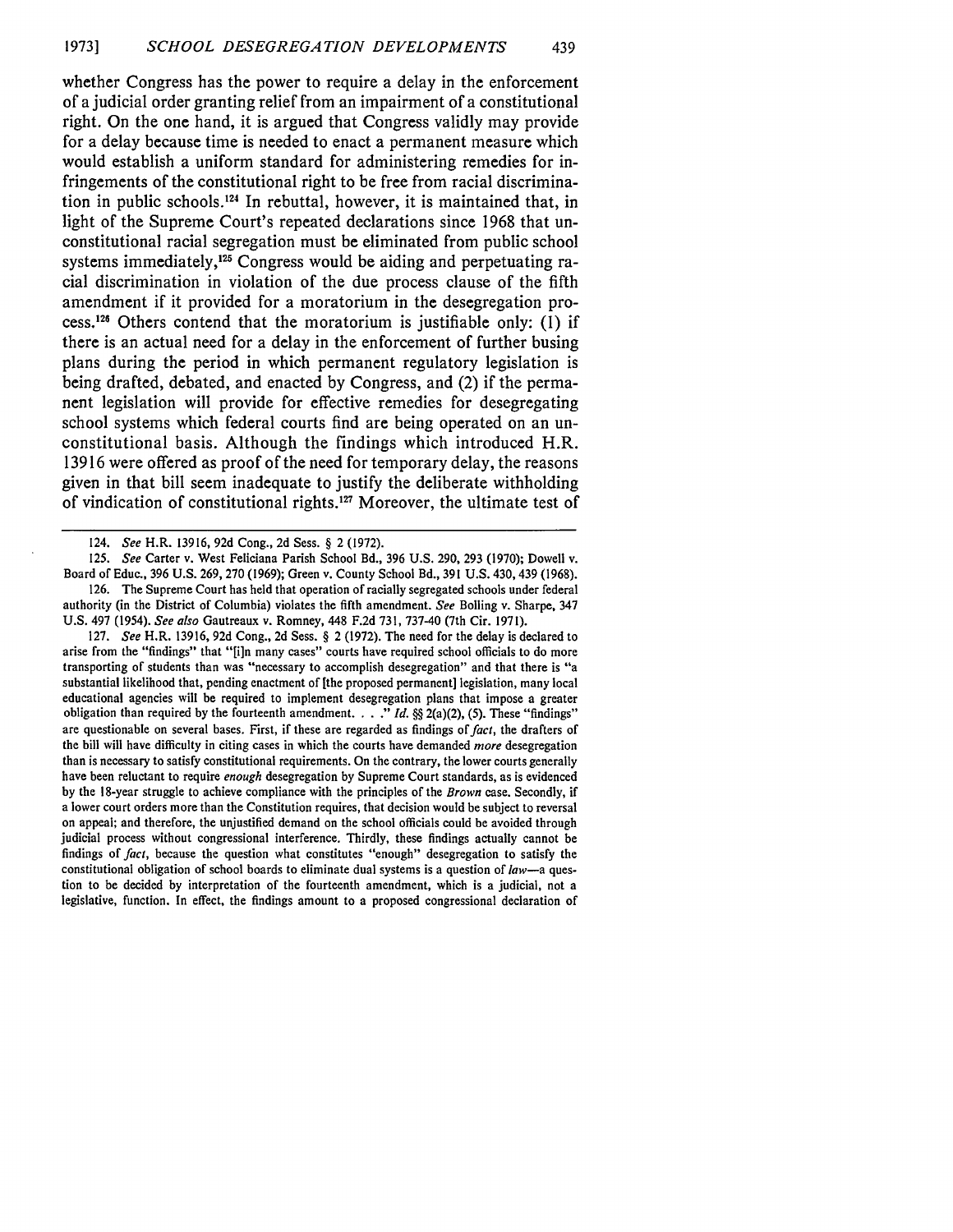the validity of the moratorium would still turn on the constitutionality of the permanent legislation, a matter about which very serious doubts exist.<sup>13</sup>

The mandatory postponement of busing orders required by section 803 of the Higher Education Act quickly proved to be only an illusory source of relief from the implementation of new desegregation plans. Ignoring the crucial distinction specifically drawn by the courts between achieving *racial balance* in schools and achieving *desegregation* of schools, the drafters of the section chose to impose its restraints against the transfer or transportation of students for the purpose of "achieving" a balance among students with respect to race, sex, religion, or socioeconomic status." Relying on section 803, several school boards promptly sought to stay the enforcement of new desegregation orders which required a greater degree of busing than had been carried on in those school systems during the previous year. After having been denied this relief by the lower federal courts, some school officials appealed to individual Supreme Court Justices while the Court itself was not in session. Late in the summer, Justice Rehnquist denied the stays sought by the Nashville, Tennessee and Oklahoma City, Oklahoma school officials, and Justice Powell refused to grant a stay to the Richmond County, Georgia school officials.<sup>129</sup> Although Justice Rehnquist did not give any supporting reasons for his decisions, Justice Powell explained that, in his view, the lower court order requiring the Richmond County school board to take further busing action did not fall within the scope of section 803 because that order called for the transfer or transportation of students, not to achieve racial balance in the schools, but rather to eliminate unconstitutional racial segregation from the school system.<sup>130</sup> In light of the positive claims of proponents of the moratorium

disapproval of the conclusions of law which various courts have reached in exercising their authority as instruments of the judicial branch of the government. If the legislative branch-elected by the majority element of the population-had the power to render ineffective the rights which the judicial branch determines are guaranteed by the Constitution for the protection of minority elements in the population, constitutional rights of members of minority groups quickly would become illusory.

<sup>128.</sup> For a discussion of the basic antibusing provisions of H.R. **13915** and the revised bill adopted by the House of Representatives see text accompanying note 135 infra.

<sup>129.</sup> *See* Drummond v. Acree, 93 S. Ct. 18 (1972); Washington Post, Sept. 2, 1972, § A, at 1, col. 8.

<sup>130.</sup> Justice Powell's statement included the following reasoning: "By its terms, the statute requires that the effectiveness of a district court order be postponed pending appeal only if the order requires the 'transfer or transportation' of students 'for the purposes of achieving a balance among students with respect to race.' It does not purport to block all desegregation orders which require the transportation of students. If Congress had desired to stay all such orders it could have used clear and explicit language appropriate to that result." Drummond v. Acree, 93 S. Ct. **18,** 20 (1972).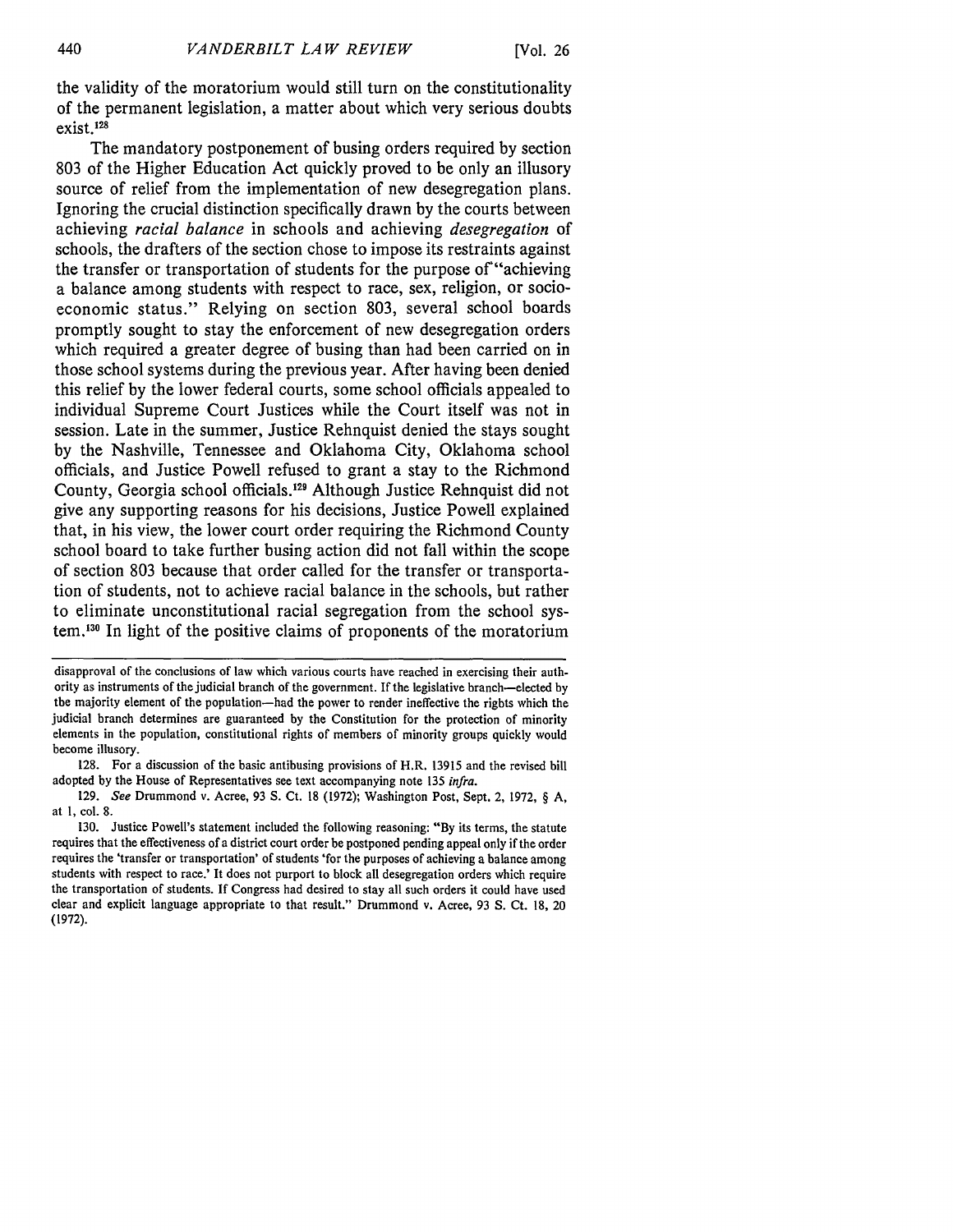statute that it would relieve school authorities from having to undertake any further busing of students during the time their cases were being appealed, Justice Powell's conclusion that Congress intended to limit the scope of the stay provision may seem open to question. His position, however, is well supported **by** at least two traditional principles of statutory construction: **(1)** in construing a statute, the words used **by** the legislature are to be given their usual, accepted meaning in the context of the subject matter of the statute,<sup>131</sup> and  $(2)$  if the language of a statute is susceptible to two constructions, one creating serious questions regarding the law's constitutionality and the other not raising such doubts, the court should adopt the latter construction in order to avoid subjecting the statute to a constitutional challenge.<sup>132</sup> Applying these principles to section **803** of the Higher Education Act, it is clear that, in the context of the law concerning school desegregation, the phrase "racially balanced schools" has a meaning quite different from the phrase "desegregated schools."<sup>133</sup> Furthermore, since the constitutionality of a law which interferes with the enforcement of a court decree requiring action to eliminate a violation of a constitutional right is questionable, the broad interpretation of the scope of section **803** advocated **by** antibusing proponents should be avoided **by** the courts. Justice Powell's interpretation of the section's coverage destroys the effectiveness of the antibusing prohibition, because school desegregation orders are nearly always couched in terms of eliminating the vestiges of racially dual systems rather than in terms of achieving actual racial balance in the **schools. <sup>134</sup>**

In Soria v. Oxnard School Dist. Bd. of Trustees, 467 **F.2d 59** (9th Cir. **1972),** a stay petition was denied in regard to a desegregation plan which had been in operation during the **1971-72** school year. The court ruled: "As we construe **§ 803** it has no application to a case pending at the time of its effective date in which transportation of students pursuant to [an] integration plan, is already in operation." *Id.* at **60.**

**131.** *See, e.g.,* Addison v. Holly Hill Fruit Prods., Inc., **322 U.S. 607, 618** (1944); Palmer **v. Spaulding, 299 N.Y. 368, 371, 87 N.E.2d 301, 302 (1949); J. SUTHERLAND, STArTEs AND STATUTORY CONSTRUCTION § 4919, at 429-37 (3d ed. 1943).**

**132.** *See, e.g.,* **McCullough v. Virginia, 172 U.S. 102, 112 (1898); Wade v. Board of School Comm'rs, 336 F. Supp. 519, 522 (S.D. Ala. 1971); F. MCCAFFREY, STATUTORY CONSTRUCTION § 64 (1953).**

**133.** *See* **text accompanying notes 106 & 110** *supra.*

134. The district court order in *Swann* appeared to imply the necessity of nearly an exact **71-29 ratio in all schools. In affirming the district court, however, the Supreme Court stated that the ratio was not prescribed as an absolute requirement, but was merely a starting point for achieving desegregation of the school system.** *See* **text accompanying note 106** *supra.*

Further, Justice Powell noted that in **§** 802(a) the prohibition against use of federal funds to transport students applied expressly to both transportation "to overcome racial imbalance" in schools and transportation "to carry out a plan of racial desegregation" in schools. *Id.* The absence of the latter phraseology in **§ 803** was taken as a clear indication of legislative intent that the stay provision should not relate to busing to achieve desegregation.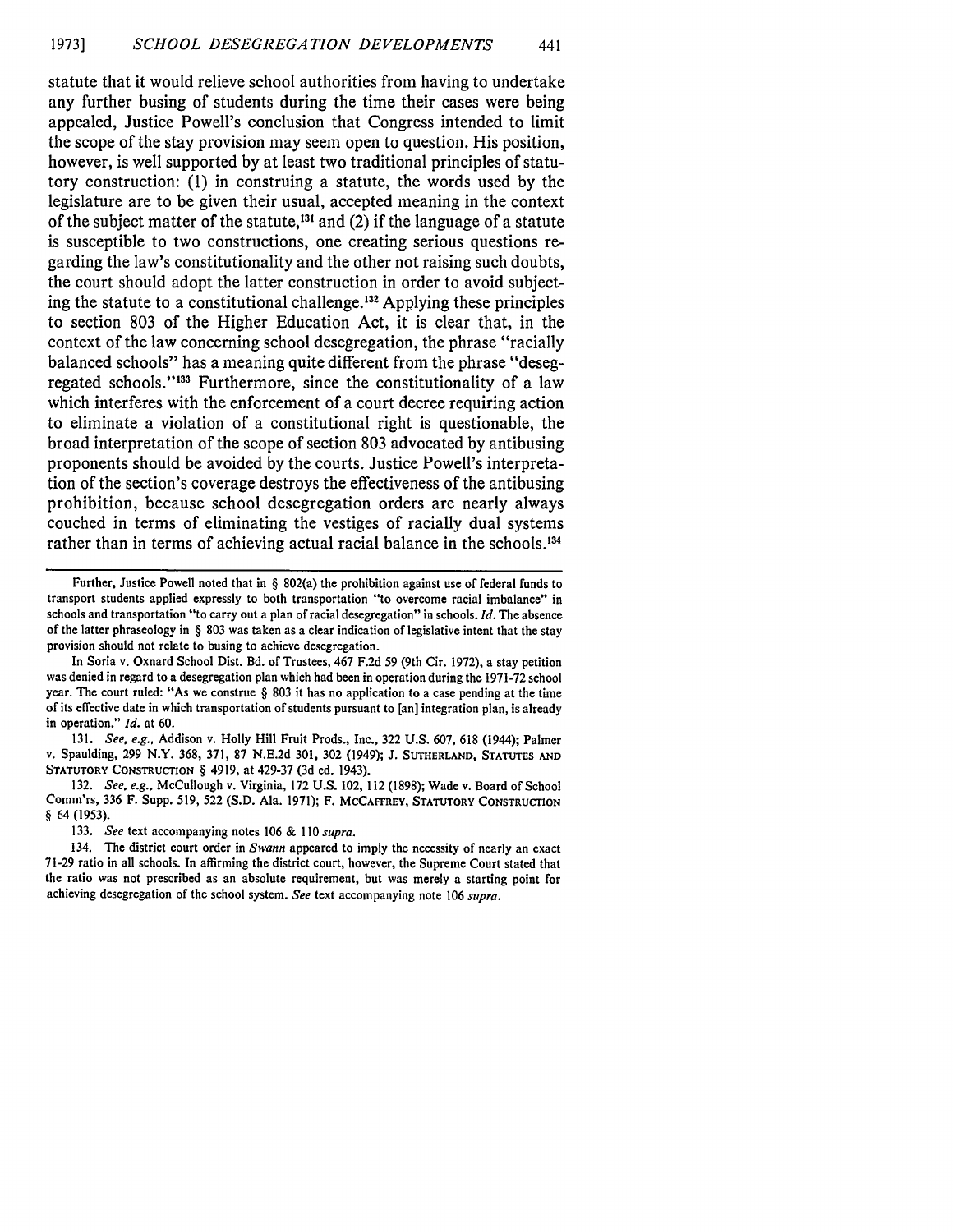Turning now to an examination of the constitutionality of the proposed legislation which would place a permanent restriction on the busing of students as a means of establishing desegregated, unitary school systems,<sup>135</sup> it appears that the proponents of such laws rely on two basic sources of congressional authority for enacting these statutes. One such source is section 5 of the fourteenth amendment, which states that "[t]he Congress shall have power to enforce, by appropriate legislation, the provisions of this article"-that is, the provisions of sections 1 to 4 of the amendment. The contention has been made that this section empowers Congress to specify what kinds of measures may be taken and what kinds of remedies may be applied to enforce the equal protection clause guarantee that students shall not be subjected to racial discrimination in the operation of the public schools. Furthermore, it is maintained that

It should be noted here that the Higher Education Act contains another provision which is rendered meaningless by the apparent determination of the political mind to regard the terms "racial balance" and "desegregation" as synonymous in the student assignment context. Section 806 (Pub. L. No. 92-138, § 806, June 23, 1972) declares that the provision in § 407(a) of the Civil Rights Act of 1964 [42 U.S.C. § 2000c-6(a) (1970)] which disclaims any purpose to empower the federal courts to order the transportation of students from one school to another to achieve "racial balance" shall apply to all schools and school systems in every state in every part of the nation. One might well ask why Congress in 1972 should take this trouble to enact into express law the legislative intent with which Congress acted in 1964, for the 1964 statute nowhere states or implies that § 407(a) is less than nationwide in application, and no federal court has ever ruled or even suggested, so far as this writer has been able to discover, that its restrictions apply only to certain states or sections of the country. As already noted, the proviso was not intended to apply to "de jure" segregation but only to "de facto" segregation; and it is, of course, true that the former situation most commonly exists in the South, while the latter situation most commonly exists in the other parts of the nation. However, it does not appear that any court has failed to understand that when a case involves de facto segregation, be it in the North, East, West or South, the statutory prohibition against busing to achieve racial balance applies to that case. More than a decade ago de jure segregation was held to exist in the New Rochelle, New York, school system. *See* Taylor v. Board of Educ., 191 F. Supp. 181 (S.D.N.Y. 1961). Such findings of de jure segregation in schools in northern and western states have been made more frequently in the last several years, and busing of students to overcome this type of segregation has been ordered in these cases without any serious objection based on § 407 even being raised. *See, e.g.,* Kelly v. Guinn, 456 F.2d 100 (9th Cir. 1972); Johnson v. San Francisco Unified School Dist., 339 F. Supp. 1315 (N.D. Cal. 1971); Bradley v. Milliken, 338 F. Supp. 582 (E.D. Mich. 1971); Soria v. Oxnard School Dist., 328 F. Supp. 155 (C.D. Cal. 1971); Keyes v. School Dist. No. 1,303 F. Supp. 279 (D. Colo. 1969), 313 F. Supp. 61 (D. Colo. 1970), *affd on this point,* 445 F.2d 990 (10th Cir. 1971); United States v. School District 151, 268 F. Supp. 786 (N.D. **I11.** 1968), *affd,* 404 F.2d 1125 (7th Cir. 1968).

135. The antibusing provisions in H.R. 13915 are contained in Title IV-Remedies. *See* H.R. 13915, 92d Cong., 2d Sess. **§§** 401-09 (1972). The House-passed revision of Title IV differed from the original proposal mainly in that the absolute prohibition against busing of students in the sixth grade or below, contained in  $\S$  403(a), was extended through all 12 grades, and the House provision permits transportation of students-busing-to "the school closest or next closest to his place of residence which provides the appropriate grade level and type of education for such student." Title IV of the revised bill may be found in 118 **CONG.** REC. 14015-16 (daily ed. Aug. 18, 1972).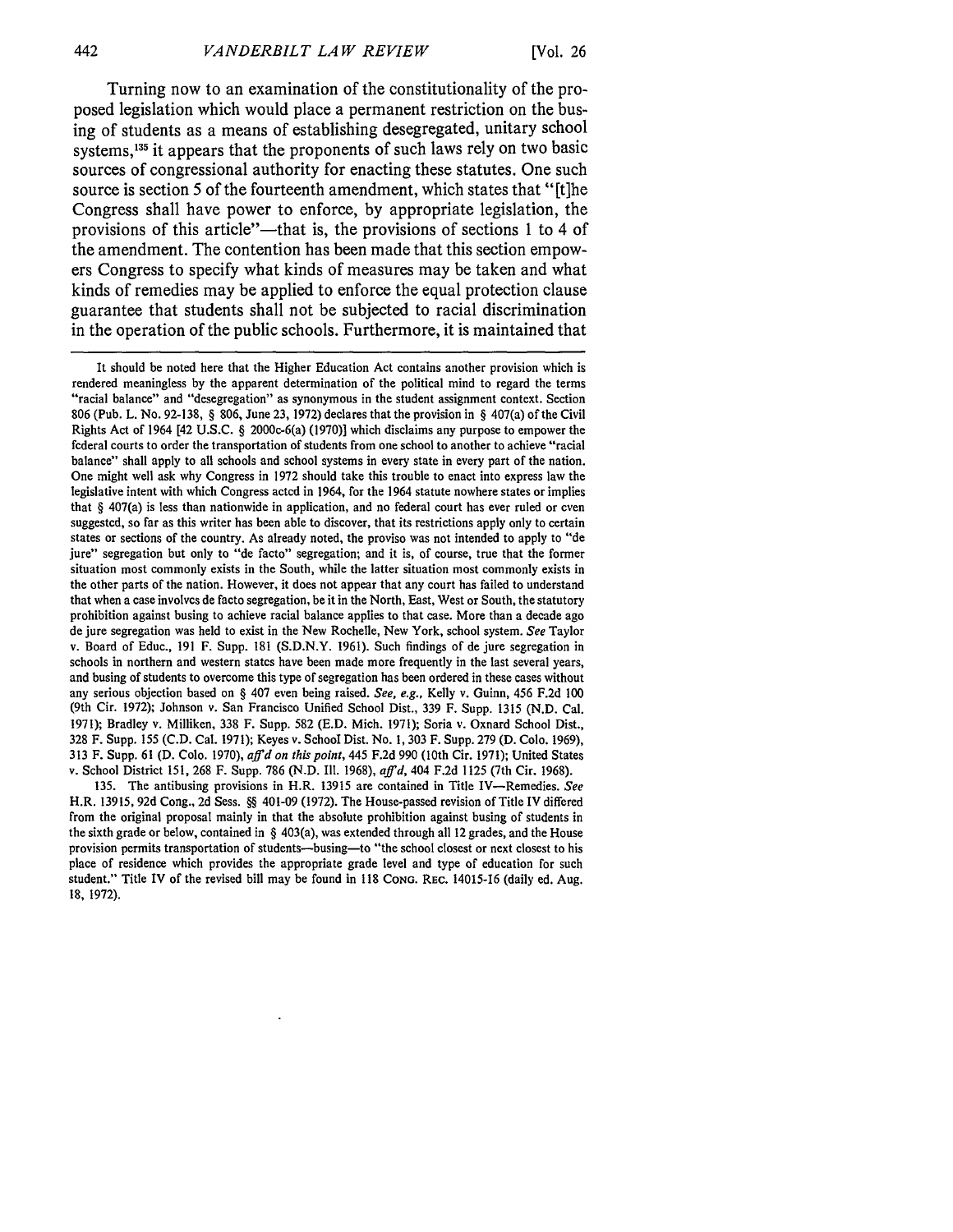this power to specify the measures and remedies to be used includes the power to limit the extent of their uses, when such limitation aids in the establishing of a national standard for desegregation of school systems in accordance with constitutional requirements.

The very stating of this proposition discloses its weakness. Authority to *enforce* constitutional provisions would not seem to include the authority to *reduce* the scope of the rights conferred or the protection guaranteed by those provisions. The Supreme Court already has spoken on that point in a decision regarding the validity of the Voting Rights Act of 1965: "[Section 5] does not grant Congress power to exercise discretion in the other direction [from expanding Fourteenth Amendment rights] and to enact 'statutes so as in effect to dilute equal protection and due process decisions of this Court.' We emphasize that Congress' power under § 5 is limited to adopting measures to enforce the guarantees of the Amendment; § 5 grants Congress no power to restrict, abrogate, or dilute these guarantees."<sup>136</sup> The fourteenth amendment having been adopted for the purpose of extending new rights to persons who previously had been denied equal protection of the laws, statutes having the effect of reducing the scope of the enjoyment of these rights hardly could be considered "appropriate legislation" for enforcing the amendment. Since the right not to be required to attend racially segregated public schools is an element of equal protection of the laws, and since, in some situations, the courts have found that racial segregation can be eliminated from the school systems only by means of reassigning and transporting students to certain schools, legislation which prohibits the use of busing in those situations prohibits the only feasible means of desegregating the schools and therefore prevents the vindication of the students' constitutional rights. In addition, section 5 is part of an amendment which was designed to give federal protection to individual rights from interference by state actions. Its purpose is, thus, to enable Congress to regulate *federal-state relationships.* Therefore, it seems inappropriate to use this provision as a basis for congressional authority to restrict the powers of the *federal judiciary.*

Furthermore, it is simply inconceivable that Congress, or any other agency, will be able to contrive one specific definition of a constitution-

<sup>136.</sup> Katzenbach v. Morgan, 384 U.S. 641, 651 n.10 (1966); *see* Oregon v. Mitchell, 400 U.S. 112 (1970). The Court in *Mitchell* stated: "As broad as the congressional enforcement power is, it is not unlimited. Specifically, there are at least three limitations on Congress' power to enforce the guarantees of the Civil War Amendments .**. .** .Third, Congress may only 'enforce' the provisions of the amendments and may do so only by 'appropriate legislation.' Congress has no power under the enforcement sections to undercut the amendments' guarantees of personal equality and freedom from discrimination .**. . ."** *Id.* at 128.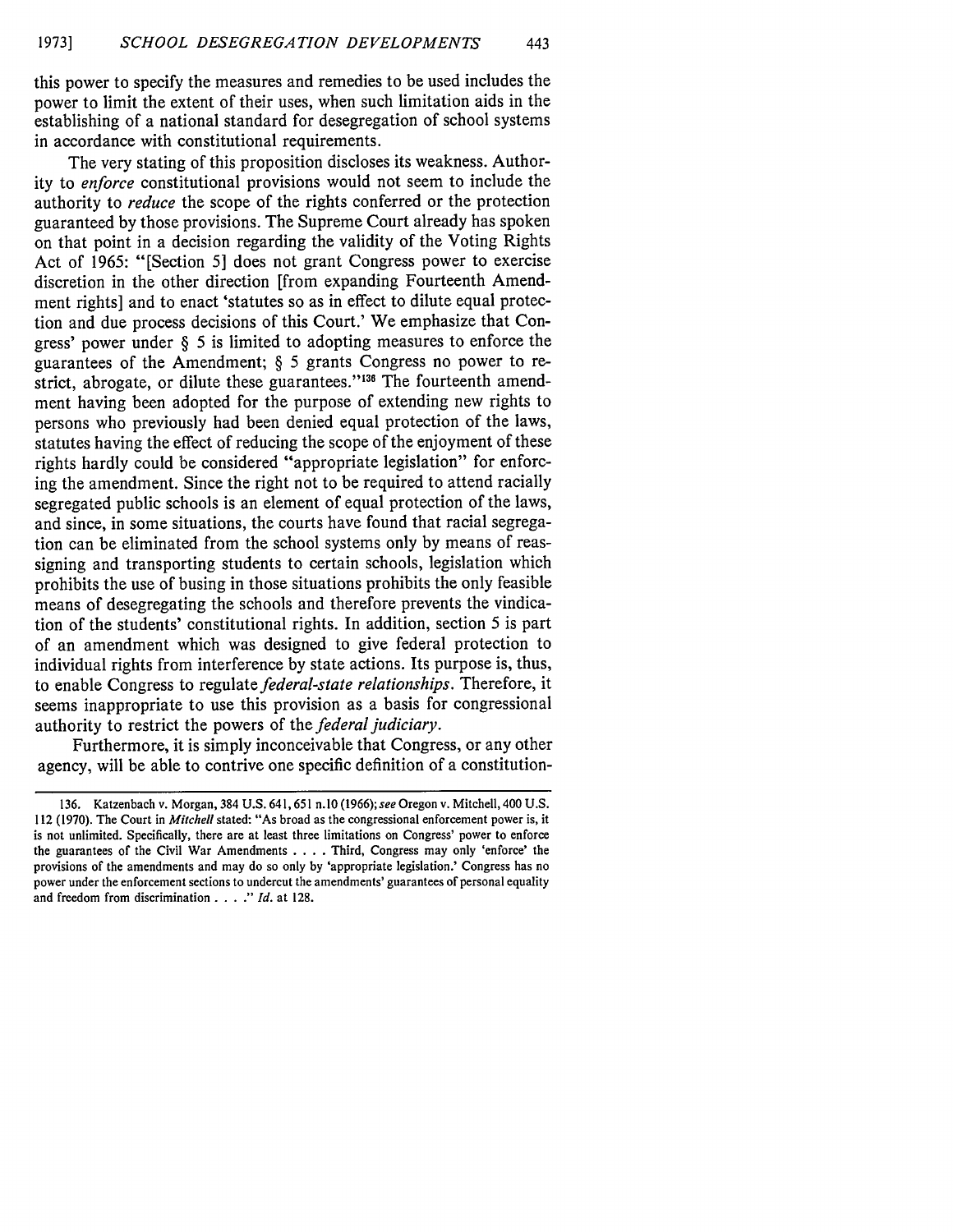ally desegregated school system which could be applied meaningfully to all the diverse school districts spread across the entire United States.<sup>137</sup> No workable, single standard ever could be set up for both **(1)** a large northern city school system with several hundred separate schools attended **by** more than **100,000** students, a high percentage of whom are blacks who live in inner city Negro residential areas while the white students reside mostly in outer city and suburban areas, and (2) a rural southern county system which had for many years been operating a pair of 12-grade schools for about two thousand students living throughout the county, one school being attended **by** the blacks and the other **by** the whites. In the **1955** *School Desegregation* decisions, the Supreme Court emphasized the necessity of adopting flexible desegregation requirements and procedures for each individual case, and observed:

Full implementation of these constitutional principles may require solution of varied local school problems. . **.** . Because of their proximity to local conditions and the possible need for further hearings, the courts which originally heard these cases can best perform [the judicial supervision necessary to procure compliance with the Supreme Court order]. . **.** . To that end, the courts may consider problems related to administration, arising from the physical condition of the school plant, the school transportation system, personnel, revision of school districts and attendance areas . . . and revision of local laws and regulations which may be necessary in solving the foregoing problems.<sup>138</sup>

The events of the passing years appear to have increased, rather than decreased, the complexity of the problems involved in achieving desegregation in the nation's public schools; and I know of no informed person who actually believes that a single clear and workable standard which would cover all cases ever can be drafted.

The second possible source of congressional authority for adopting antibusing legislation lies in the first sentence of article III, section **1** of the Constitution: "The judicial Power of the United States, shall be vested in one supreme Court, and in such inferior Courts as the Congress may from time to time ordain and establish." The antibusing proponents reason that the power to establish lower federal courts in-

<sup>137.</sup> In Swann, the Supreme Court stated: "No rigid guidelines as to student transportation can be given for application to the infinite variety of problems presented in thousands of situations." Swann v. Charlotte-Mecklenburg Bd. of Educ., 402 U.S. 1, 29 (1971). The Fourth Circuit stated: "It is, of course, axiomatic that every plan must take into consideration the unique characteristics of the school district to be served. What may be practical in one district may not be applicable in another." Thompson v. School Bd., 465 F.2d 83, 86 (4th Cir. 1972). The Tenth Circuit stated: "The long line of court decisions pertaining to desegregation handed down since 1954 is conclusive proof that no single formula provides the sole remedy to cure the unconstitutional and intolerable evil of racial discrimination. The appropriate remedy in each instance depends upon the variant facts and circumstances." Board of Educ. v. Dowell, 375 F.2d 158, 168 (10th Cir. 1967).

<sup>138.</sup> Brown v. Board of Educ., 349 U.S. 294, 299-301 (1955).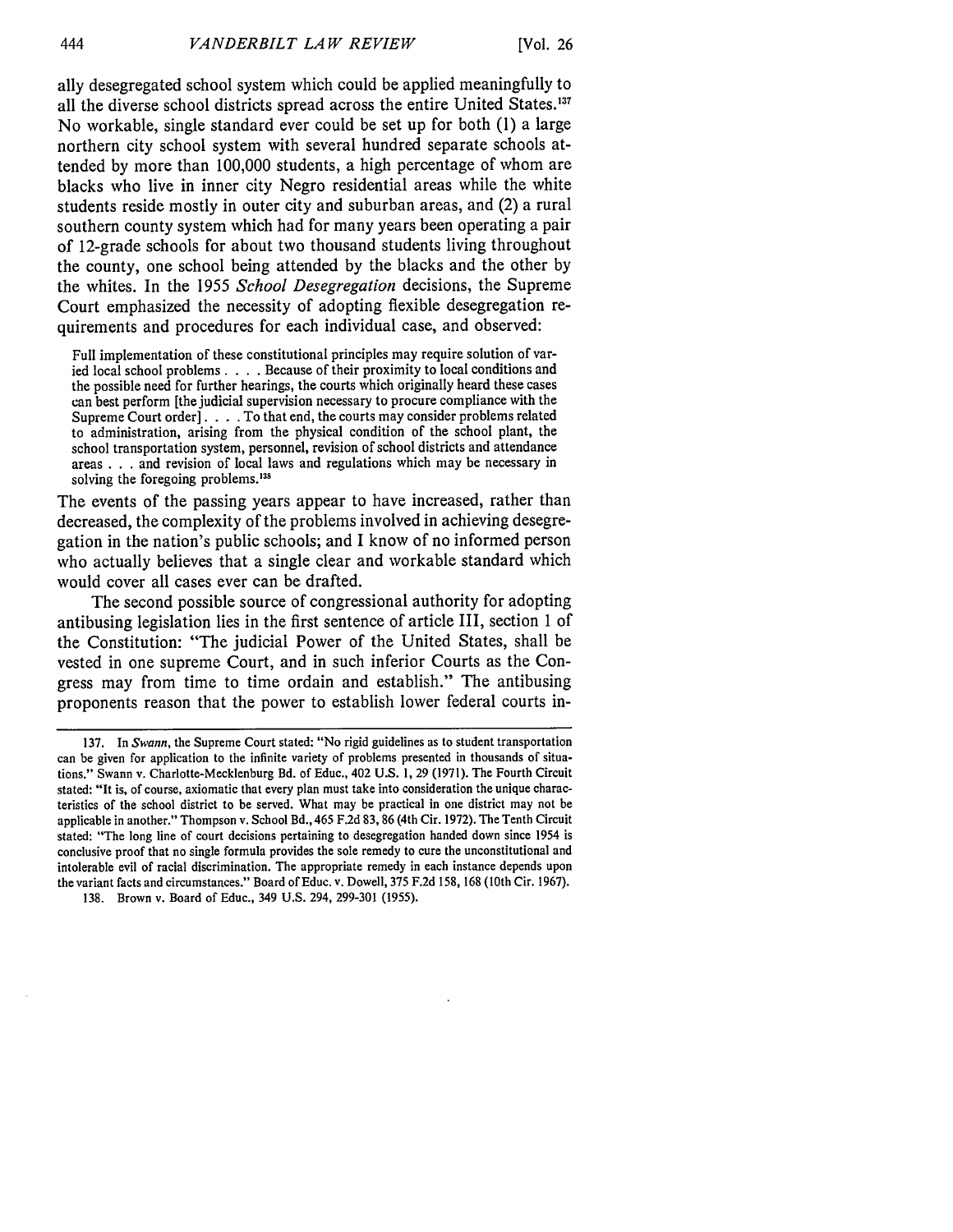cludes the power to fix the scope of their jurisdiction; and therefore, if Congress has the power to confer jurisdiction on the courts which it establishes, it also has the power to remove jurisdiction from them. Prohibiting a court from ordering busing of students is regarded as merely equivalent to limiting its jurisdiction. The antibusing proponents maintain that specific congressional authority for restricting the power of the federal courts in this manner was recognized by the Supreme Court in its 1868 decision in *Ex parte McCardle*.<sup>139</sup> That case dealt with the effect of a statute enacted by Congress in 1868 which expressly repealed a provision in an 1867 statute which had conferred power on the Supreme Court to hear appeals from judgments of circuit courts in certain types of habeas corpus cases.<sup>140</sup> A person whose petition for a writ of habeas corpus had been denied by a circuit court appealed the decision to the Supreme Court, but the appeal was dismissed for want of jurisdiction. Referring to the 1868 statute, the Supreme Court declared: "What, then, is the effect of the repealing act upon the case before us? We cannot doubt as to this. Without jurisdiction the court cannot proceed at all in any cause. Jurisdiction is power to declare the law, and when it ceases to exist, the only function remaining to the court is that of announcing the fact and dismissing the cause."<sup>141</sup> In the antibusing context, it is argued that, if Congress, under the authority of article III, section 2, can validly remove certain kinds of cases from the appellate jurisdiction of the Supreme Court, Congress also can prevent the lower federal courts, for which it has prescribed jurisdiction, from issuing busing orders in school desegregation cases.

It also is maintained that the Norris-La Guardia Act, which validly deprives the federal district courts of the power to issue injunctions against picketing growing out of labor disputes,<sup>142</sup> provides further support for the position that Congress has the authority to withdraw from the federal courts the power to issue busing orders. Prohibiting a busing order is regarded as the equivalent of prohibiting a strike injunction, insofar as the power of Congress to regulate the jurisdiction of the federal courts is concerned.

Those who challenge the validity of the permanent antibusing restrictions rely on a variety of arguments to demonstrate that such legis-

<sup>139. 74</sup> U.S. (7 Wall.) 506 (1868).

<sup>140.</sup> The power of Congress to enact the statute before the Court in *McCardle* arose from article III,  $\S$  2,  $\P$  2, which states that, as to designated types of cases, "the Supreme Court shall have appellate Jurisdiction, both as to Law and Fact, with such Exceptions, and under such Regulations as the Congress shall make."

<sup>141. 74</sup> U.S. (7 Wall.) at 514.

<sup>142. 29</sup> U.S.C. § 101 (1970).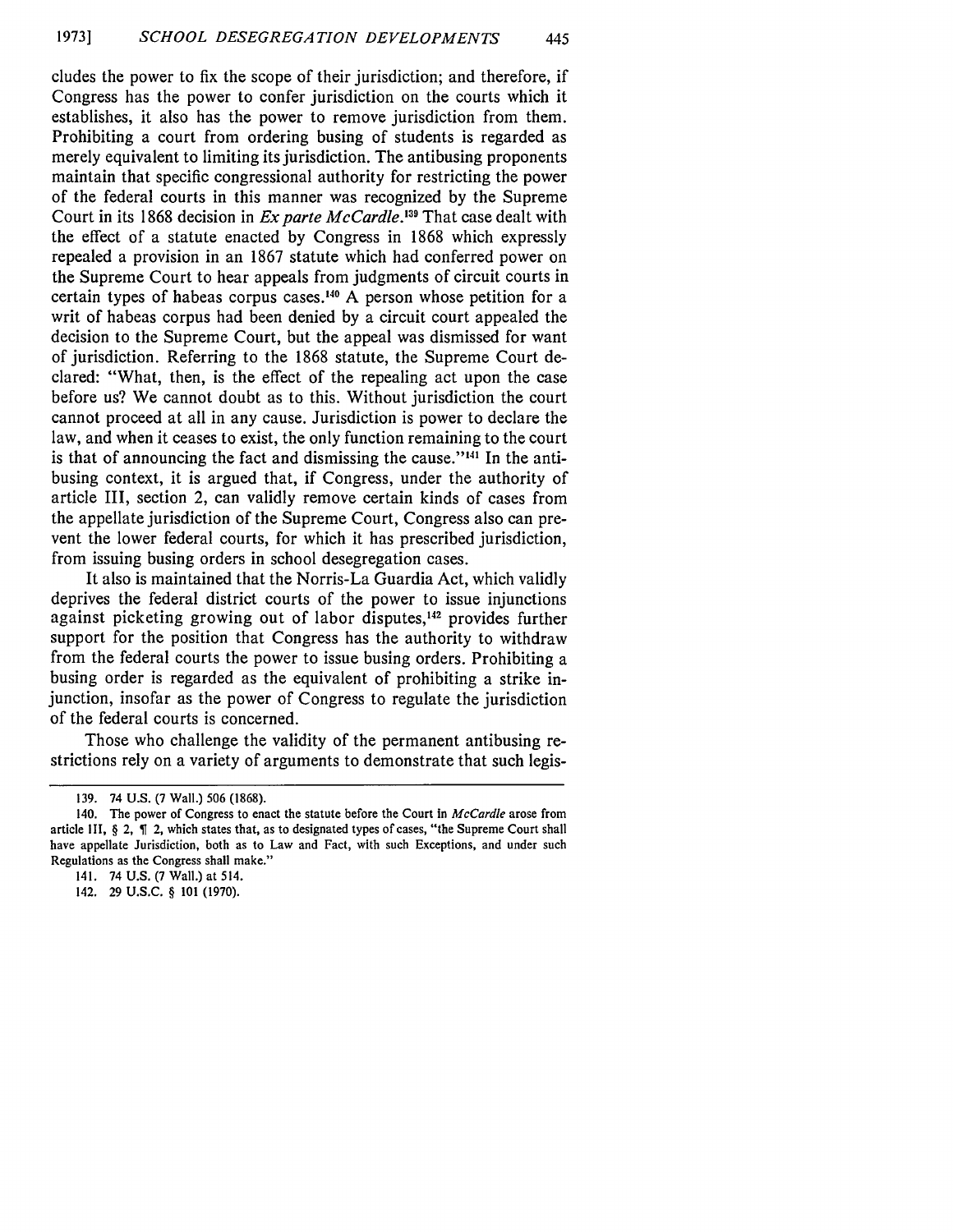lation is beyond the power of Congress. Initially, they contend that the section 403 prohibition against ordering implementation of a school desegregation plan which would involve an increase in the busing of students does not fall within the ambit of any article III congressional power to limit the jurisdiction of congressionally established courts, because, instead of dealing with *the jurisdiction* of the courts, the statute deals with the *remedies* to be provided in cases in which the courts already have exercised admittedly existent jurisdiction. The statute obviously does not withdraw school desegregation cases from the area of the jurisdiction of the lower federal courts; rather, by indicating that orders to implement desegregation plans may be entered, it clearly recognizes the courts' power to decide those cases. What the section does purport to do is to restrict the manner in which the courts shall fix the remedies for violations of constitutional rights found to be occurring through racial discrimination in the operation of school systems. Old and eminent authority supports the view that, once jurisdiction is conferred on a court to decide a particular case, the separation-of-powers doctrine commands that the court be free to determine the rights involved and to specify the relief needed, without interference from either the executive or the legislative branch of the government.<sup>143</sup>

The second basic argument against the validity of the proposed antibusing statute is that, even if Congress in enacting such legislation were acting within the scope of the authority granted to it by article III, that authority must be exercised in a manner which will not conflict with provisions added to the Constitution subsequent to the adoption of article III. The Constitution has been extended a number of times since its adoption to provide specific protection for designated personal liberties from infringement through either state action or private action. Since these amendments were approved by a majority of the citizens of the nation, speaking through their state legislatures or special conventions, the establishment and protection of the rights conferred by these amendments are matters of basic public policy. Yet, if Congress can prevent the federal courts from hearing cases involving those rights or

<sup>143.</sup> *See* Gordon v. United States, 117 U.S. 697 (1864); Hayburn's Case, 2 U.S. (2 DalI.) 408 (1792). In *Sterling v.* Constantin, the Supreme Court stated: "The suggestion confuses the question of judicial power with that of judicial remedy. If the matter is one of judicial cognizance, it is because of an alleged invasion of a right, and the judicial power necessarily extends to the granting of the relief found to be appropriate according to the circumstances of the case." 287 U.S. 378, 403 (1932). Later, in *Schneiderman v. United States,* the Court stated: "Congress has, with limited exceptions, plenary power over the jurisdiction of the federal courts. But to confer the jurisdiction and at the same time nullify entirely the effects of its exercise are not matters heretofore thought, when squarely faced, within its authority." 320 U.S. 118, 168-69 (1943) (footnotes omitted).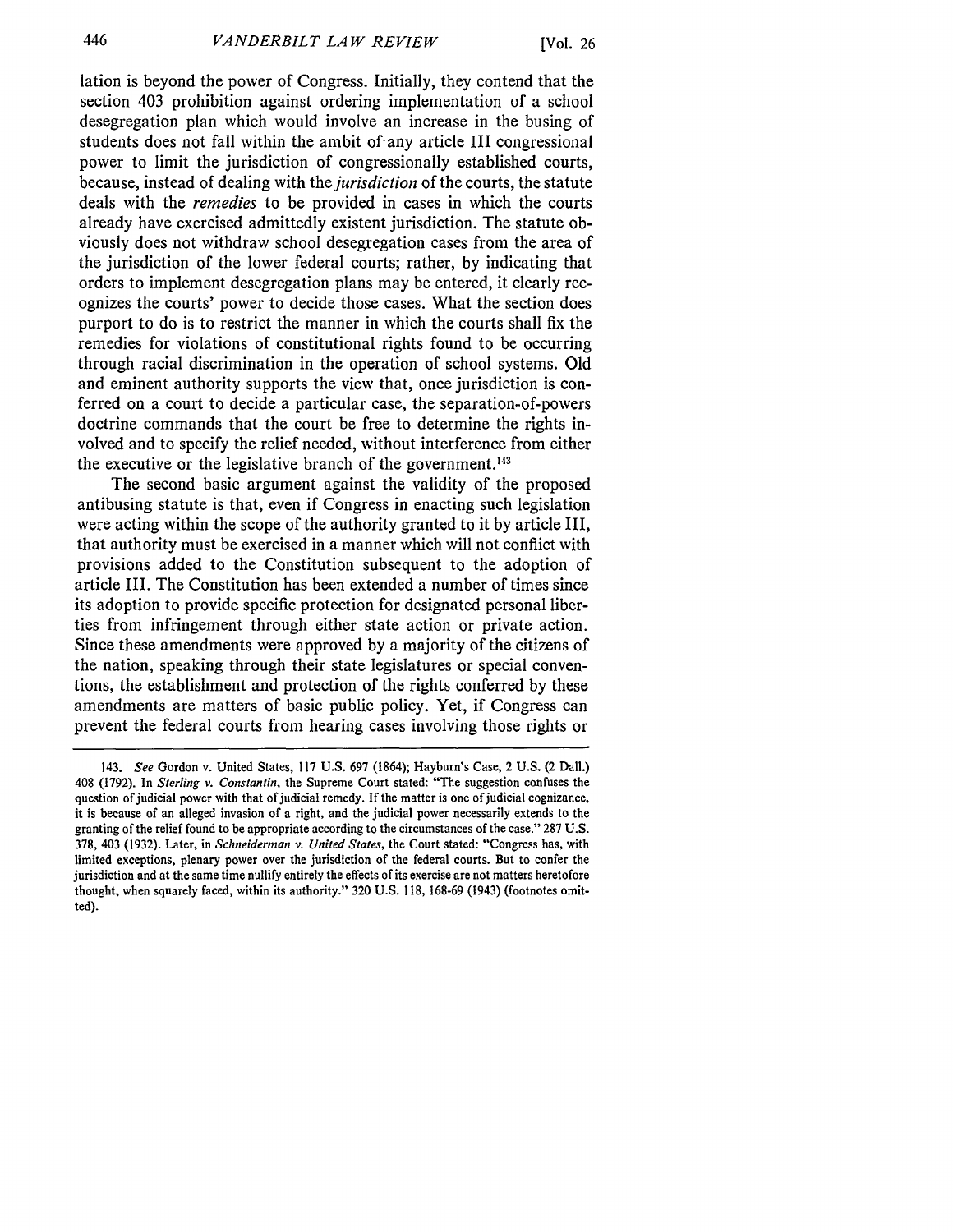from applying remedies necessary to protect those rights, then a bare majority of the national legislature has the power to nullify the fundamental law of the land and to withdraw from individual citizens and minority groups the very rights which the Constitution assures them. Thus, since the equal protection clause of the fourteenth amendment establishes guarantees against racial discrimination in the operation of the public schools,'44 since school officials are under a constitutionally mandated obligation to take whatever action may be necessary to eliminate discriminatory dual school systems,<sup>145</sup> and since, in some situations, there is no feasible way of desegregating the schools and establishing nonracial unitary systems other than by busing students,<sup>146</sup> the federal courts must be able to exercise their judicial power to order recalcitrant school officials to carry out busing programs. Otherwise, students who attend segregated schools will have no effective means of avoiding the discriminatory aspects of these systems, and their constitutional rights will be violated.<sup>147</sup>

It is meaningless to argue that the proposed antibusing law does not prevent the courts from determining that constitutional rights are being violated, but merely prevents the use of one remedy as a means of protecting those rights. If the forbidden busing remedy is the only means of desegregating the school system, the prevention of its use necessarily amounts, in effect, to a denial of the constitutional right itself. Furthermore, a statute which prohibits the use of a remedy necessary for the vindication of the right to be free from racial discrimination affirmatively contributes to such discrimination and, in so doing, places the federal government itself in violation of the fifth amendment due process clause.<sup>148</sup>

147. The prospect that the busing restrictions included in the version of H.R. **13915** approved **by** the House of Representatives on August 17, 1972, would place the measure in violation of the Constitution apparently did not greatly concern most of the congressmen during the final debates on the Bill. At that stage of the proceedings, 2 amendments were offered. One stated: "Nothing in this Act is intended to be inconsistent with or violative of any provision of the Constitution." This amendment was *rejected* **by** a vote of 197 to 178. *See* 118 CONG. REc. 7882-83 (daily ed. Aug. 17, 1972). Another stated: "The limitations on student transportation contained in this section shall not preclude any court, department or agency of the United States from ordering an adequate remedy for denial of equal protection of the laws." This amendment was *rejected* **by** a vote of 223 to 154. Regarding the latter proposal, Congressman Pucinski declared his opposition **by** stating: "This amendment totally negates everything we have been doing here all evening. It negates completely the provisions of the act and the limitations we have carefully written into the act. It seems to me that if we adopt this amendment we will just undo everything that has been done here so far, so I urge the rejection of this amendment." *See id.* at 7876.

148. *See* Boiling v. Sharpe, 347 U.S. 497, 500 (1954). Since state statutes prohibiting busing of students to achieve desgregation of school systems are unconstitutional because they may

<sup>144.</sup> *See* Brown v. Board of Educ., 347 U.S. 483 (1954).

<sup>145.</sup> *See* Green v. County School Bd., 391 U.S. 430 (1968).

<sup>146.</sup> *See* Swann v. Charlotte-Mecklenburg Bd. of Educ., 402 U.S. 1 (1971).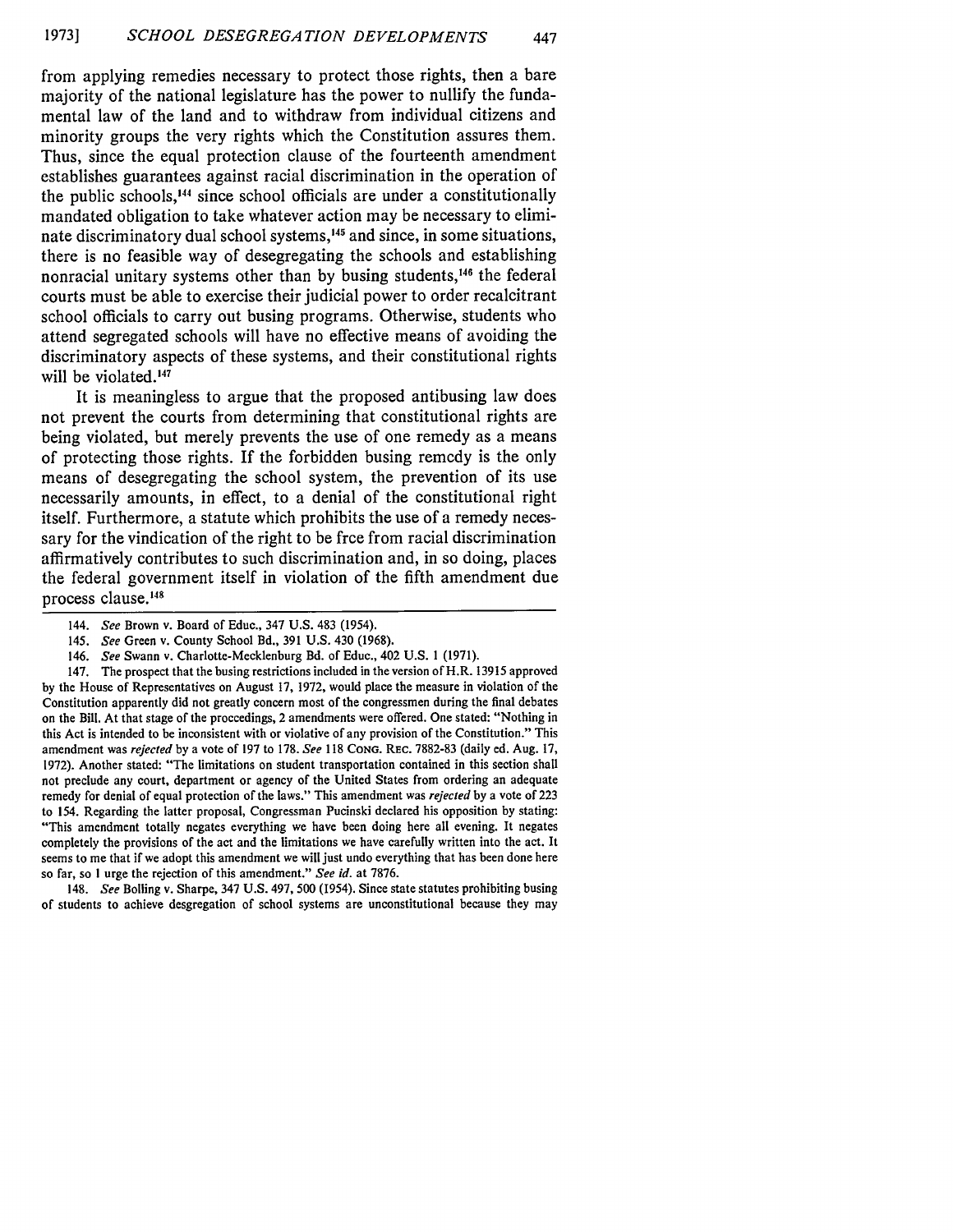In addition, the *McCardle* case<sup>149</sup> does not actually provide support for the type of congressional interference with constitutional rights which is involved in the antibusing legislation. The statute questioned in the *McCardle* case restricted the jurisdiction of the Supreme Court only by preventing direct appeals to that Tribunal in habeas corpus cases. It did not deprive the Court of the power to decide the habeas corpus cases which would come within the Court's original jurisdiction or which could come before the Court through the grant of a writ of certiorari, nor did it preclude resort to the lower federal courts for habeas corpus relief. Thus, individuals who were deprived of constitutional rights by being held in custody illegally still could pursue the habeas corpus remedy in the district courts, could appeal adverse judgments to the circuit courts, and could seek Supreme Court review through filing a writ of certiorari. Given this narrow reach, the holding in *McCardle* can hardly be regarded as a basis for upholding the constitutionality of a statute depriving all federal courts of the power to employ the only effective remedy available for protecting a constitutional right which the courts have found to be infringed. In fact, in the *McCardle* opinion, the Court expressly noted that the question before it was different in principle from the question which arose from situations in which state courts had invalidated "the exercise of judicial power by the legislature, or **. .** .legislative interference with courts in the exercising of continuing jurisdiction."'<sup>50</sup>

Similarly, the Norris-LaGuardia Act provision which prohibits the granting of injunctions against picketing in labor disputes does not deprive the courts of the use of a remedy to protect constitutional rights, because the employer who would be seeking a labor injunction would have no constitutional right to be free from picketing. On the other hand, the public school student does have a constitutional right to be free from racial discrimination. Moreover, in several cases in which other federal statutes prohibiting the lower courts from granting injunctions in specified situations have been sustained, the Supreme Court has

<sup>&</sup>quot;deprive school authorities of the one tool absolutely essential to the fulfillment of their constitutional obligation to eliminate existing dual school systems" which violate the equal protection clause of the fourteenth amendment, it seems that a federal statute with the same effect would violate the due process clause of the fifth amendment. *See* North Carolina State Bd. of Educ. v. Swann, 402 U.S. 43, 46 (1971).

<sup>149.</sup> *Exparte* McCardle, 74 U.S. (7 Wall.) 506 (1868). *See* notes 139-41 *supra* and accompanying text.

<sup>150. 74</sup> U.S. (7 Wall.) at 514. The state cases cited were: Lanier v. Gallatas, 13 La. Ann. 175 (1858); Lewis v. Webb, 3 Me. 326 (1825); De Chastellux v. Fairchild, 15 Pa. 18 (1850); State v. Fleming, 26 Tenn. 152 (1846).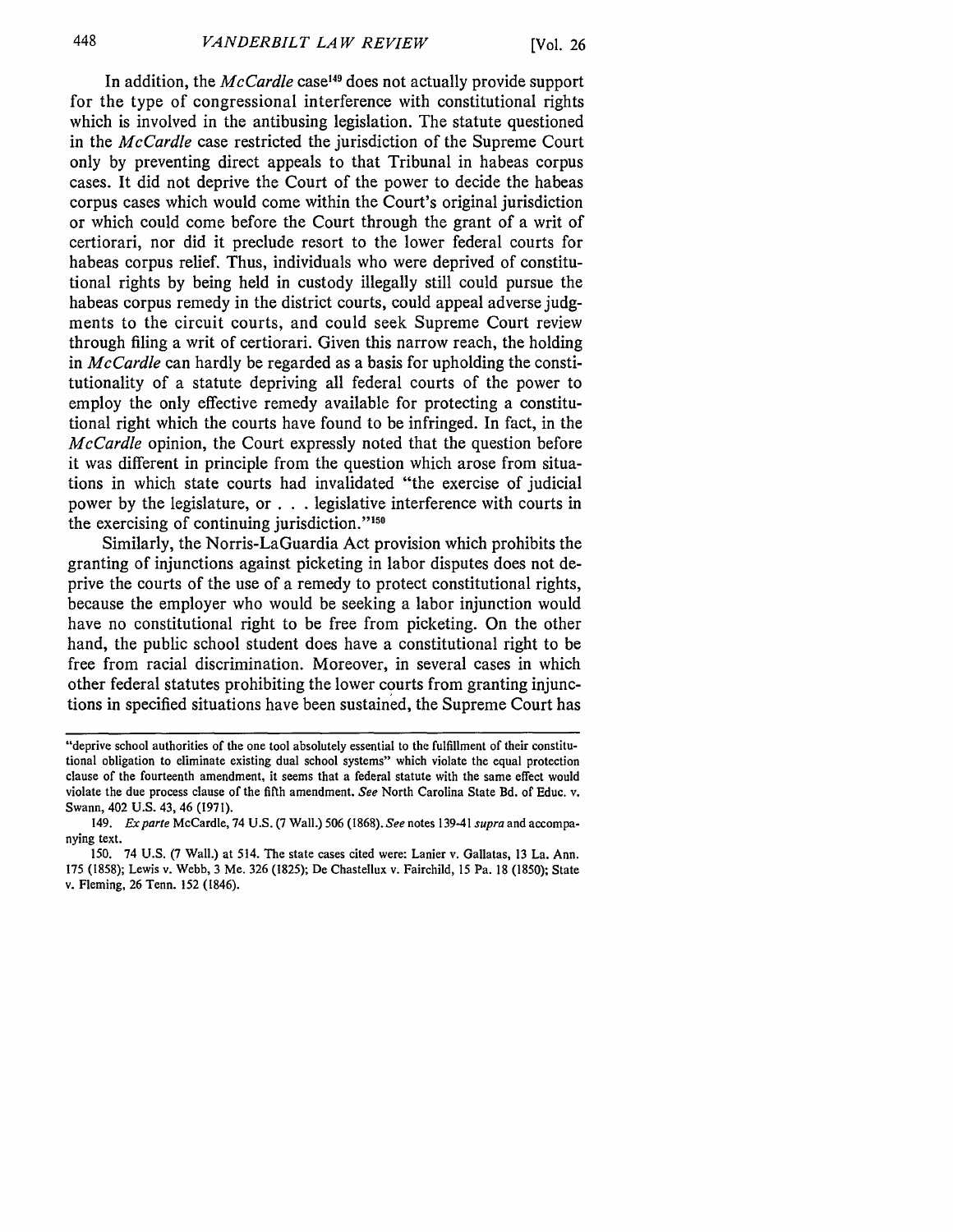emphasized that other adequate remedies were available to protect the rights of the parties seeking the injunctions.<sup>151</sup>

449

Proposals for amending the Constitution in a manner which will prevent extensive reassignment and transportation of public school students present different kinds of problems than those presented by the proposed statutes. The *validity* of such a constitutional amendment is not in question, provided that one of the amendatory procedures prescribed in article V is followed. Though it has not been used frequently for such purpose, the amendatory power clearly extends to repealing or revising existing constitutional provisions. One of the serious problems concerning an antibusing amendment is that of drafting the amendment in language which will prevent highly objectionable "busing" and, at the same time, not frustrate fundamental integration goals. For example, the proposed "Lent Amendment" provided: "No public school student shall, because of his race, creed, or color, be assigned to or required to attend a particular school."'52 Even if the proponents of this amendment in good faith intend it to be used only to eliminate the evils of extensive transportation of public schools students, the eventual effect of the provision would be the general resegregation of the public schools in most large and medium-sized cities—including many systems which already have desegregated voluntarily and with good educational results. This type of measure also could seriously obstruct attempts to provide for better use of school resources, to equalize educational opportunity, and to improve generally the quality of education in a community. Among the practices which immediately could be questioned if this amendment were adopted would be the allowance of voluntary majority-to-minority transfers, the redrawing of attendance zones or the pairing or clustering of schools in biracial school districts, and the establishment of educational parks, magnet schools, and similar arrangements. Beyond the educational area, this amendment could have adverse social effects by aggravating racial segregation in residential patterns and by increasing the oppression from racial discrimination in housing opportunities. Any chance of achieving a long-range solution to the national racial problem

*<sup>151.</sup>* In *Phillips v. Commissioner,* a provision of the Revenue Act of 1926 which prohibited the granting of injunctive relief against collection of taxes was upheld, because 2 alternative methods of eventual judicial review of the validity of the tax were available to the objecting taxpayer. 283 U.S. 589, **597** (1931). The Supreme Court later upheld a federal statute which prohibited federal courts from enjoining criminal proceedings in state courts (except under designated conditions), because it appeared that the rights of the accused parties would be protected fully in the state proceedings. *See* Douglas v. City of Jeannette, 319 U.S. **157,** 164 (1943).

<sup>152.</sup> Testimony of Burke Marshall, Deputy Dean of Yale University School of Law, before a Subcommittee of the Committee on the Judiciary, U.S. House of Representatives, at 3 (March 3, 1972) (text of this testimony on file with the author at Vanderbilt University School of Law).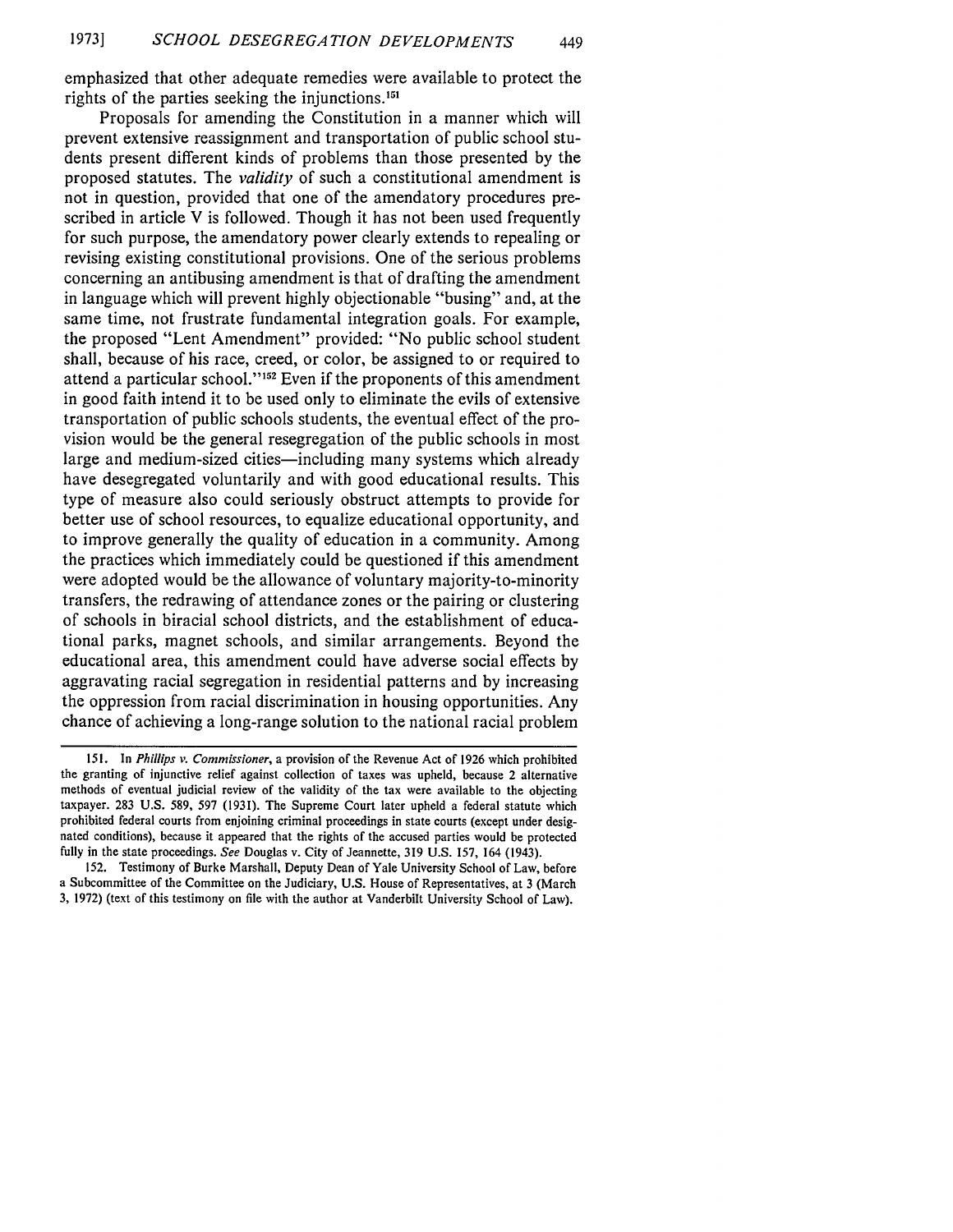by gradual dispersal of minority group residences throughout the community would be dealt a crippling blow by this amendment, since it would have the practical effect of perpetuating school segregation.

Utilization of the constitutional amendment procedure to prevent busing also raises a significant policy question regarding the wisdom of the practice of revising the fundamental law of the nation merely to serve a narrow and temporary purpose, especially in a context in which emotional and political considerations may be unfortunately influential. This process of "trivializing the Constitution" by changing its terms to meet the wishes of a highly vocal minority, or even a current majority, of the people regarding a transient issue surely will deprive that document of the very character which has enabled it to endure, with so little change, as the basic law of the United States for nearly two centuries.

#### *C. Conclusion*

Although a substantial difference of opinion exists about the validity of the proposed legislation and the advisability of the proposed amendments to prohibit busing, there appears to be little disagreement regarding the effect that these measures, if enacted, will have. The busing restriction, which is made retroactive by section 406 of H.R. 13915 and therefore applicable to all school desegregation plans previously implemented, "will condone and indeed foster continued segregation in the schools. In many cases, it will remove the only effective remedy for violation of an individual student's constitutional rights."<sup>153</sup> A group of lawyers issued a statement in September, 1972, declaring that, among other things, the proposed bill will "remove a remedy for the vindication of minority students' constitutional rights, even when that remedy is constitutionally required; and open to relitigation nearly two decades of judicial desegregation decisions, many of which involve no busing whatsoever, thus leading to divisiveness and confusion in many communities already satisfactorily operating under school desegregation plans." 154 Regarding the proposed "Lent Amendment," Dean

<sup>153.</sup> Leadership Conference on Civil Rights, Memorandum on H.R. 13915, at 10, Aug. 31, 1972 (publication of Leadership Conference on Civil Rights, 2027 Mass. Ave., N.W., Wash., D.C. 20036).

<sup>154.</sup> Senators Javits, Humphrey, Brooke, Kennedy, Hart, Weicker, and Mondale, Statement RE: H.R. 13915, The Equal Opportunities Act of 1972, Sept. 29, **1972** (issued from the offices of the **7** named Senators). The New York City Bar Association Committee on Federal Legislation and Civil Rights stated that § 406 "is in fact an invitation to reverse the school desegregation of the past eighteen years, particularly in school districts where desegregation has long been achieved. . **.** . It is cynical in the extreme, therefore, to permit new rounds of litigation where successful adjustment to constitutional order exists." **118 CONG.** REC. 13139, 13141 (daily ed. Aug. 9, 1972).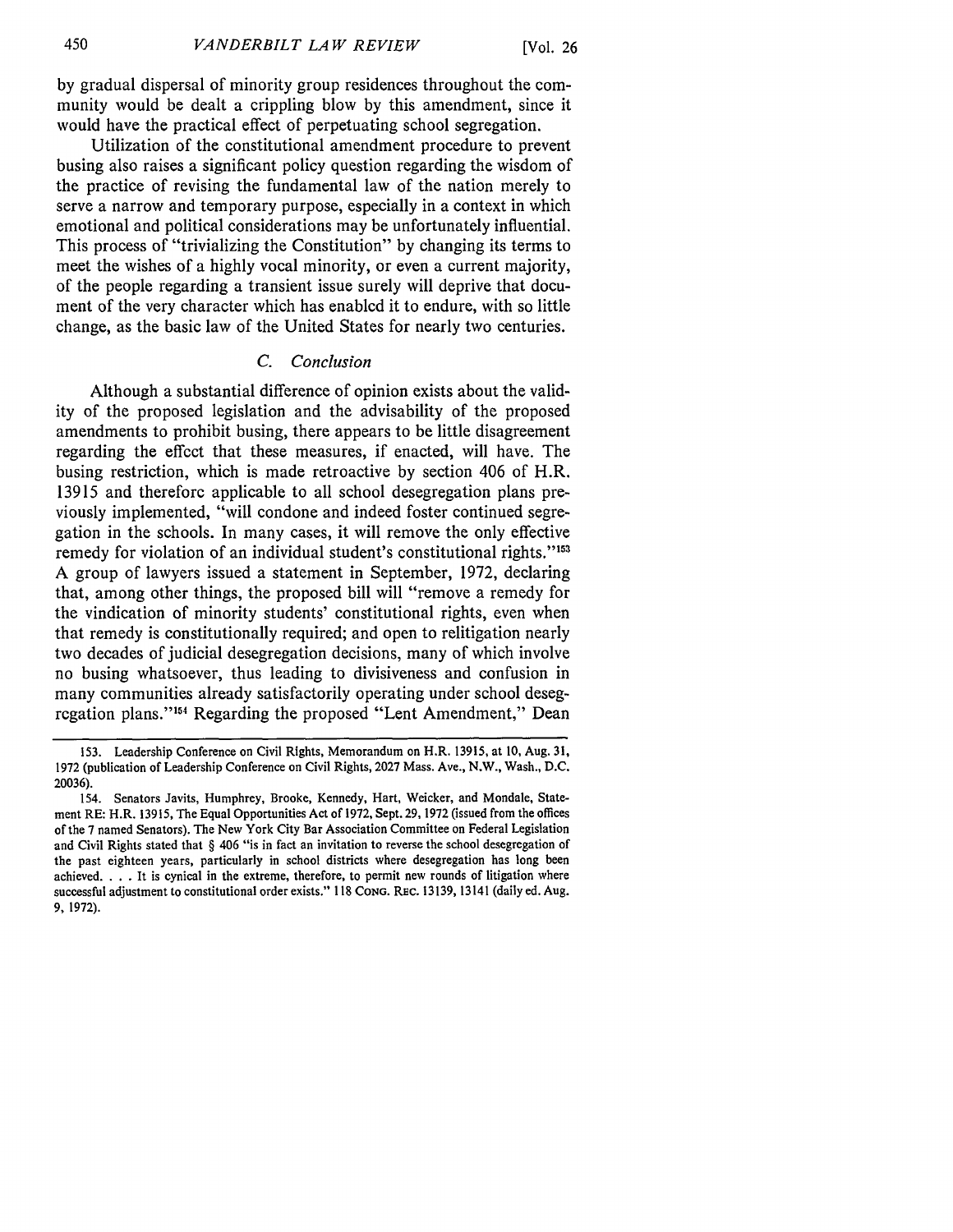451

Burke Marshall testified: "[I]t seems plain that whatever the intent of the sponsors of the Lent and similar amendments **. . .** their net effect would be to destroy court implementation of the *Brown* rule. The amendment on its face does not deal only with the transportation of students—that is, busing; it is nothing less than a resegregation amendment."<sup>155</sup> A Common Cause report observes that "a Constitutional Amendment on school busing cannot be drafted which does not . . . . in effect, reverse the 1954 Supreme Court decision on desegregation. Its psychological impact upon race relations in this country would be unimaginable."<sup>156</sup>

Though these statements must be recognized as opinions of persons or organizations vigorously opposing the adoption of such measures, the opinions expressed do not appear to have been seriously disputed by proponents of the legislation. Anyone who carefully evaluates the casereopening provision and the busing prohibition in light of both the past eighteen years of tenacious resistance to the elimination of racial segregation and the current near-hysteria in metropolitan areas faced with meaningful school desegregation, must realize that the effect of these measures would be as drastic today as the Supreme Court's decision in *Plessy v. Ferguson'57* was in 1896, in terms of the prospects for developing a racially integrated society in the United States. It may be that the prime significance of the antibusing movement is the real possibility that it is the harbinger of a general anti-integration, anti-civil-rights trend in the nation, analogous to the national reaction of the late nineteenth century. Anyone who looks closely at the situation may conclude that history has already begun to repeat itself. In 1877, Rutherford B. Hayes, under severe political pressure, assured his party's succession in the White House by making compromises which presaged the end of the post-war civil rights movement. Very recently, another Republican president, also under the pressure of an imminent national election, proposed drastic legislation designed to postpone and eventually deny the exercise of individual constitutional rights of minority group citizens. In 1883, the Supreme Court, undergoing a revision in personnel, began to weave a web of constitutional interpretation which became the basis for restricting the very principles of political and civil equality the national

*<sup>155.</sup> Hearings on Proposed Amendments and Legislation Relating to Transportation and Assignment of Public School Pupils Before a Subcomm. of the House Comm. on the Judiciary,* 92d Cong., 2d Sess., ser. **32,** pt. **1,** at 405 (1972).

<sup>156. 2</sup> **COMMON CAUSE, WASHINGTON** REPORT, no. 4, at 2, Mar. 1972.

<sup>157. 163</sup> U.S. 537 (1896). The *Plessy* case established the "separate-but-equal" doctrine, which served as the legal foundation for racial discrimination against Negroes for a period of over half a century.